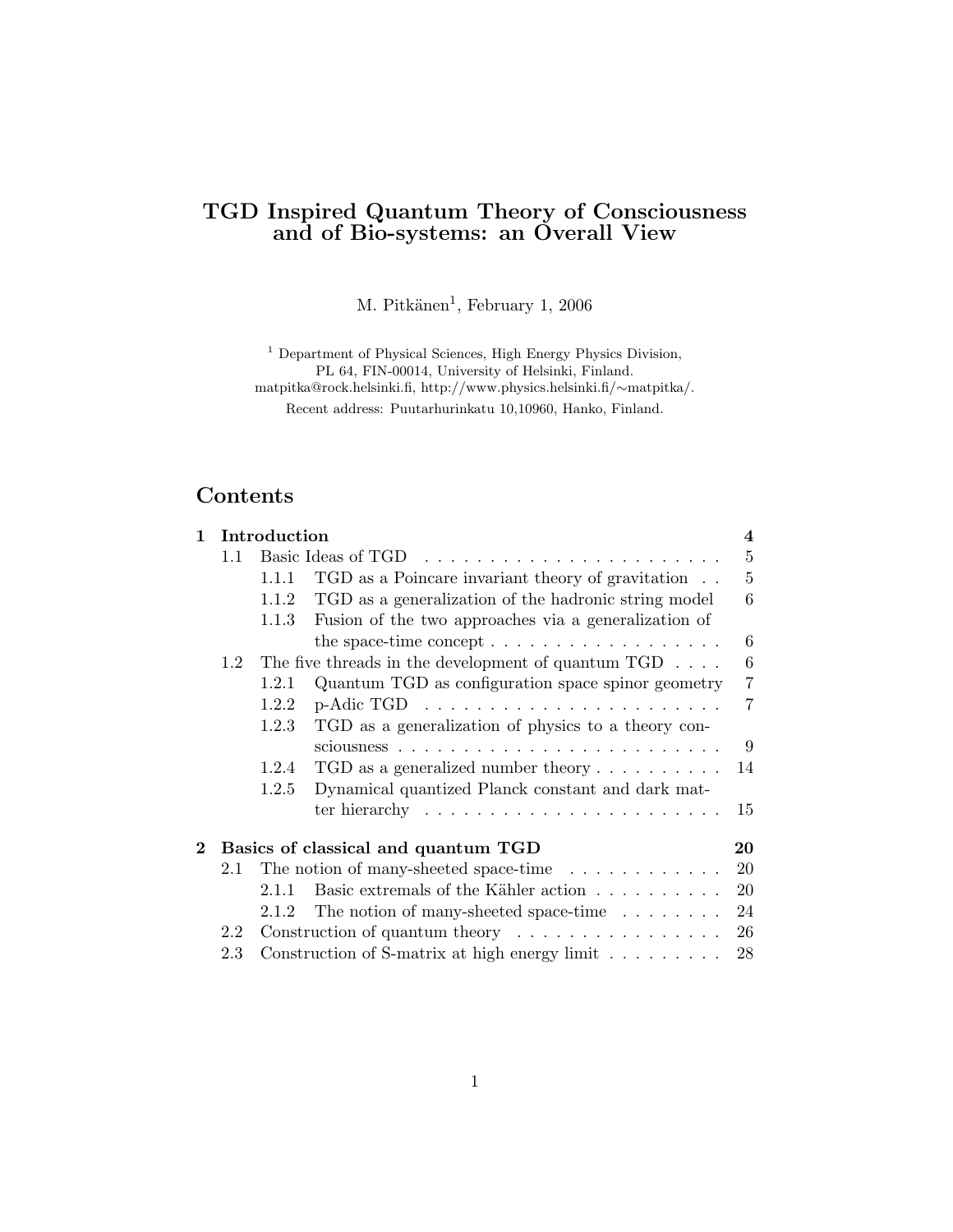| 3              | p-Adic aspects of quantum TGD |                                                                         |        |
|----------------|-------------------------------|-------------------------------------------------------------------------|--------|
|                | 3.1                           |                                                                         | 30     |
|                | 3.2                           | How p-adic numbers emerge from quantum $TGD$ ? $\ldots$                 | $32\,$ |
|                |                               | p-Adic physics as physics of cognitive representations<br>3.2.1         | 33     |
|                |                               | Vacuum degeneracy of the Kähler action and spin<br>3.2.2                |        |
|                |                               |                                                                         | 33     |
|                | 3.3                           |                                                                         | $35\,$ |
|                |                               | 3.3.1<br>Canonical identification                                       | $35\,$ |
|                |                               | 3.3.2<br>Phase preserving canonical identification                      | 36     |
|                |                               | How large p-adic space-time sheets can be? $\dots \dots$<br>3.3.3       | $37\,$ |
|                | 3.4                           |                                                                         | $38\,$ |
|                | 3.5                           | $CP2$ type extremals and elementary particle blackhole analogy          | 39     |
|                | 3.6                           | p-Adic thermodynamics and particle massivation                          | 39     |
|                | 3.7                           | Localization in zero modes and evolution $\ldots \ldots \ldots \ldots$  | 40     |
| $\overline{4}$ |                               | TGD inspired theory of consciousness very briefly                       | 41     |
|                | 4.1                           | Moment of consciousness as quantum jump between quantum                 |        |
|                |                               |                                                                         | 41     |
|                | 4.2                           | Information gain of conscious experience                                | 42     |
|                | 4.3                           | TGD predicts standard quantum measurement theory $\ldots$ .             | 42     |
|                | 4.4                           | Negentropy Maximization Principle                                       | 43     |
|                | 4.5                           | The notions of self and subjective memory $\dots \dots \dots$           | 44     |
|                | 4.6                           | Summation hypothesis and binding of experiences                         | 45     |
|                | 4.7                           | Binding of experiencers by entanglement                                 | $46\,$ |
|                | 4.8                           | Mindlike and material space-time sheets                                 | 46     |
|                | 4.9                           | The notion of association sequence $\ldots \ldots \ldots \ldots \ldots$ | 47     |
|                |                               | 4.10 p-Adic-real phase transitions as a transformation of thought       |        |
|                |                               | to action and of sensory input to cognition $\dots \dots \dots$         | 48     |
|                |                               |                                                                         | 48     |
|                |                               | 4.12 Quantum theory of self-organization                                | 49     |
| 5              |                               | Bio-systems as macroscopic quantum systems                              | 50     |
|                | 5.1                           |                                                                         | 50     |
|                |                               | 5.2 Formation of the join along boundaries bonds                        | $52\,$ |
|                | 5.3                           |                                                                         | 53     |
|                |                               | How wormholes emerge?<br>5.3.1                                          | 53     |
|                |                               | Wormhole BE condensate<br>5.3.2                                         | 53     |
|                |                               | Possible applications of wormhole concept<br>5.3.3                      | $54\,$ |
|                | 5.4                           | Coherent light and gravitons<br>.                                       | $55\,$ |
|                | 5.5                           | Ionic super conductors and many-sheeted ionic flow equilibrium          | 56     |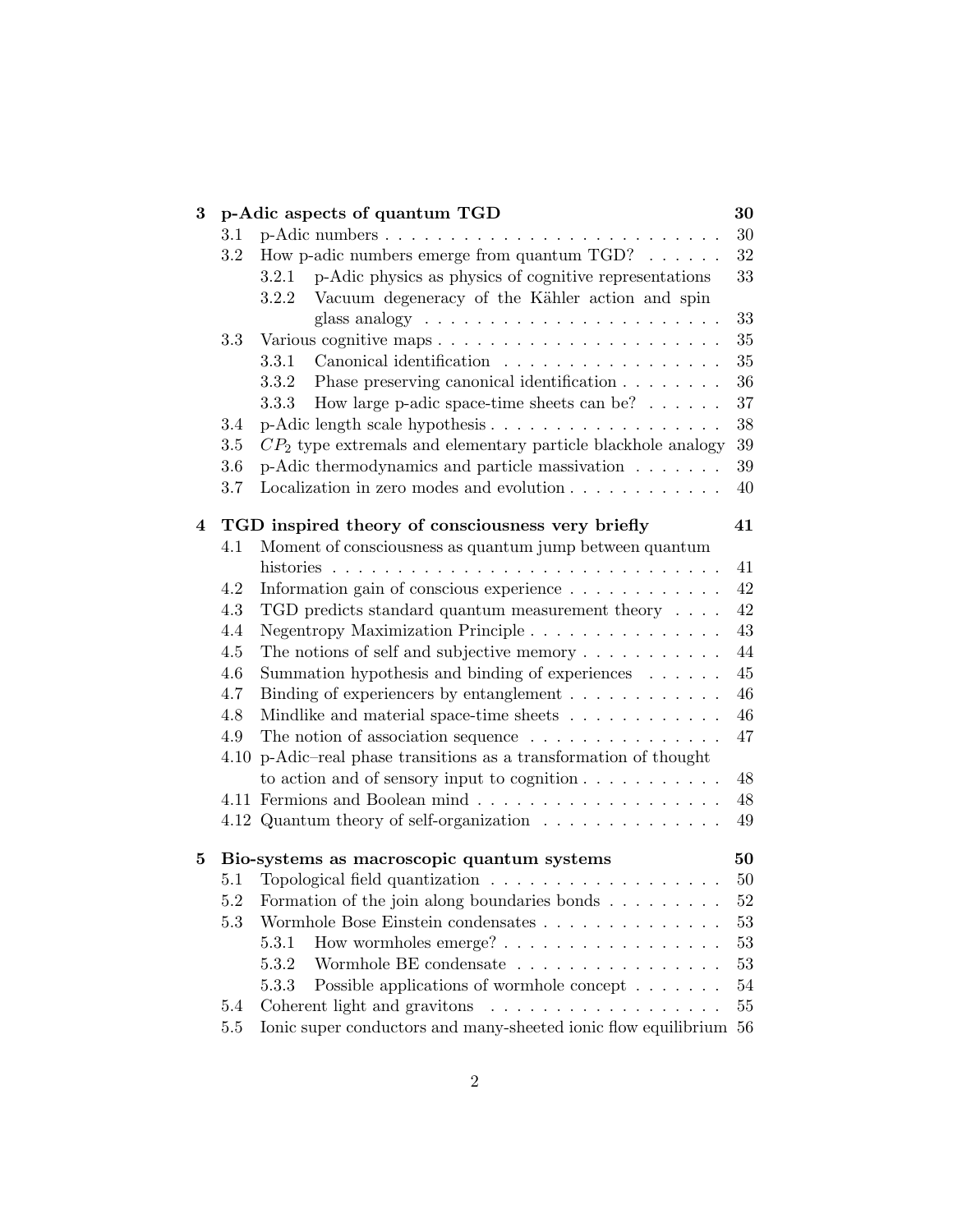|  | 5.6 Identification of mindlike space-time sheets as massless ex- |  |
|--|------------------------------------------------------------------|--|
|  |                                                                  |  |
|  | 5.7 Quantized Planck constant and dark matter hierarchy  59      |  |
|  |                                                                  |  |
|  | 5.7.2 Dark matter as a source of long ranged weak and color      |  |
|  |                                                                  |  |
|  | 5.7.3 Dark matter hierarchy and consciousness 62                 |  |
|  |                                                                  |  |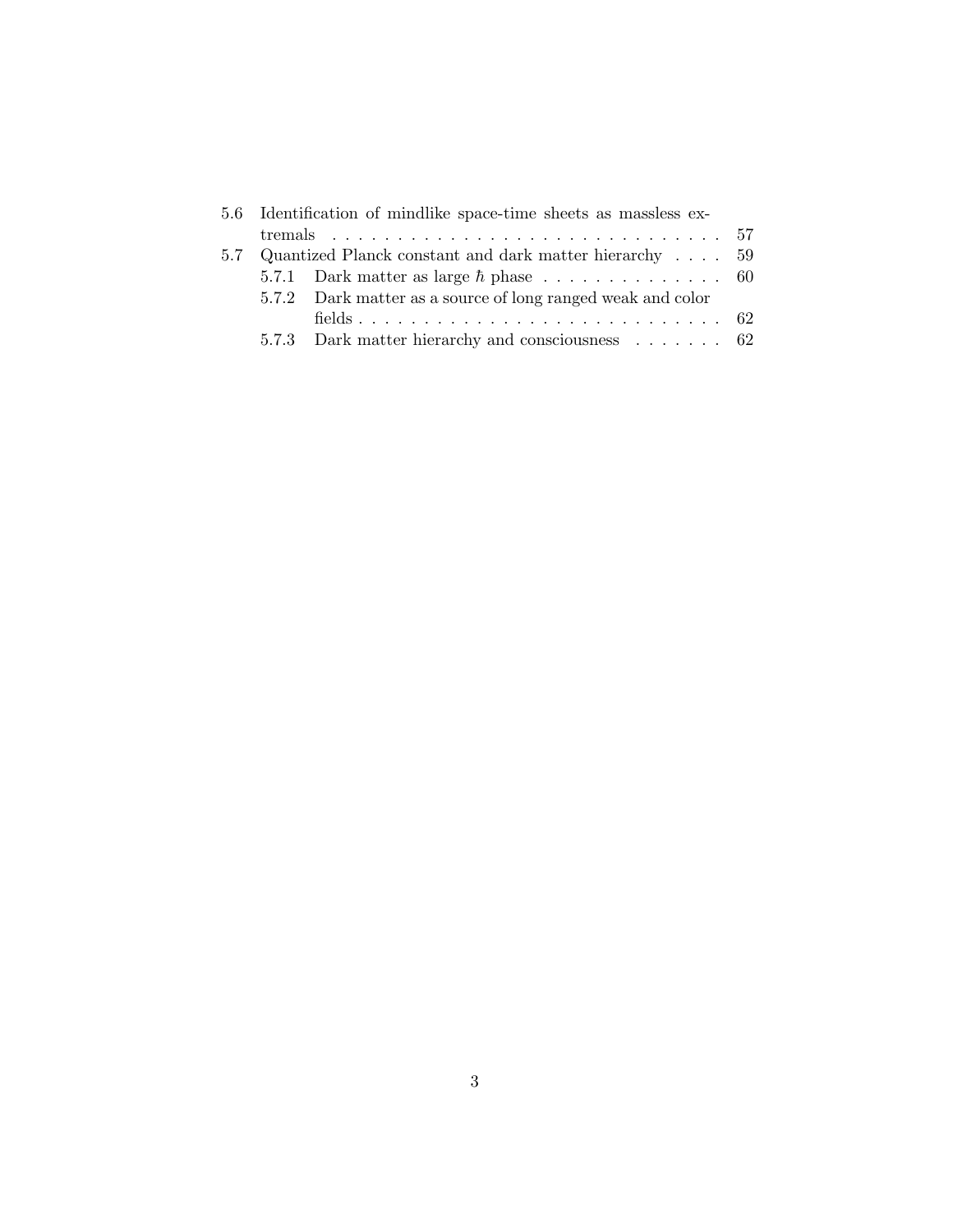#### Abstract

The purpose of this chapter is to represent a bird eye's of view about the basic ideas of TGD inspired consciousness and its applications to living matter. The notions of classical and quantum TGD are introduced in more detail. The identification of p-adic physics as physics of cognition motivates a brief summary of the basic p-adic aspects of quantum TGD. TGD inspired theory of consciousness and the basic vision about bio-systems as macroscopic quantum systems are summarized.

## 1 Introduction

 $T(opological) G(ometric)D(ynamics)$  is one of the many attempts to find a unified description of basic interactions. The development of the basic ideas of TGD to a relatively stable form took time of about half decade [1]. The great challenge is to construct a mathematical theory around these physically very attractive ideas and I have devoted the last twenty-three years for the realization of this dream and this has resulted in seven online books [TGD, TGDgeom, TGDquant, TGDnumber, TGDclass, TGDpad, TGDfree] about TGD and eight online books about TGD inspired theory of consciousness and of quantum biology [TGDconsc, TGDselforg, TGDware, TGDholo, TGDgeme, TGDeeg, TGDmagn, TGDmath].

Quantum T(opological)D(ynamics) as a classical spinor geometry for infinite-dimensional configuration space, p-adic numbers and quantum TGD, and TGD inspired theory of consciousness have been for last decade of the second millenium the basic three strongly interacting threads in the tapestry of quantum TGD.

For few yeas ago the discussions with Tony Smith generated a fourth thread which deserves the name 'TGD as a generalized number theory'. The work with Riemann hypothesis made time ripe for realization that the notion of infinite primes could provide, not only a reformulation, but a deep generalization of quantum TGD. This led to a thorough and extremely fruitful revision of the basic views about what the final form and physical content of quantum TGD might be.

The fifth thread came with the realization that by quantum classical correspondence TGD predicts an infinite hierarchy of macroscopic quantum systems with increasing sizes, that it is not at all clear whether standard quantum mechanics can accommodate this hierarchy, and that a dynamical quantized Planck constant might be necessary and certainly possible in TGD framework. The identification of hierarchy of Planck constants whose values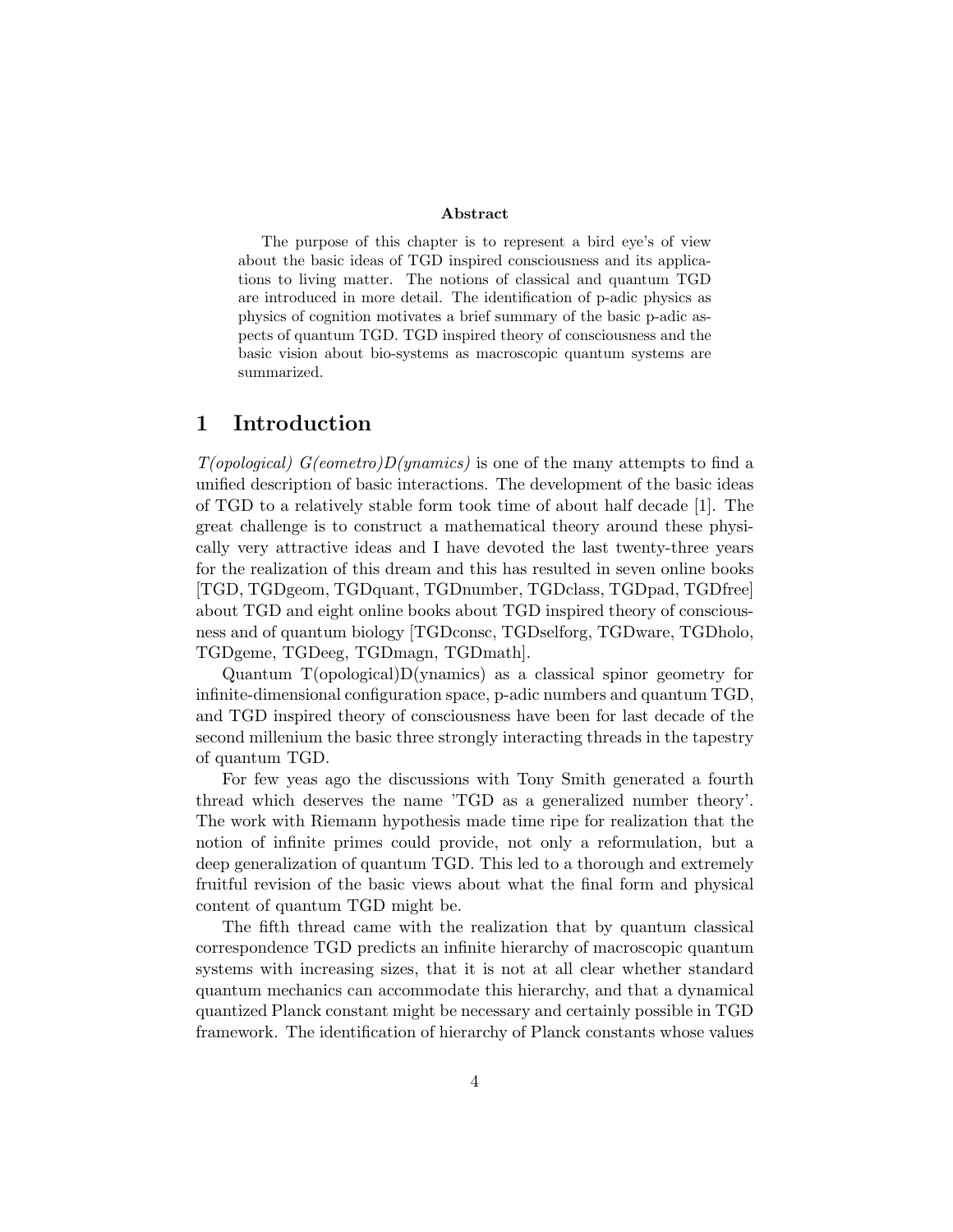TGD "predicts" in terms of dark matter hierarchy would be natural. This also led to a solution of a long standing puzzle: what is the proper interpretation of the predicted fractal hierarchy of long ranged classical electro-weak and color gauge fields. Quantum classical correspondences allows only single answer: there is infinite hierarchy of p-adically scaled up variants of standard model physics and for each of them also dark hierarchy. Thus TGD Universe would be fractal in very abstract and deep sense.

TGD forces the generalization of physics to a quantum theory of consciousness, and represent TGD as a generalized number theory vision leads naturally to the emergence of p-adic physics as physics of cognitive representations. The seven online books [TGD, TGDgeom, TGDquant, TGDnumber, TGDclass, TGDpad, TGDfree] about TGD and eight online books about TGD inspired theory of consciousness and of quantum biology [TGDconsc, TGDselforg, TGDware, TGDholo, TGDgeme, TGDeeg, TGDmagn, TGDmath] are warmly recommended to the interested reader.

### 1.1 Basic Ideas of TGD

The basic physical picture behind TGD was formed as a fusion of two rather disparate approaches: namely TGD is as a Poincare invariant theory of gravitation and TGD as a generalization of the old-fashioned string model.

#### 1.1.1 TGD as a Poincare invariant theory of gravitation

The first approach was born as an attempt to construct a Poincare invariant theory of gravitation. Space-time, rather than being an abstract manifold endowed with a pseudo-Riemannian structure, is regarded as a surface in the 8-dimensional space  $H = M_+^4 \times CP_2$ , where  $M_+^4$  denotes the interior of the future light cone of the Minkowski space (to be referred as light cone in the sequel) and  $CP_2 = SU(3)/U(2)$  is the complex projective space of two complex dimensions [2, 3, 4, 5]. The identification of the space-time as a submanifold [6, 7] of  $M^4 \times CP_2$  leads to an exact Poincare invariance and solves the conceptual difficulties related to the definition of the energy-momentum in General Relativity [Misner-Thorne-Wheeler, Logunov et al]. The actual choice  $H = M_{+}^{4} \times CP_{2}$  implies the breaking of the Poincare invariance in the cosmological scales but only at the quantum level. It soon however turned out that submanifold geometry, being considerably richer in structure than the abstract manifold geometry, leads to a geometrization of all basic interactions. First, the geometrization of the elementary particle quantum numbers is achieved. The geometry of  $CP_2$  explains electro-weak and color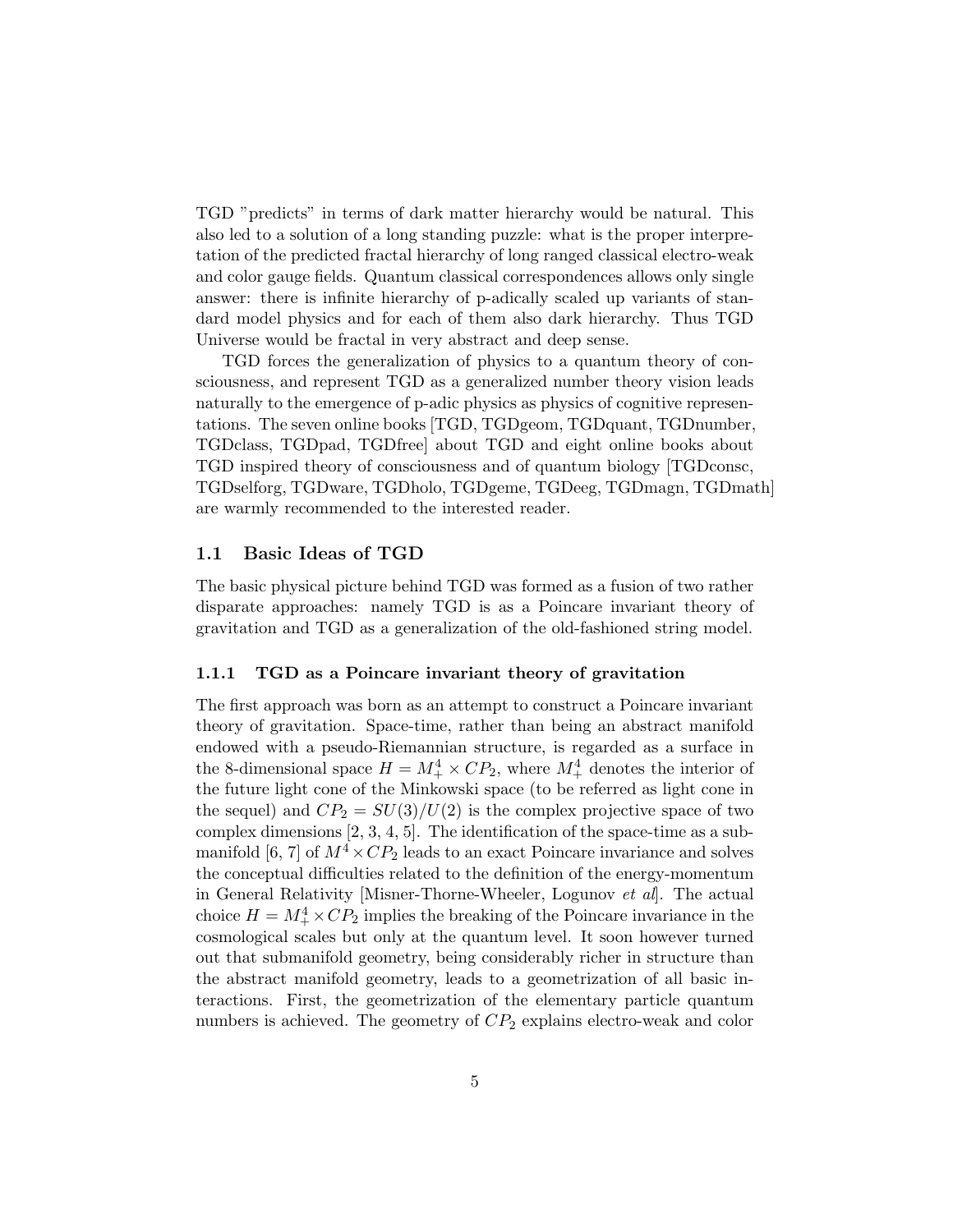quantum numbers. The different H-chiralities of H-spinors correspond to the conserved baryon and lepton numbers. Secondly, the geometrization of the field concept results. The projections of the  $CP<sub>2</sub>$  spinor connection, Killing vector fields of  $CP_2$  and of H-metric to four-surface define classical electro-weak, color gauge fields and metric in  $X^4$ .

#### 1.1.2 TGD as a generalization of the hadronic string model

The second approach was based on the generalization of the mesonic string model describing mesons as strings with quarks attached to the ends of the string. In the 3-dimensional generalization 3-surfaces correspond to free particles and the boundaries of the 3- surface correspond to partons in the sense that the quantum numbers of the elementary particles reside on the boundaries. Various boundary topologies (number of handles) correspond to various fermion families so that one obtains an explanation for the known elementary particle quantum numbers. This approach leads also to a natural topological description of the particle reactions as topology changes: for instance, two-particle decay corresponds to a decay of a 3-surface to two disjoint 3-surfaces.

## 1.1.3 Fusion of the two approaches via a generalization of the space-time concept

The problem is that the two approaches seem to be mutually exclusive since the orbit of a particle like 3-surface defines 4-dimensional surface, which differs drastically from the topologically trivial macroscopic space-time of General Relativity. The unification of these approaches forces a considerable generalization of the conventional space-time concept. First, the topologically trivial 3-space of General Relativity is replaced with a "topological condensate" containing matter as particle like 3-surfaces "glued" to the topologically trivial background 3-space by connected sum operation. Secondly, the assumption about connectedness of the 3-space is given up. Besides the "topological condensate" there is "vapor phase" that is a "gas" of particle like 3-surfaces (counterpart of the "baby universies" of GRT) and the nonconservation of energy in GRT corresponds to the transfer of energy between the topological condensate and vapor phase.

#### 1.2 The five threads in the development of quantum TGD

The development of TGD has involved four strongly interacting threads: physics as infinite-dimensional geometry; p-adic physics; TGD inspired the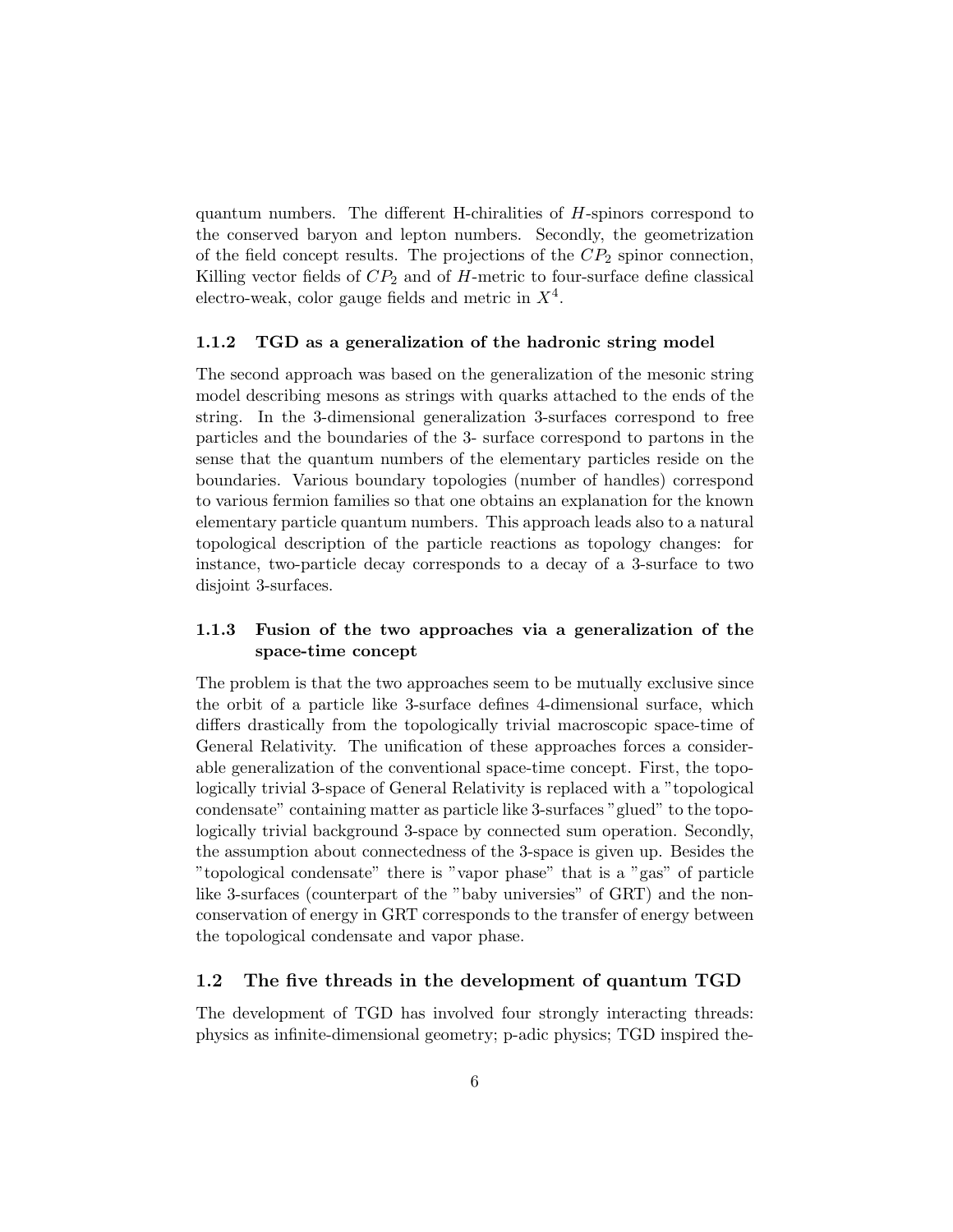ory of consciousness and TGD as a generalized number theory. In the following these five threads are briefly described.

#### 1.2.1 Quantum TGD as configuration space spinor geometry

A turning point in the attempts to formulate a mathematical theory was reached after seven years from the birth of TGD. The great insight was "Do not quantize". The basic ingredients to the new approach have served as the basic philosophy for the attempt to construct Quantum TGD since then and are the following ones:

a) Quantum theory for extended particles is free(!), classical(!) field theory for a generalized Schrödinger amplitude in the configuration space  $CH$ consisting of all possible 3-surfaces in  $H$ . "All possible" means that surfaces with arbitrary many disjoint components and with arbitrary internal topology and also singular surfaces topologically intermediate between two different manifold topologies are included. Particle reactions are identified as topology changes [8, 9, 10]. For instance, the decay of a 3-surface to two 3-surfaces corresponds to the decay  $A \to B+C$ . Classically this corresponds to a path of configuration space leading from 1-particle sector to 2-particle sector. At quantum level this corresponds to the dispersion of the generalized Schrödinger amplitude localized to 1-particle sector to two-particle sector. All coupling constants should result as predictions of the theory since no nonlinearities are introduced.

b) Configuration space is endowed with the metric and spinor structure so that one can define various metric related differential operators, say Dirac operator, appearing in the field equations of the theory.

#### 1.2.2 p-Adic TGD

The p-adic thread emerged for roughly ten years ago as a dim hunch that p-adic numbers might be important for TGD. Experimentation with p-adic numbers led to the notion of canonical identification mapping reals to padics and vice versa. The breakthrough came with the successful p-adic mass calculations using p-adic thermodynamics for Super-Virasoro representations with the super-Kac-Moody algebra associated with a Lie-group containing standard model gauge group. Although the details of the calculations have varied from year to year, it was clear that p-adic physics reduces not only the ratio of proton and Planck mass, the great mystery number of physics, but all elementary particle mass scales, to number theory if one assumes that primes near prime powers of two are in a physically favored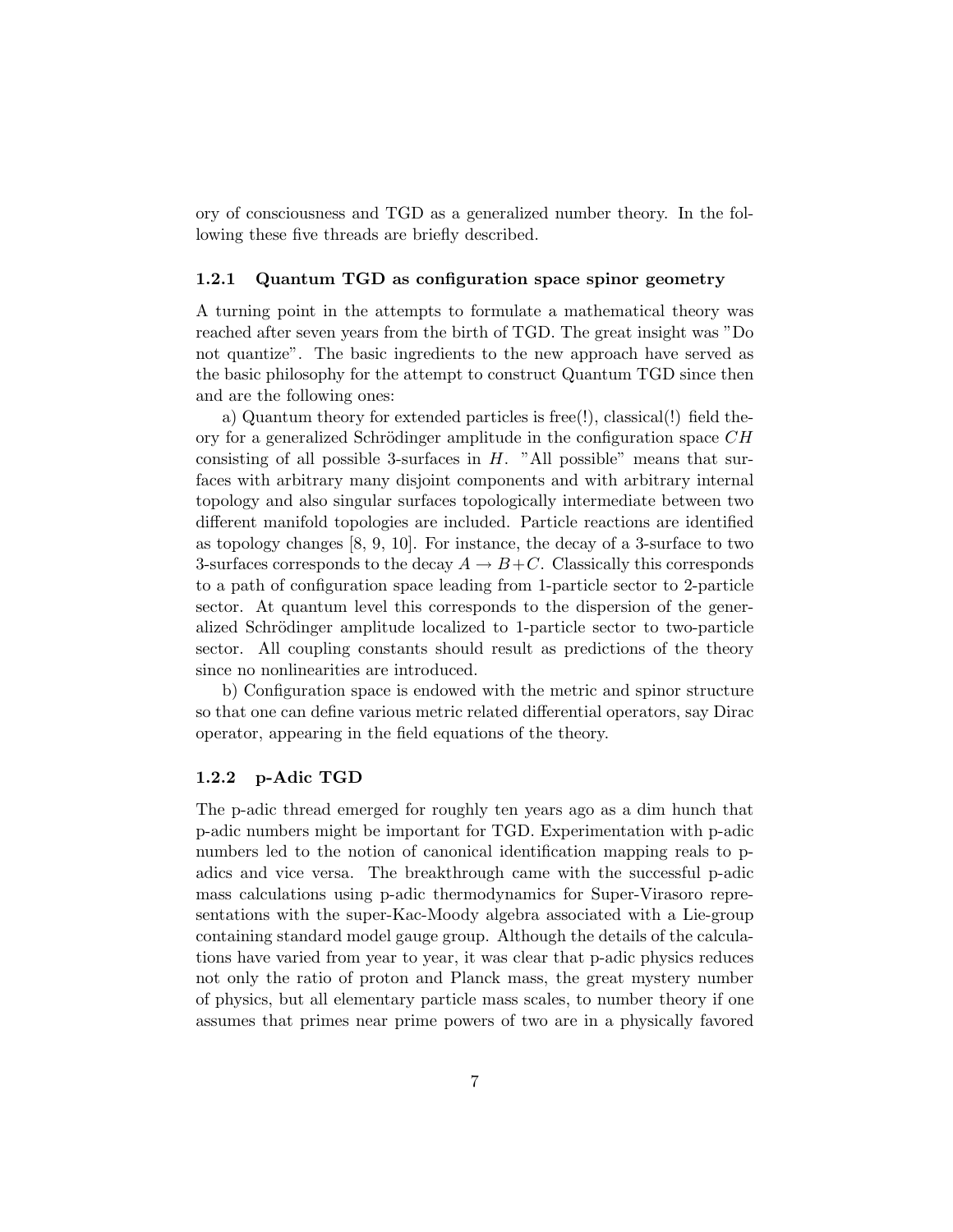position. Why this is the case, became one of the key puzzless and led to a number of arguments with a common gist: evolution is present already at the elementary particle level and the primes allowed by the p-adic length scale hypothesis are the fittest ones.

It became very soon clear that p-adic topology is not something emerging in Planck length scale as often believed, but that there is an infinite hierarchy of p-adic physics characterized by p-adic length scales varying to even cosmological length scales. The idea about the connection of p-adics with cognition motivated already the first attempts to understand the role of the p-adics and inspired 'Universe as Computer' vision but time was not ripe to develop this idea to anything concrete (p-adic numbers are however in a central role in TGD inspired theory of consciousness). It became however obvious that the p-adic length scale hierarchy somehow corresponds to a hierarchy of intelligences and that p-adic prime serves as a kind of intelligence quotient. Ironically, the almost obvious idea about p-adic regions as cognitive regions of space-time providing cognitive representations for real regions had to wait for almost a decade for the access into my consciousness.

There were many interpretational and technical questions crying for a definite answer. What is the relationship of p-adic non-determinism to the classical non-determinism of the basic field equations of TGD? Are the padic space-time region genuinely p-adic or does p-adic topology only serve as an effective topology? If p-adic physics is direct image of real physics, how the mapping relating them is constructed so that it respects various symmetries? Is the basic physics p-adic or real (also real TGD seems to be free of divergences) or both? If it is both, how should one glue the physics in different number field together to get The Physics? Should one perform p-adicization also at the level of the configuration space of 3-surfaces? Certainly the p-adicization at the level of super-conformal representation is necessary for the p-adic mass calculations. Perhaps the most basic and most irritating technical problem was how to precisely define p-adic definite integral which is a crucial element of any variational principle based formulation of the field equations. Here the frustration was not due to the lack of solution but due to the too large number of solutions to the problem, a clear symptom for the sad fact that clever inventions rather than real discoveries might be in question.

Despite these frustrating uncertainties, the number of the applications of the poorly defined p-adic physics growed steadily and the applications turned out to be relatively stable so that it was clear that the solution to these problems must exist. It became only gradually clear that the solution of the problems might require going down to a deeper level than that represented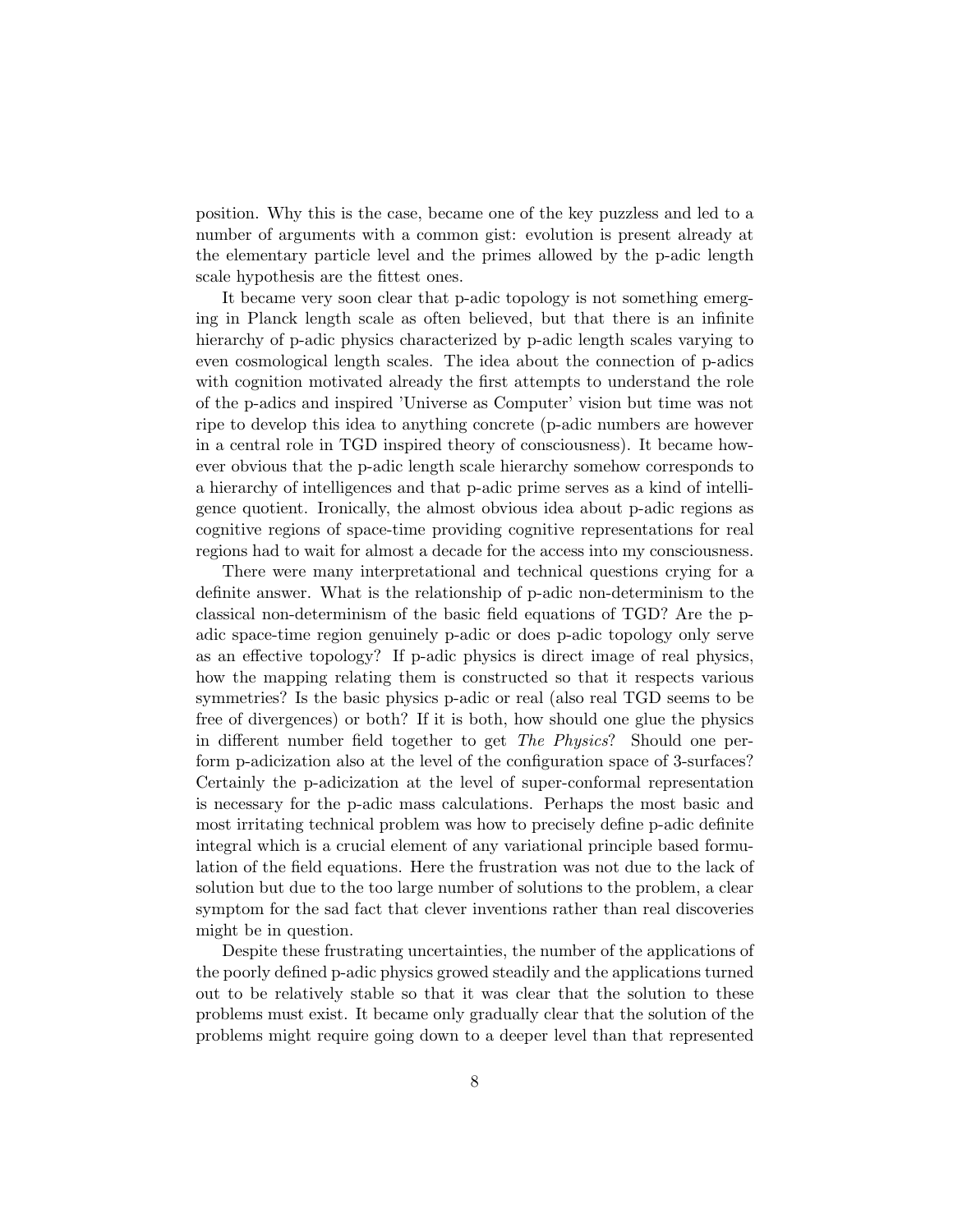by reals and p-adics.

## 1.2.3 TGD as a generalization of physics to a theory consciousness

General coordinate invariance forces the identification of quantum jump as quantum jump between entire deterministic quantum histories rather than time=constant snapshots of single history. The new view about quantum jump forces a generalization of quantum measurement theory such that observer becomes part of the physical system. Thus a general theory of consciousness is unavoidable outcome. This theory is developed in detail in the books [TGDconsc, TGDselforg, TGDware, TGDholo, TGDgeme, TGDeeg, TGDmagn, TGDmath].

## 1. Quantum jump as a moment of consciousness

The identification of quantum jump between deterministic quantum histories (configuration space spinor fields) as a moment of consciousness defines microscopic theory of consciousness. Quantum jump involves the steps

$$
\Psi_i \to U \Psi_i \to \Psi_f ,
$$

where  $U$  is informational "time development" operator, which is unitary like the S-matrix characterizing the unitary time evolution of quantum mechanics.  $U$  is however only formally analogous to Schrödinger time evolution of infinite duration although there is no real time evolution involved. It is not however clear whether one should regard U-matrix and S-matrix as two different things or not: U-matrix is a completely universal object characterizing the dynamics of evolution by self-organization whereas S-matrix is a highly context dependent concept in wave mechanics and in quantum field theories where it at least formally represents unitary time translation operator at the limit of an infinitely long interaction time. The S-matrix understood in the spirit of superstring models is however something very different and could correspond to U-matrix.

The requirement that quantum jump corresponds to a measurement in the sense of quantum field theories implies that each quantum jump involves localization in zero modes which parameterize also the possible choices of the quantization axes. Thus the selection of the quantization axes performed by the Cartesian outsider becomes now a part of quantum theory. Together these requirements imply that the final states of quantum jump correspond to quantum superpositions of space-time surfaces which are macroscopically equivalent. Hence the world of conscious experience looks classical. At least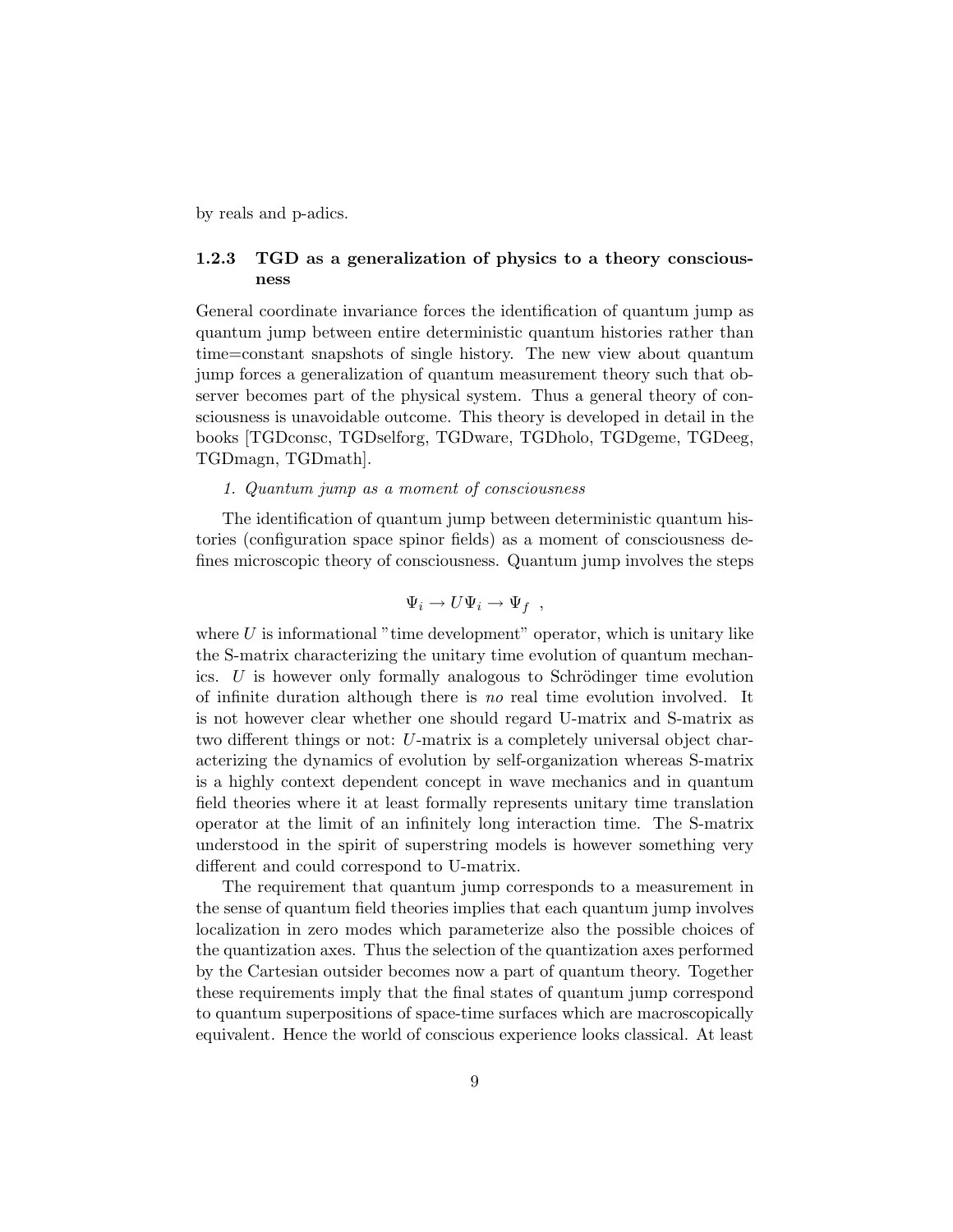formally quantum jump can be interpreted also as a quantum computation in which matrix  $U$  represents unitary quantum computation which is however not identifiable as unitary translation in time direction and cannot be 'engineered'.

## 2. The notion of self

The concept of self is absolutely essential for the understanding of the macroscopic and macro-temporal aspects of consciousness. Self corresponds to a subsystem able to remain un-entangled under the sequential informational 'time evolutions' U. Exactly vanishing entanglement is practically impossible in ordinary quantum mechanics and it might be that 'vanishing entanglement' in the condition for self-property should be replaced with 'subcritical entanglement'. On the other hand, if space-time decomposes into p-adic and real regions, and if entanglement between regions representing physics in different number fields vanishes, space-time indeed decomposes into selves in a natural manner.

It is assumed that the experiences of the self after the last 'wake-up' sum up to single average experience. This means that subjective memory is identifiable as conscious, immediate short term memory. Selves form an infinite hierarchy with the entire Universe at the top. Self can be also interpreted as mental images: our mental images are selves having mental images and also we represent mental images of a higher level self. A natural hypothesis is that self S experiences the experiences of its subselves as kind of abstracted experience: the experiences of subselves  $S_i$  are not experienced as such but represent kind of averages  $\langle S_{ij} \rangle$  of sub-subselves  $S_{ij}$ . Entanglement between selves, most naturally realized by the formation of join along boundaries bonds between cognitive or material space-time sheets, provides a possible a mechanism for the fusion of selves to larger selves (for instance, the fusion of the mental images representing separate right and left visual fields to single visual field) and forms wholes from parts at the level of mental images.

#### 3. Relationship to quantum measurement theory

The third basic element relates TGD inspired theory of consciousness to quantum measurement theory. The assumption that localization occurs in zero modes in each quantum jump implies that the world of conscious experience looks classical. It also implies the state function reduction of the standard quantum measurement theory as the following arguments demonstrate (it took incredibly long time to realize this almost obvious fact!).

a) The standard quantum measurement theory a la von Neumann involves the interaction of brain with the measurement apparatus. If this inter-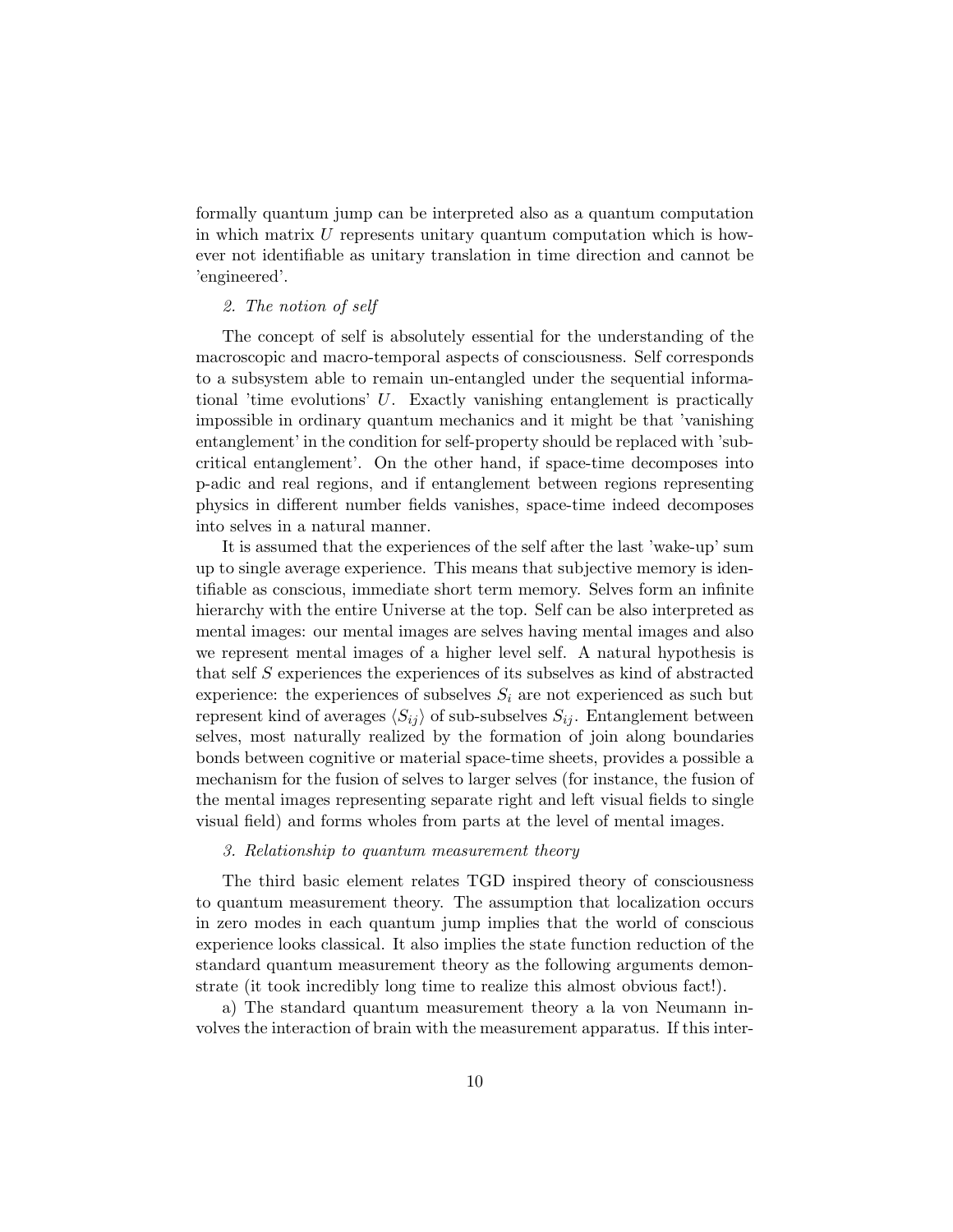action corresponds to entanglement between microscopic degrees of freedom  $m$  with the macroscopic effectively classical degrees of freedom  $M$  characterizing the reading of the measurement apparatus coded to brain state, then the reduction of this entanglement in quantum jump reproduces standard quantum measurement theory provide the unitary time evolution operator  $U$ acts as flow in zero mode degrees of freedom and correlates completely some orthonormal basis of configuration space spinor fields in non-zero modes with the values of the zero modes. The flow property guarantees that the localization is consistent with unitarity: it also means 1-1 mapping of quantum state basis to classical variables (say, spin direction of the electron to its orbit in the external magnetic field).

b) Since zero modes represent classical information about the geometry of space-time surface (shape, size, classical Kähler field,...), they have interpretation as effectively classical degrees of freedom and are the TGD counterpart of the degrees of freedom M representing the reading of the measurement apparatus. The entanglement between quantum fluctuating non-zero modes and zero modes is the TGD counterpart for the  $m - M$ entanglement. Therefore the localization in zero modes is equivalent with a quantum jump leading to a final state where the measurement apparatus gives a definite reading.

This simple prediction is of utmost theoretical importance since the black box of the quantum measurement theory is reduced to a fundamental quantum theory. This reduction is implied by the replacement of the notion of a point like particle with particle as a 3-surface. Also the infinitedimensionality of the zero mode sector of the configuration space of 3 surfaces is absolutely essential. Therefore the reduction is a triumph for quantum TGD and favors TGD against string models.

Standard quantum measurement theory involves also the notion of state preparation which reduces to the notion of self measurement. Each localization in zero modes is followed by a cascade of self measurements leading to a product state. This process is obviously equivalent with the state preparation process. Self measurement is governed by the so called Negentropy Maximization Principle (NMP) stating that the information content of conscious experience is maximized. In the self measurement the density matrix of some subsystem of a given self localized in zero modes (after ordinary quantum measurement) is measured. The self measurement takes place for that subsystem of self for which the reduction of the entanglement entropy is maximal in the measurement. In p-adic context NMP can be regarded as the variational principle defining the dynamics of cognition. In real context self measurement could be seen as a repair mechanism allowing the system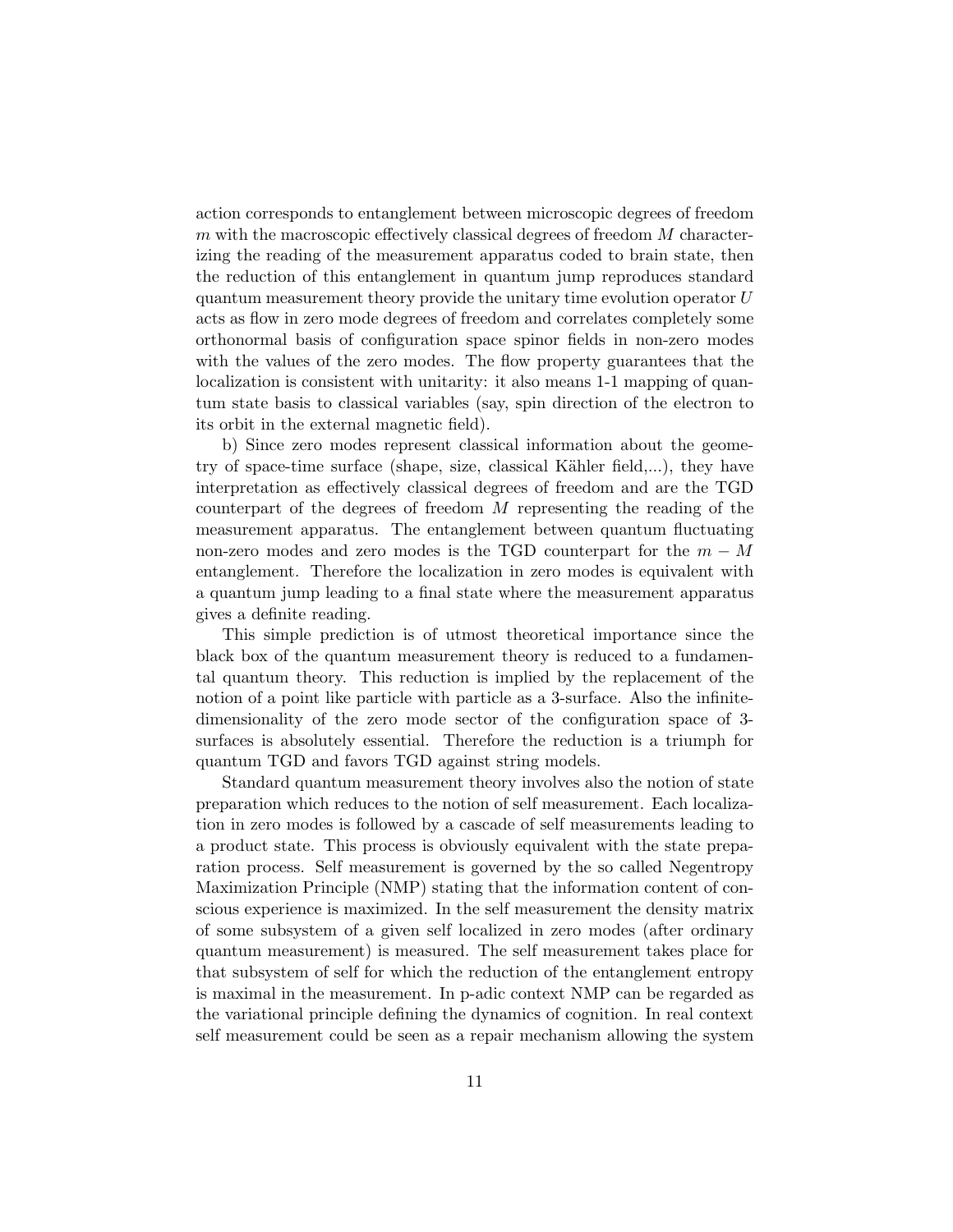to fight against quantum thermalization by reducing the entanglement for the subsystem for which it is largest (fill the largest hole first in a leaking boat).

## 4. Selves self-organize

The fourth basic element is quantum theory of self-organization based on the identification of quantum jump as the basic step of self-organization [I1]. Quantum entanglement gives rise to the generation of long range order and the emergence of longer p-adic length scales corresponds to the emergence of larger and larger coherent dynamical units and generation of a slaving hierarchy. Energy (and quantum entanglement) feed implying entropy feed is a necessary prerequisite for quantum self-organization. Zero modes represent fundamental order parameters and localization in zero modes implies that the sequence of quantum jumps can be regarded as hopping in the zero modes so that Haken's classical theory of self organization applies almost as such. Spin glass analogy is a further important element: self-organization of self leads to some characteristic pattern selected by dissipation as some valley of the "energy" landscape.

Dissipation can be regarded as the ultimate Darwinian selector of both memes and genes. The mathematically ugly irreversible dissipative dynamics obtained by adding phenomenological dissipation terms to the reversible fundamental dynamical equations derivable from an action principle can be understood as a phenomenological description replacing in a well defined sense the series of reversible quantum histories with its envelope.

#### 5. Classical non-determinism of Kähler action

The fifth basic element are the concepts of association sequence and cognitive space-time sheet. The huge vacuum degeneracy of the Kähler action suggests strongly that the absolute minimum space-time is not always unique. For instance, a sequence of bifurcations can occur so that a given space-time branch can be fixed only by selecting a finite number of 3-surfaces with time like(!) separations on the orbit of 3-surface. Quantum classical correspondence suggest an alternative formulation. Space-time surface decomposes into maximal deterministic regions and their temporal sequences have interpretation a space-time correlate for a sequence of quantum states defined by the initial (or final) states of quantum jumps. This is consistent with the fact that the variational principle selects preferred extremals of Kähler action as generalized Bohr orbits.

In the case that non-determinism is located to a finite time interval and is microscopic, this sequence of 3-surfaces has interpretation as a simula-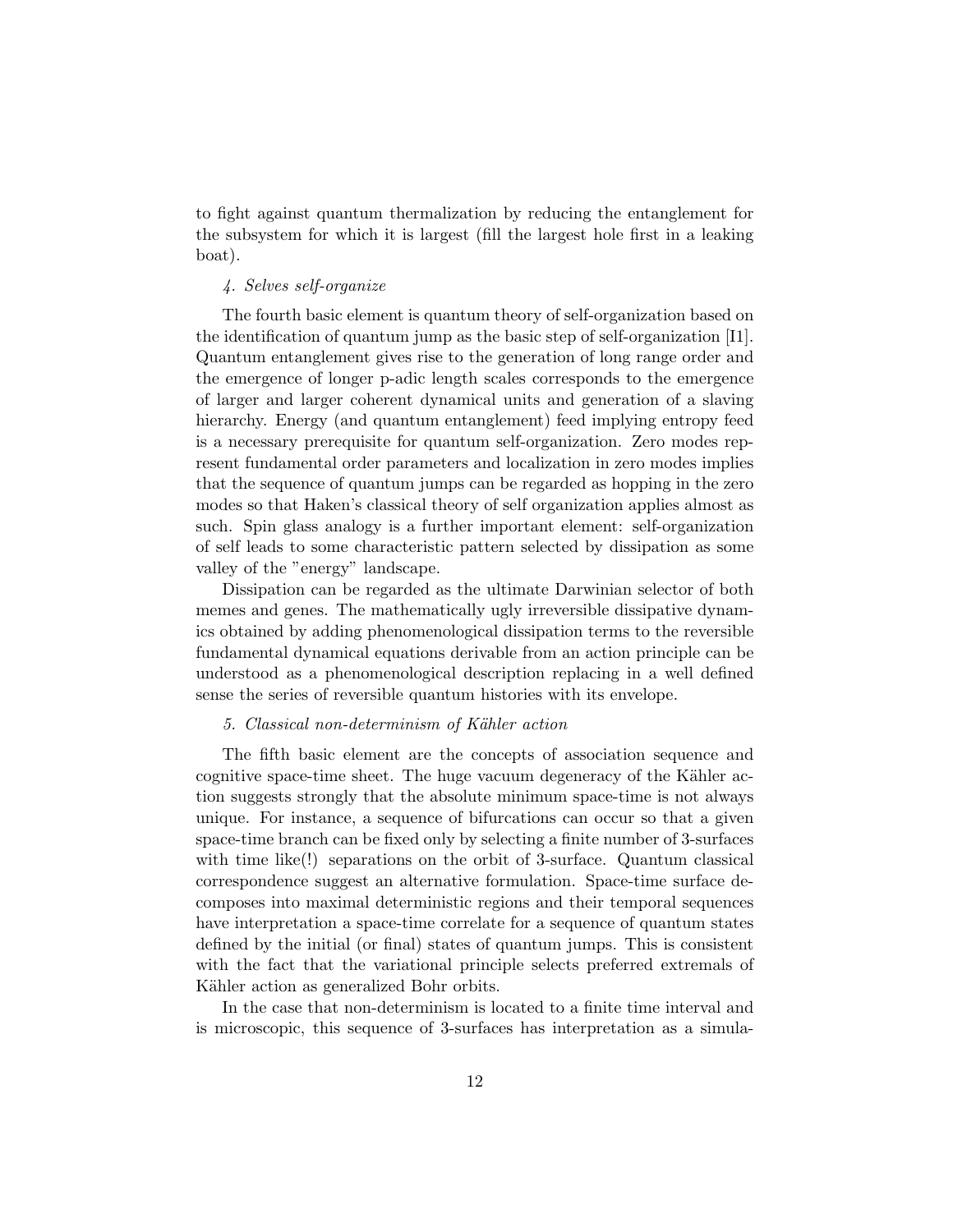tion of a classical history, a geometric correlate for contents of consciousness. When non-determinism has long lasting and macroscopic effect one can identify it as volitional non-determinism associated with our choices. Association sequences relate closely with the cognitive space-time sheets defined as space-time sheets having finite time duration and psychological time can be identified as a temporal center of mass coordinate of the cognitive space-time sheet. The gradual drift of the cognitive space-time sheets to the direction of future force by the geometry of the future light cone explains the arrow of psychological time.

### 6. p-Adic physics as physics of cognition and intentionality

The sixth basic element adds a physical theory of cognition to this vision. TGD space-time decomposes into regions obeying real and p-adic topologies labelled by primes  $p = 2, 3, 5, \dots$  p-Adic regions obey the same field equations as the real regions but are characterized by p-adic non-determinism since the functions having vanishing p-adic derivative are pseudo constants which are piecewise constant functions. Pseudo constants depend on a finite number of positive pinary digits of arguments just like numerical predictions of any theory always involve decimal cutoff. This means that p-adic space-time regions are obtained by gluing together regions for which integration constants are genuine constants. The natural interpretation of the p-adic regions is as cognitive representations of real physics. The freedom of imagination is due to the p-adic non-determinism. p-Adic regions perform mimicry and make possible for the Universe to form cognitive representations about itself. p-Adic physics space-time sheets serve also as correlates for intentional action.

A more more precise formulation of this vision requires a generalization of the number concept obtained by fusing reals and p-adic number fields along common rationals (in the case of algebraic extensions among common algebraic numbers). This picture is discussed in [E1]. The application this notion at the level of the imbedding space implies that imbedding space has a book like structure with various variants of the imbedding space glued together along common rationals (algebraics). The implication is that genuinely p-adic numbers (non-rationals) are strictly infinite as real numbers so that most points of p-adic space-time sheets are at real infinity, outside the cosmos, and that the projection to the real imbedding space is discrete set of rationals (algebraics). Hence cognition and intentionality are almost completely outside the real cosmos and touch it at a discrete set of points only.

This view implies also that purely local p-adic physics codes for the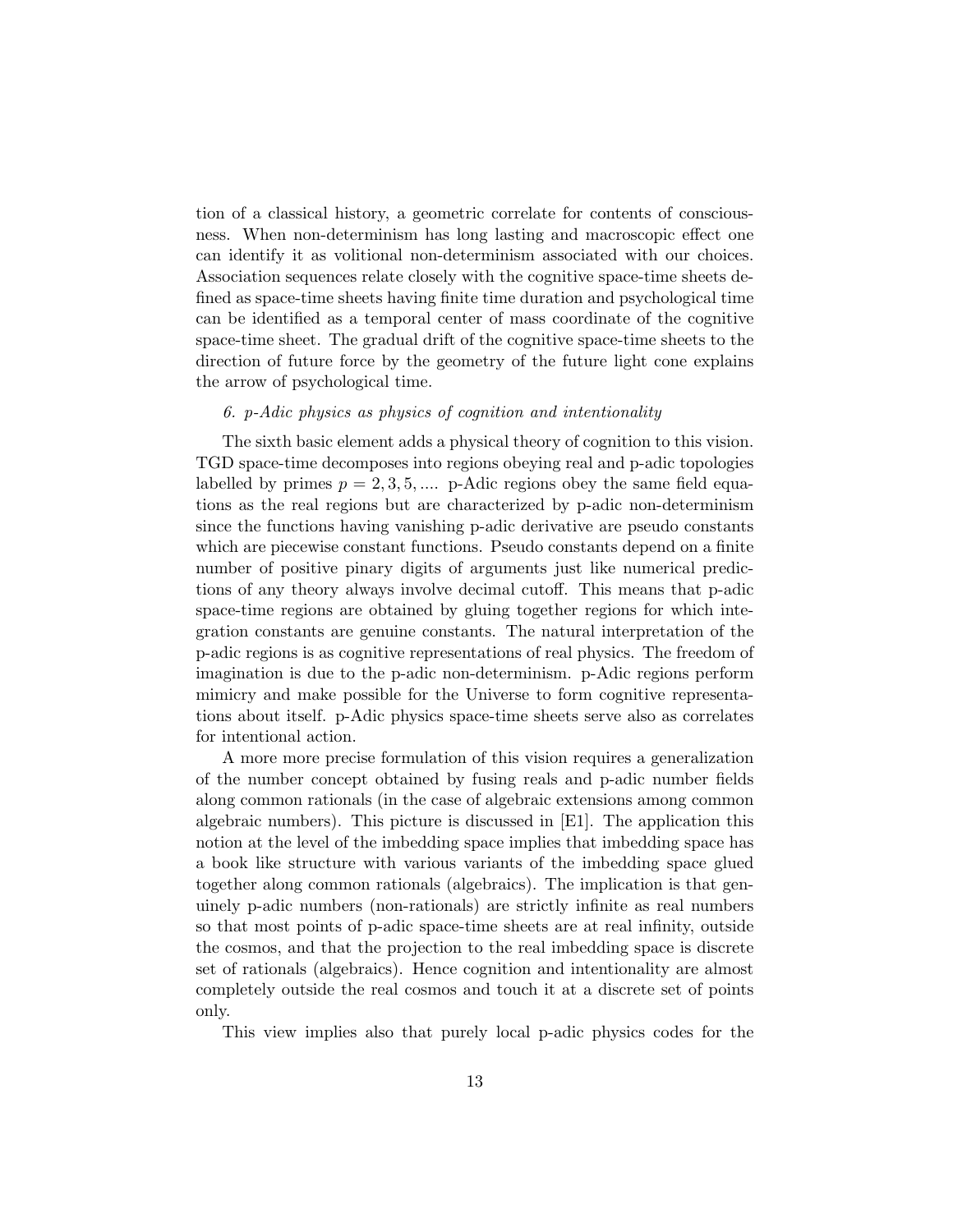p-adic fractality characterizing long range real physics and provides an explanation for p-adic length scale hypothesis stating that the primes  $p \simeq 2^k$ , k integer are especially interesting. It also explains the long range correlations and short term chaos characterizing intentional behavior and explains why the physical realizations of cognition are always discrete (say in the case of numerical computations). Furthermore, a concrete quantum model for how intentions are transformed to actions emerges.

The discrete real projections of p-adic space-time sheets serve also spacetime correlate for a logical thought. It is very natural to assign to p-adic pinary digits a p-valued logic but as such this kind of logic does not have any reasonable identification. p-Adic length scale hypothesis suggest that the  $p = 2<sup>k</sup> - n$  pinary digits represent a Boolean logic  $B<sup>k</sup>$  with k elementary statements (the points of the k-element set in the set theoretic realization) with  $n$  taboos which are constrained to be identically true.

#### 1.2.4 TGD as a generalized number theory

 $\text{Quantum } \mathcal{T}(\text{opological})\mathcal{D}(\text{ynamics})$  as a classical spinor geometry for infinitedimensional configuration space, p-adic numbers and quantum TGD, and TGD inspired theory of consciousness, have been for last ten years the basic three strongly interacting threads in the tapestry of quantum TGD. For few yeas ago the discussions with Tony Smith generated a fourth thread which deserves the name 'TGD as a generalized number theory'. It relies on the notion of number theoretic compactifiction stating that space-time surfaces can be regarded either as hyper-quaternionic, and thus maximally associative, 4-surfaces in  $M^8$  identifiable as space of hyper-octonions or as surfaces in  $M^4 \times CP_2$  [E2].

The discovery of the hierarchy of infinite primes and their correspondence with a hierarchy defined by a repeatedly second quantized arithmetic quantum field theory gave a further boost for the speculations about TGD as a generalized number theory. The work with Riemann hypothesis led to further ideas.

After the realization that infinite primes can be mapped to polynomials representable as surfaces geometrically, it was clear how TGD might be formulated as a generalized number theory with infinite primes forming the bridge between classical and quantum such that real numbers, p-adic numbers, and various generalizations of p-adics emerge dynamically from algebraic physics as various completions of the algebraic extensions of rational (hyper-)quaternions and (hyper-)octonions. Complete algebraic, topological and dimensional democracy would characterize the theory.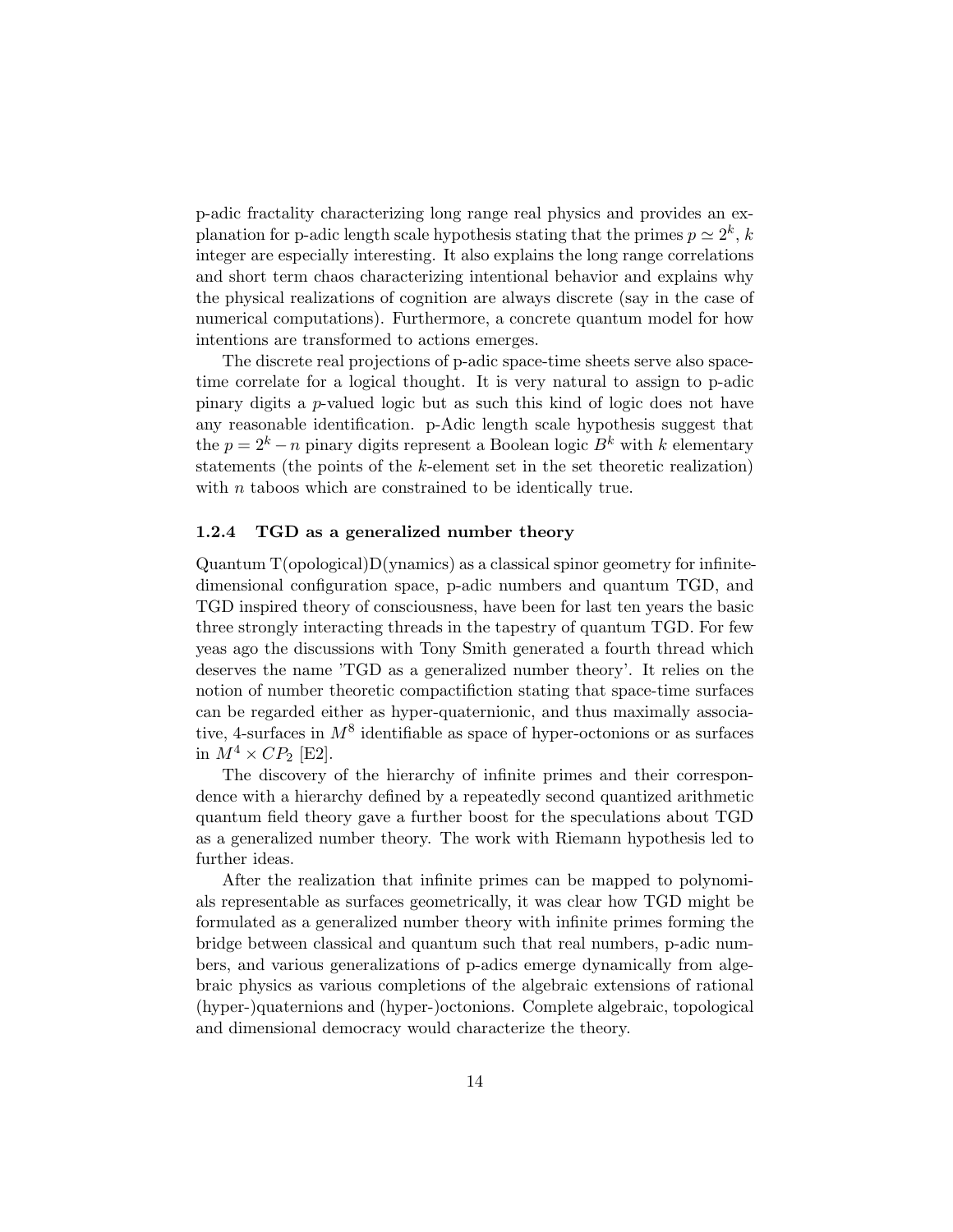What is especially satisfying is that p-adic and real regions of the spacetime surface could emerge automatically as solutions of the field equations. In the space-time regions where the solutions of field equations give rise to in-admissible complex values of the imbedding space coordinates, p-adic solution can exist for some values of the p-adic prime. The characteristic nondeterminism of the p-adic differential equations suggests strongly that p-adic regions correspond to 'mind stuff', the regions of space-time where cognitive representations reside. This interpretation implies that p-adic physics is physics of cognition. Since Nature is probably extremely brilliant simulator of Nature, the natural idea is to study the p-adic physics of the cognitive representations to derive information about the real physics. This view encouraged by TGD inspired theory of consciousness clarifies difficult interpretational issues and provides a clear interpretation for the predictions of p-adic physics.

## 1.2.5 Dynamical quantized Planck constant and dark matter hierarchy

By quantum classical correspondence space-time sheets can be identified as quantum coherence regions. Hence the fact that they have all possible size scales more or less unavoidably implies that Planck constant must be quantized and have arbitrarily large values. If one accepts this then also the idea about dark matter as a macroscopic quantum phase characterized by an arbitrarily large value of Planck constant emerges naturally as does also the interpretation for the long ranged classical electro-weak and color fields predicted by TGD. Rather seldom the evolution of ideas follows simple linear logic, and this was the case also now. In any case, this vision represents the fifth, relatively new thread in the evolution of TGD and the ideas involved are still evolving.

#### 1. Dark matter as large  $\hbar$  phase

D. Da Rocha and Laurent Nottale [17] have proposed that Schrödinger equation with Planck constant  $\hbar$  replaced with what might be called gravitational Planck constant  $\hbar_{gr} = \frac{GmM}{v_0}$  $\frac{mM}{v_0}$  ( $\hbar = c = 1$ ).  $v_0$  is a velocity parameter having the value  $v_0 = 144.7 \pm .7 \text{ km/s}$  giving  $v_0/c = 4.6 \times 10^{-4}$ . This is rather near to the peak orbital velocity of stars in galactic halos. Also subharmonics and harmonics of  $v_0$  seem to appear. The support for the hypothesis coming from empirical data is impressive.

Nottale and Da Rocha believe that their Schrödinger equation results from a fractal hydrodynamics. Many-sheeted space-time however suggests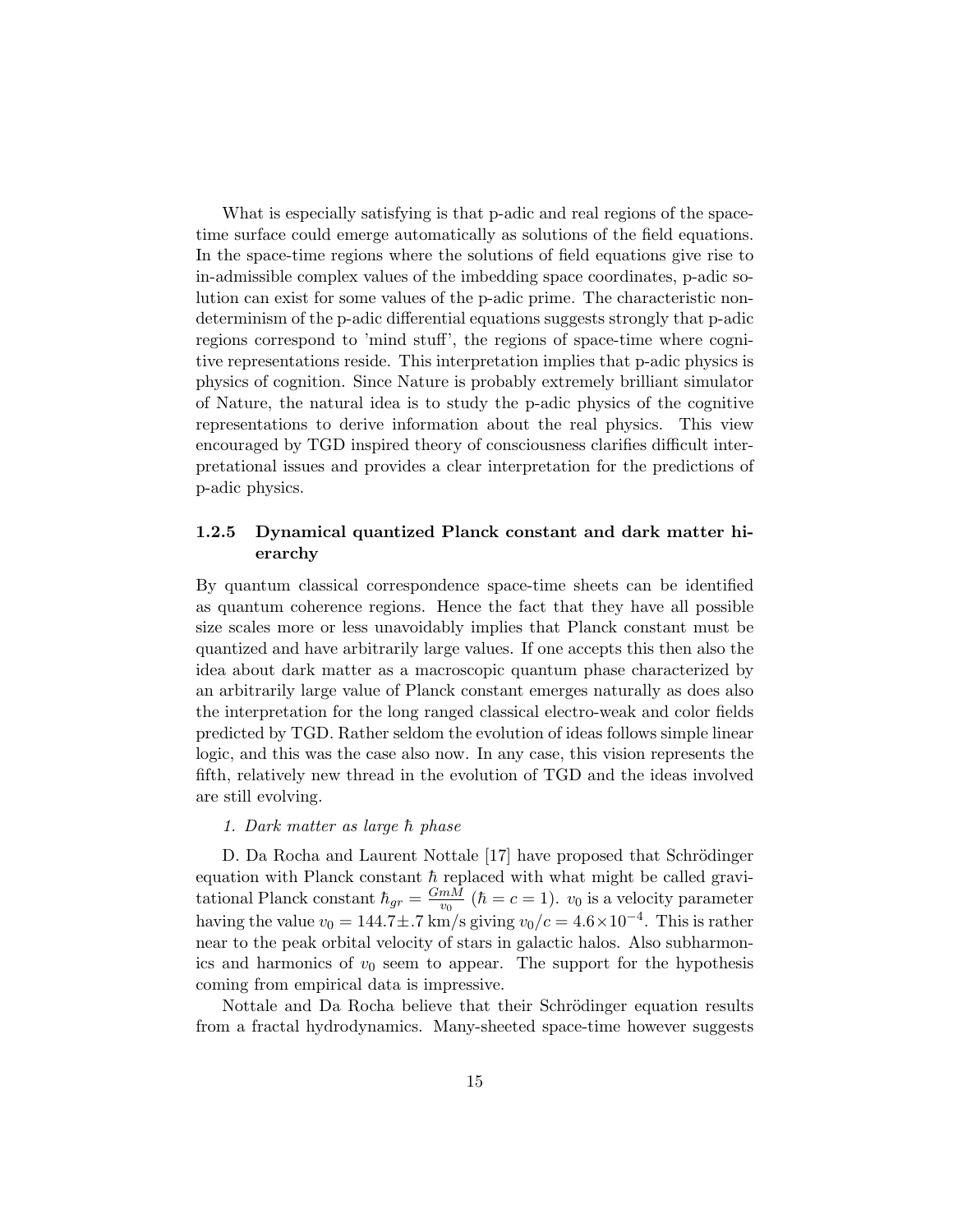astrophysical systems are not only quantum systems at larger space-time sheets but correspond to a gigantic value of gravitational Planck constant. The gravitational (ordinary) Schrödinger equation would provide a solution of the black hole collapse (IR catastrophe) problem encountered at the classical level. The resolution of the problem inspired by TGD inspired theory of living matter is that it is the dark matter at larger space-time sheets which is quantum coherent in the required time scale [D6].

Already before learning about Nottale's paper I had proposed the possibility that Planck constant is quantized [E9] and the spectrum is given in terms of logarithms of Beraha numbers: the lowest Beraha number  $B_3$  is completely exceptional in that it predicts infinite value of Planck constant. The inverse of the gravitational Planck constant could correspond a gravitational perturbation of this as  $1/\hbar_{gr} = v_0/GMm$ . The general philosophy would be that when the quantum system would become non-perturbative, a phase transition increasing the value of  $\hbar$  occurs to preserve the perturbative character and at the transition  $n = 4 \rightarrow 3$  only the small perturbative correction to  $1/\hbar(3) = 0$  remains. This would apply to QCD and to atoms with  $Z > 137$  as well.

TGD predicts correctly the value of the parameter  $v_0$  assuming that cosmic strings and their decay remnants are responsible for the dark matter. The harmonics of  $v_0$  can be understood as corresponding to perturbations replacing cosmic strings with their n-branched coverings so that tension becomes  $n^2$ -fold: much like the replacement of a closed orbit with an orbit closing only after n turns.  $1/n$ -sub-harmonic would result when a magnetic flux tube split into n disjoint magnetic flux tubes. Also a model for the formation of planetary system as a condensation of ordinary matter around quantum coherent dark matter emerges [D6].

#### 2. Dark matter as a source of long ranged weak and color fields

Long ranged classical electro-weak and color gauge fields are unavoidable in TGD framework. The smallness of the parity breaking effects in hadronic, nuclear, and atomic length scales does not however seem to allow long ranged electro-weak gauge fields. The problem disappears if long range classical electro-weak gauge fields are identified as space-time correlates for massless gauge fields created by dark matter. Also scaled up variants of ordinary electro-weak particle spectra are possible. The identification explains chiral selection in living matter and unbroken  $U(2)_{ew}$  invariance and free color in bio length scales become characteristics of living matter and of bio-chemistry and bio-nuclear physics. An attractive solution of the matter antimatter asymmetry is based on the identification of also antimatter as dark matter.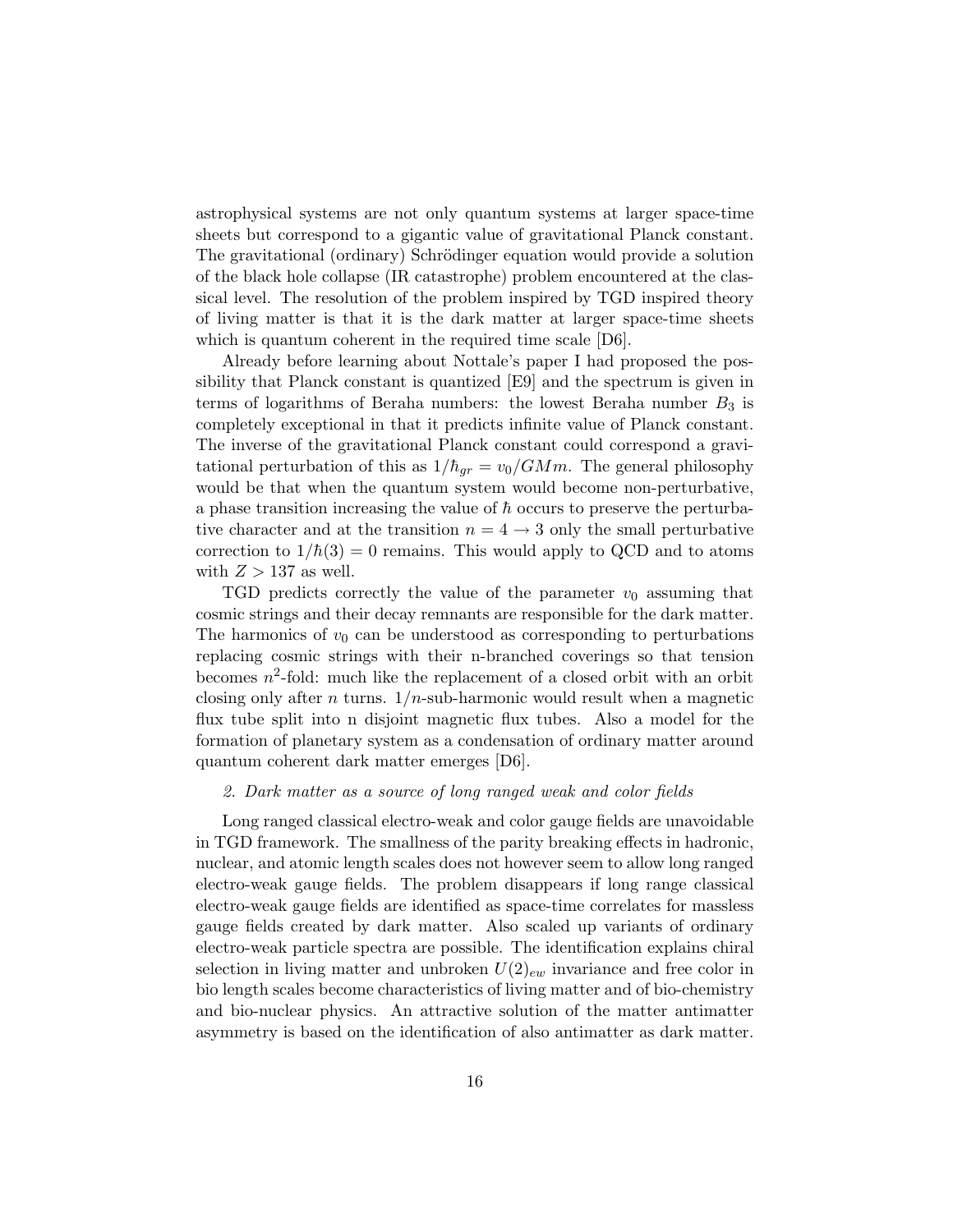#### 3. p-Adic and dark matter hierarchies

Dark matter hierarchy assigned to a spectrum of Planck constant having arbitrarily large values brings additional elements to the TGD inspired theory of consciousness and of living matter.

a) Macroscopic quantum coherence can be understood since a particle with a given mass can in principle appear as arbitrarily large scaled up copies (Compton length scales as  $\hbar$ ). The phase transition to this kind of phase implies that space-time sheets of particles overlap and this makes possible macroscopic quantum coherence.

b) The space-time sheets with large Planck constant can be in thermal equilibrium with ordinary ones without the loss of quantum coherence. For instance, the cyclotron energy scale associated with EEG turns out to be above thermal energy at room temperature for the level of dark matter hierarchy corresponding to magnetic flux quanta of the Earth's magnetic field with the size scale of Earth and a successful quantitative model for EEG results [M3].

Dark matter hierarchy leads to detailed quantitative view about quantum biology with several testable predictions [M3]. The applications to living matter suggests that the basic hierarchy corresponds to a hierarchy of Planck constants coming as  $\hbar(k) = \lambda^k(p)\hbar_0$ ,  $\lambda \simeq 2^{11}$  for  $p = 2^{127-1}$ ,  $k = 0, 1, 2, \dots$  [M3]. Also integer valued sub-harmonics and integer valued sub-harmonics of  $\lambda$  might be possible. Each p-adic length scale corresponds to this kind of hierarchy and number theoretical arguments suggest a general formula for the allowed values of Planck constant  $\lambda$  depending logarithmically on p-adic prime [C6]. Also the value of  $\hbar_0$  has spectrum characterized by Beraha numbers  $B_n = 4\cos^2(\pi/n)$ ,  $n \ge 3$ , varying by a factor in the range  $n > 3$  [C6]. It must be however emphasized that the relation of this picture to the model of quantized gravitational Planck constant  $h_{qr}$  appearing in Nottale's model is not yet completely understood.

The general prediction is that Universe is a kind of inverted Mandelbrot fractal for which each bird's eye of view reveals new structures in long length and time scales representing scaled down copies of standard physics and their dark variants. These structures would correspond to higher levels in self hierarchy. This prediction is consistent with the belief that 75 per cent of matter in the universe is dark.

#### 4. Living matter and dark matter

Living matter as ordinary matter quantum controlled by the dark matter hierarchy has turned out to be a particularly successful idea. The hypoth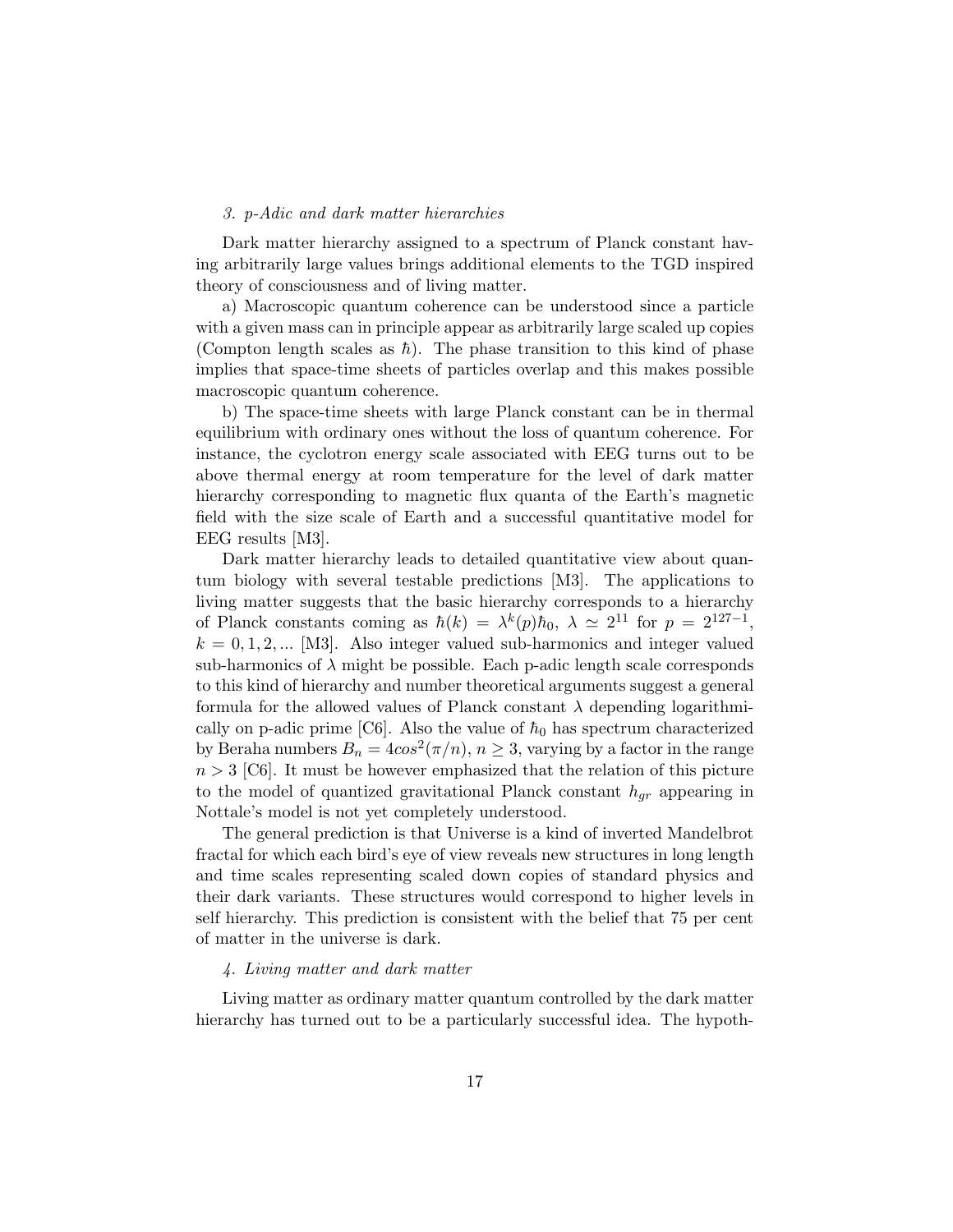esis has led to models for EEG predicting correctly the band structure and even individual resonance bands and also generalizing the notion of EEG [M3]. Also a generalization of the notion of genetic code emerges resolving the paradoxes related to the standard dogma [L2, M3]. A particularly fascinating implication is the possibility to identify great leaps in evolution as phase transitions in which new higher level of dark matter emerges [M3].

It seems safe to conclude that the dark matter hierarchy with levels labelled by the values of Planck constants explains the macroscopic and macro-temporal quantum coherence naturally. That this explanation is consistent with the explanation based on spin glass degeneracy is suggested by following observations. First, the argument supporting spin glass degeneracy as an explanation of the macro-temporal quantum coherence does not involve the value of  $\hbar$  at all. Secondly, the failure of the perturbation theory assumed to lead to the increase of Planck constant and formation of macroscopic quantum phases could be precisely due to the emergence of a large number of new degrees of freedom due to spin glass degeneracy. Thirdly, the phase transition increasing Planck constant has concrete topological interpretation in terms of many-sheeted space-time consistent with the spin glass degeneracy.

### 5. Dark matter hierarchy and the notion of self

The vision about dark matter hierarchy leads to a more refined view about self hierarchy and hierarchy of moments of consciousness [J6, M3]. The larger the value of Planck constant, the longer the subjectively experienced duration and the average geometric duration  $T(k) \propto \lambda^k$  of the quantum jump.

Quantum jumps form also a hierarchy with respect to p-adic and dark hierarchies and the geometric durations of quantum jumps scale like  $\hbar$ . Dark matter hierarchy suggests also a slight modification of the notion of self. Each self involves a hierarchy of dark matter levels, and one is led to ask whether the highest level in this hierarchy corresponds to single quantum jump rather than a sequence of quantum jumps. The averaging of conscious experience over quantum jumps would occur only for sub-selves at lower levels of dark matter hierarchy and these mental images would be ordered, and single moment of consciousness would be experienced as a history of events. The quantum parallel dissipation at the lower levels would give rise to the experience of flow of time. For instance, hadron as a macrotemporal quantum system in the characteristic time scale of hadron is a dissipating system at quark and gluon level corresponding to shorter p-adic time scales. One can ask whether even entire life cycle could be regarded as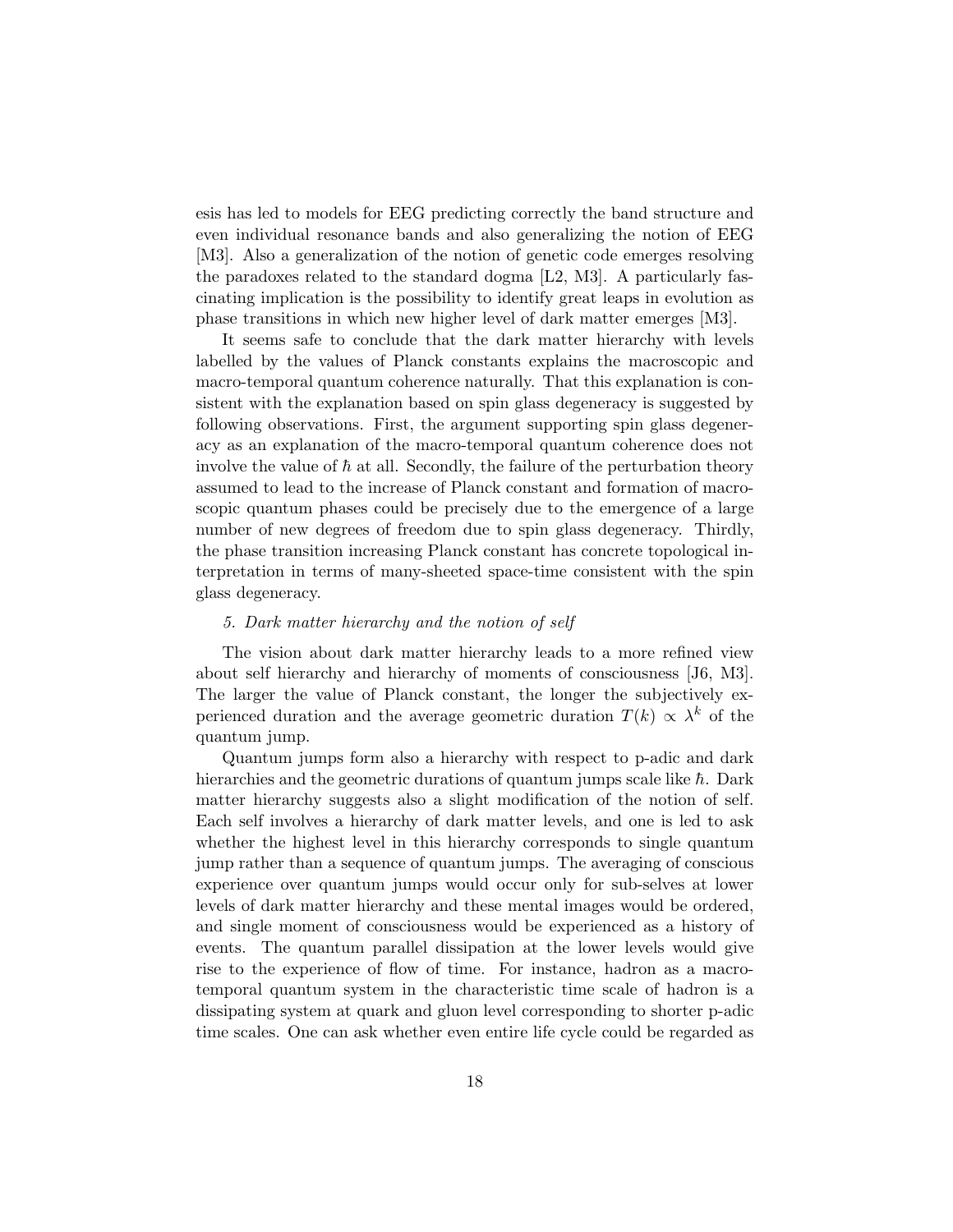a single quantum jump at the highest level so that consciousness would not be completely lost even during deep sleep. This would allow to understand why we seem to know directly that this biological body of mine existed yesterday.

The fact that we can remember phone numbers with 5 to 9 digits supports the view that self corresponds at the highest dark matter level to single moment of consciousness. Self would experience the average over the sequence of moments of consciousness associated with each sub-self but there would be no averaging over the separate mental images of this kind, be their parallel or serial. These mental images correspond to sub-selves having shorter wake-up periods than self and would be experienced as being time ordered. Hence the digits in the phone number are experienced as separate mental images and ordered with respect to experienced time.

## 6. The time span of long term memories as signature for the level of dark matter hierarchy

The simplest dimensional estimate gives for the average increment  $\tau$  of geometric time in quantum jump  $\tau \sim 10^4$  CP<sub>2</sub> times so that  $2^{127} - 1 \sim$  $10^{38}$  quantum jumps are experienced during secondary p-adic time scale  $T_2(k = 127) \simeq 0.1$  seconds which is the duration of physiological moment and predicted to be fundamental time scale of human consciousness [L1]. A more refined guess is that  $\tau_p = \sqrt{p}\tau$  gives the dependence of the duration of quantum jump on p-adic prime  $p$ . By multi-p-fractality predicted by TGD and explaining p-adic length scale hypothesis, one expects that at least  $p = 2$ -adic level is also always present. For the higher levels of dark matter hierarchy  $\tau_p$  is scaled up by  $\hbar/\hbar_0$ . One can understand evolutionary leaps as the emergence of higher levels at the level of individual organism making possible intentionality and memory in the time scale defined  $\tau$  [L2].

Higher levels of dark matter hierarchy provide a neat quantitative view about self hierarchy and its evolution. For instance, EEG time scales corresponds to  $k = 4$  level of hierarchy and a time scale of .1 seconds [J6], and EEG frequencies correspond at this level dark photon energies above the thermal threshold so that thermal noise is not a problem anymore. Various levels of dark matter hierarchy would naturally correspond to higher levels in the hierarchy of consciousness and the typical duration of life cycle would give an idea about the level in question.

The level would determine also the time span of long term memories as discussed in [M3].  $k = 7$  would correspond to a duration of moment of conscious of order human lifetime which suggests that  $k = 7$  corresponds to the highest dark matter level relevant to our consciousness whereas higher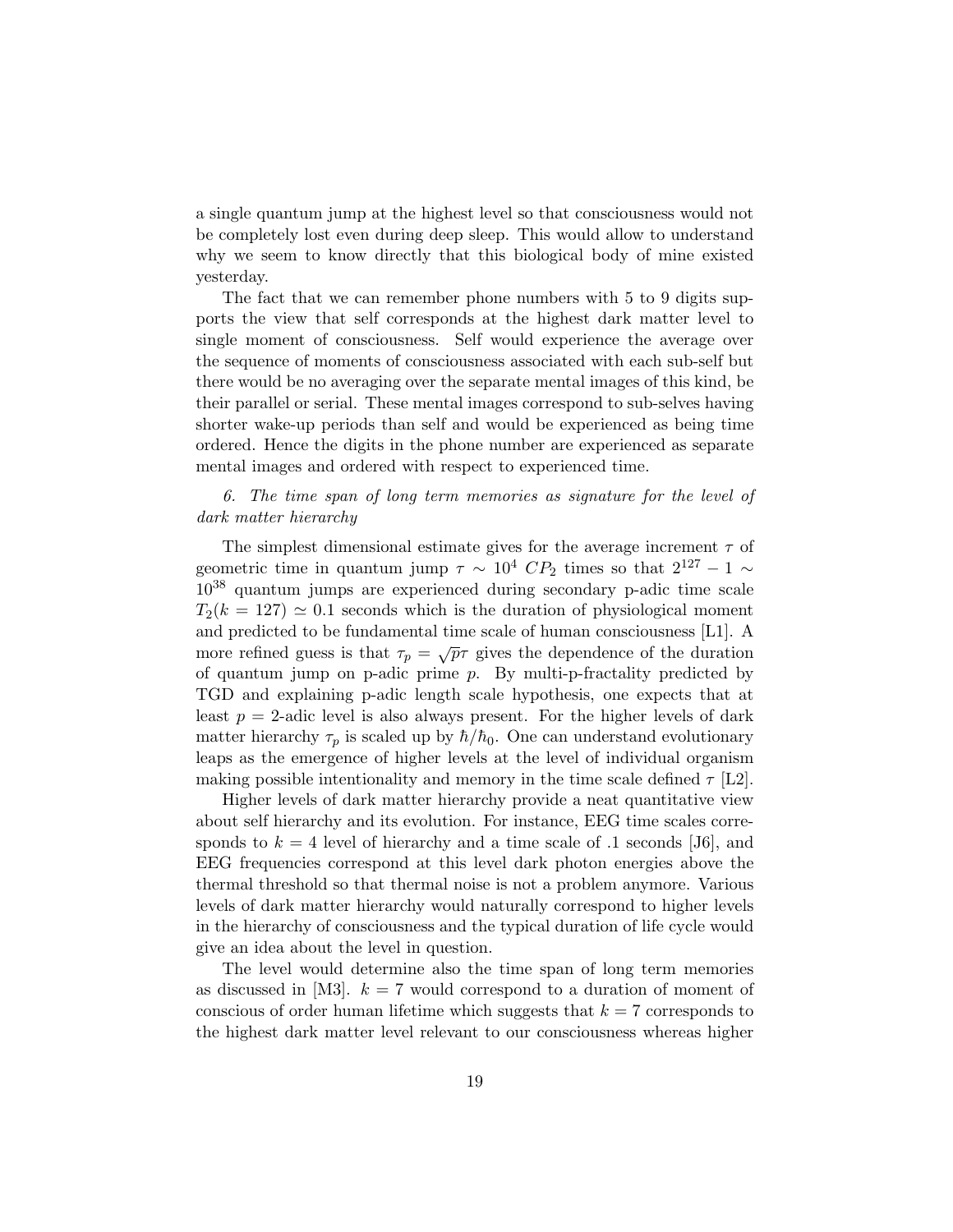levels would in general correspond to transpersonal consciousness.  $k = 5$ would correspond to time scale of short term memories measured in minutes and  $k = 6$  to a time scale of memories measured in days.

The emergence of these levels must have meant evolutionary leap since long term memory is also accompanied by ability to anticipate future in the same time scale. This picture would suggest that the basic difference between us and our cousins is not at the level of genome as it is usually understood but at the level of the hierarchy of magnetic bodies [L2, M3]. In fact, higher levels of dark matter hierarchy motivate the introduction of the notions of super-genome and hyper-genome. The genomes of entire organ can join to form super-genome expressing genes coherently. Hyper-genomes would result from the fusion of genomes of different organisms and collective levels of consciousness would express themselves via hyper-genome and make possible social rules and moral.

# 2 Basics of classical and quantum TGD

### 2.1 The notion of many-sheeted space-time

Quantum classical correspondences states that all quantum phenomena should have space-time correlates. Not only quantum states but also quantum jump sequences should have space-time correlates and the facts that space-time surfaces are indeed analogous to Bohr orbits and the failure of the classical non-determinism of the basic variational principle in standard sense make this possible. This correspondence cannot be of course one-to-one. In a well-defined sense classical TGD defined as the dynamics of space-time surface determining them as kind of generalized Bohr orbits can be regarded as an exact part of quantum theory and assuming quantum classical correspondence has served as an extremely valuable guideline in the attempts to interpret TGD, to form a view about what TGD really predicts, and to to guess what the underlying quantum theory could be and how it deviates from standard quantum theory.

## 2.1.1 Basic extremals of the Kähler action

In this chapter the classical field equations associated with the Kähler action are studied. The study of the extremals of the Kähler action has turned out to be extremely useful for the development of TGD. Towards the end of year 2003 quite dramatic progress occurred in the understanding of field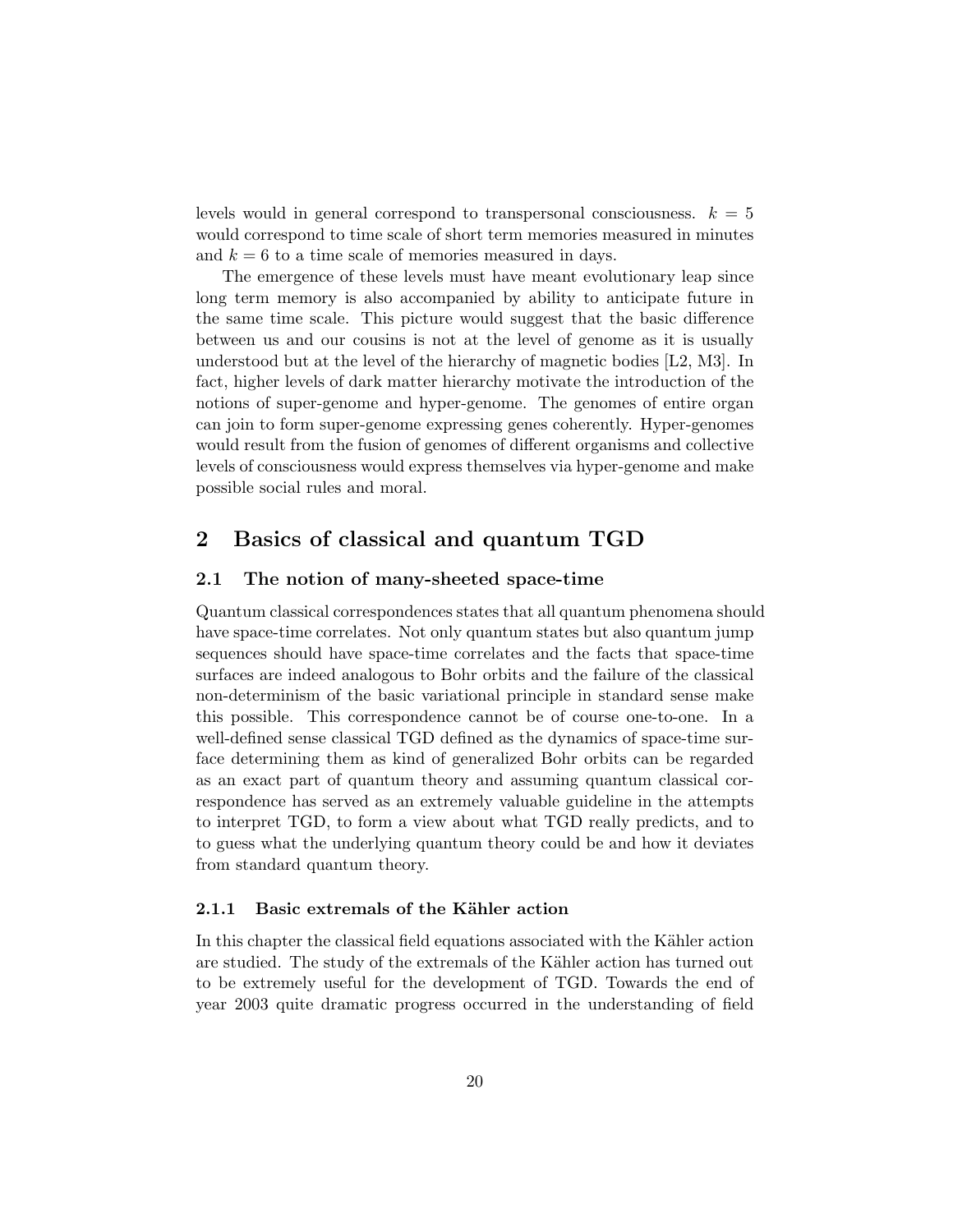equations and it seems that field equations might be in well-defined sense exactly solvable.

#### 1. General considerations

The vanishing of Lorentz 4-force for the induced Kähler field means that the vacuum 4-currents are in a mechanical equilibrium. Lorentz 4-force vanishes for all known solutions of field equations which inspires the hypothesis that all extremals or at least the absolute minima of Kähler action satisfy the condition. The vanishing of the Lorentz 4-force in turn implies local conservation of the ordinary energy momentum tensor. The corresponding condition is implied by Einstein's equations in General Relativity. The hypothesis would mean that the solutions of field equations are what might be called generalized Beltrami fields. The condition implies that vacuum currents can be non-vanishing only provided the dimension  $D_{CP_2}$  of the  $CP_2$ projection of the space-time surface is less than four so that in the regions with  $D_{CP_2} = 4$ , Maxwell's vacuum equations are satisfied.

The hypothesis that Kähler current is proportional to a product of an arbitrary function  $\psi$  of  $CP_2$  coordinates and of the instanton current generalizes Beltrami condition and reduces to it when electric field vanishes. Kähler current has vanishing divergence for  $D_{CP_2} < 4$ , and Lorentz 4-force indeed vanishes. The remaining task would be the explicit construction of the imbeddings of these fields and the demonstration that field equations can be satisfied.

Under additional conditions magnetic field reduces to what is known as Beltrami field. Beltrami fields are known to be extremely complex but highly organized structures. The natural conjecture is that topologically quantized many-sheeted magnetic and  $Z^0$  magnetic Beltrami fields and their generalizations serve as templates for the helical molecules populating living matter, and explain both chirality selection, the complex linking and knotting of DNA and protein molecules, and even the extremely complex and self-organized dynamics of biological systems at the molecular level.

Field equations can be reduced to algebraic conditions stating that energy momentum tensor and second fundamental form have no common components (this occurs also for minimal surfaces in string models) and only the conditions stating that Kähler current vanishes, is light-like, or proportional to instanton current, remain and define the remaining field equations. The conditions guaranteing topologization to instanton current can be solved explicitly. Solutions can be found also in the more general case when Kähler current is not proportional to instanton current. On basis of these findings there are strong reasons to believe that classical TGD is exactly solvable.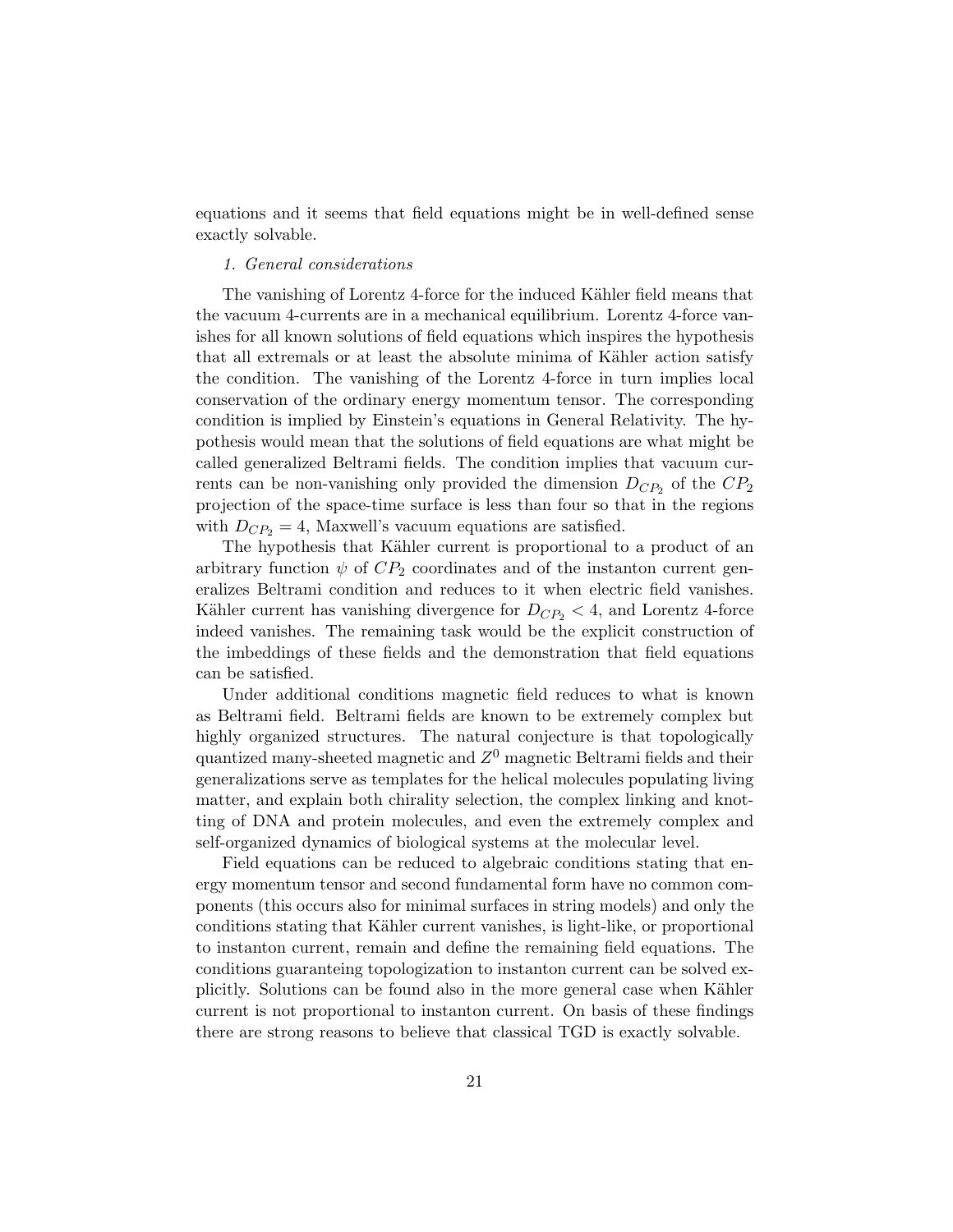## 2. Does TGD define a a generalized topological quantum field theory?

A long standing assumption has been that the principle selecting the unique space-time going through given 3-surface (not reducing to single space-like component however) is absolute minimization of Kähler action. The number theoretical considerations suggest a more refined and more local principle, in which maximization or minimization of the value occurs for regions where the sign of action density is definite [E2] and that these two variational principles define dual pairs of 4-surfaces. This variational principle allows to interpret space-time surfaces generalized calibrations for which Kähler action density defines a four-form worm the physical extremals so that theory can be said to be topologized.

In fact already the generalized Bohr orbit property leads one to suspect that classical TGD defines a topological field theory generalized in such a manner that various conserved Noether charges can be regarded as topological invariants as extrema of these invariants for a given topology of 3-surface. There are of course zero modes characterizing the shape and size of the foursurface involved. Perhaps the maxima of Kähler function with respect to the zero modes define genuine topological invariants.

#### 3. Generalized Bohr orbit property and second law of thermodynamics?

By quantum classical correspondence the non-deterministic space-time dynamics should mimic the dissipative dynamics of the quantum jump sequence. Beltrami fields appear in physical applications as asymptotic self organization patterns for which Lorentz force and dissipation vanish. This suggests that the preferred extrema defining the Bohr orbits, be they absolute minima of Kähler action or something more general, correspond to space-time sheets which asymptotically satisfy generalized Beltrami conditions so that one can indeed assign to the final (rather than initial!) 3-surface a unique 4-surface apart from effects related to non-determinism. Absolute minimization makes sense p-adically only if abstracted to purely algebraic generalized Beltrami conditions. The notion of Kähler calibration is purely algebraic local notion and certainly makes sense also p-adically. Also the equivalence of Bohr orbit property with the second law strongly suggests itself.

## 4. The dimension of  $CP_2$  projection as classifier for the fundamental phases of matter

The dimension  $D_{CP_2}$  of  $CP_2$  projection of the space-time sheet encountered already in p-adic mass calculations classifies the fundamental phases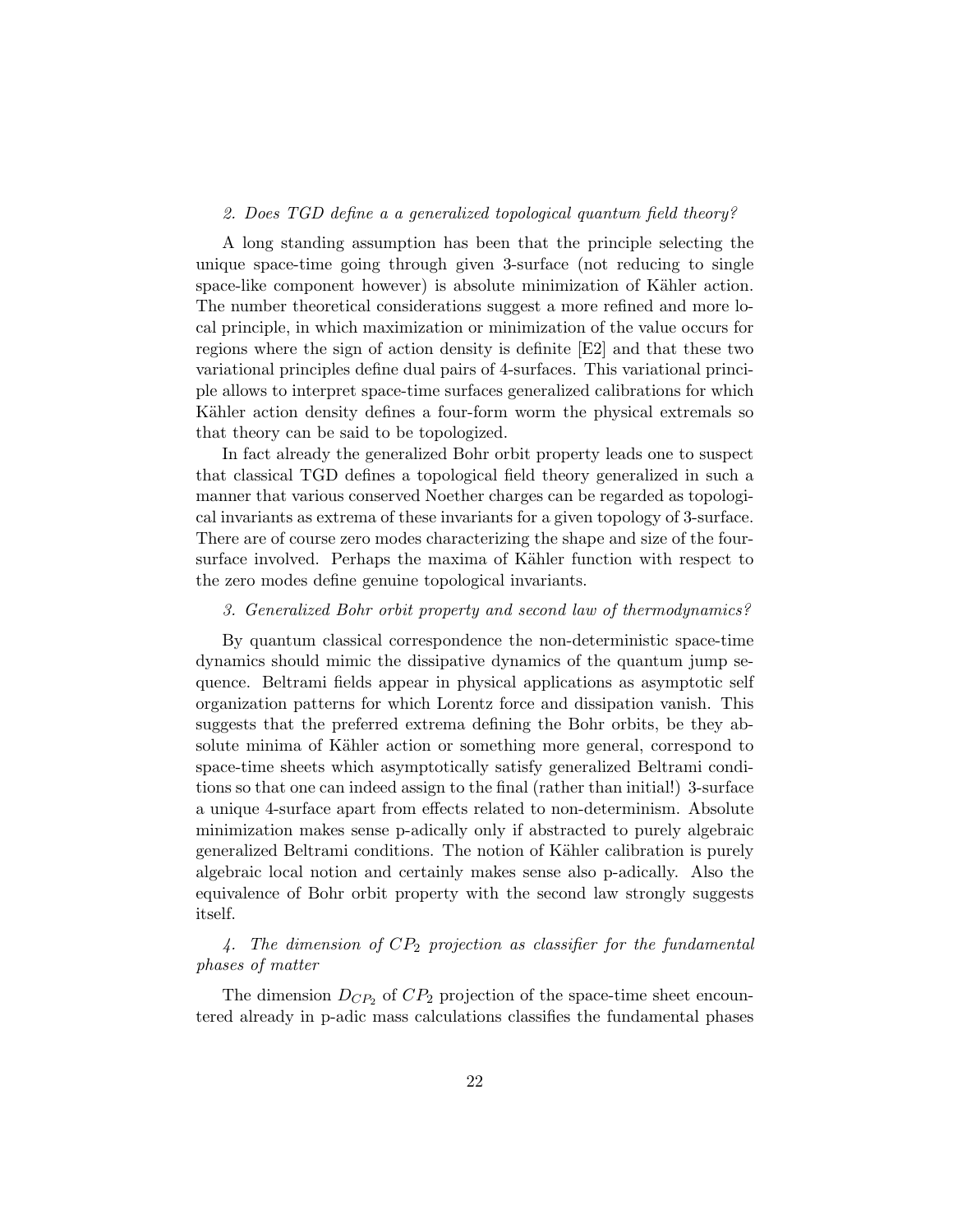of matter. For  $D_{CP_2} = 4$  empty space Maxwell equations hold true. This phase is chaotic and analogous to de-magnetized phase.  $D_{CP_2} = 2$  phase is analogous to ferromagnetic phase: highly ordered and relatively simple.  $D_{CP_2} = 3$  is the analog of spin glass and liquid crystal phases, extremely complex but highly organized by the properties of the generalized Beltrami fields. This phase is the boundary between chaos and order and corresponds to life emerging in the interaction of magnetic bodies with bio-matter. It is possible only in a finite temperature interval (note however the p-adic hierarchy of critical temperatures) and characterized by chirality just like life.

#### 5. Specific extremals of Kähler action

The study of extremals of Kähler action represents more than decade old layer in the development of TGD.

a) The huge vacuum degeneracy is the most characteristic feature of Kähler action (any 4-surface having  $CP_2$  projection which is Legendre submanifold is vacuum extremal, Legendre sub-manifolds of  $CP<sub>2</sub>$  are in general 2-dimensional). This vacuum degeneracy is behind the spin glass analogy and leads to the p-adic TGD. As found in the second part of the book, various particle like vacuum extremals also play an important role in the understanding of the quantum TGD.

b) The so called  $CP_2$  type vacuum extremals have finite, negative action and are therefore an excellent candidate for real particles whereas vacuum extremals with vanishing Kähler action are candidates for the virtual particles. These extremals have one dimensional  $M<sup>4</sup>$  projection, which is light like curve but not necessarily geodesic and locally the metric of the extremal is that of  $CP_2$ : the quantization of this motion leads to Virasoro algebra. Space-times with topology  $CP_2 \# CP_2 \# ... CP_2$  are identified as the generalized Feynmann diagrams with lines thickened to 4-manifolds of "thickness" of the order of  $CP_2$  radius. The quantization of the random motion with light velocity associated with the  $CP_2$  type extremals in fact led to the discovery of Super Virasoro invariance, which through the construction of the configuration space geometry, becomes a basic symmetry of quantum TGD. c) There are also various non-vacuum extremals.

i) String like objects, with string tension of same order of magnitude as possessed by the cosmic strings of GUTs, have a crucial role in TGD inspired model for the galaxy formation and in the TGD based cosmology.

ii) The so called massless extremals describe non-linear plane waves propagating with the velocity of light such that the polarization is fixed in given point of the space-time surface. The purely TGD:eish feature is the light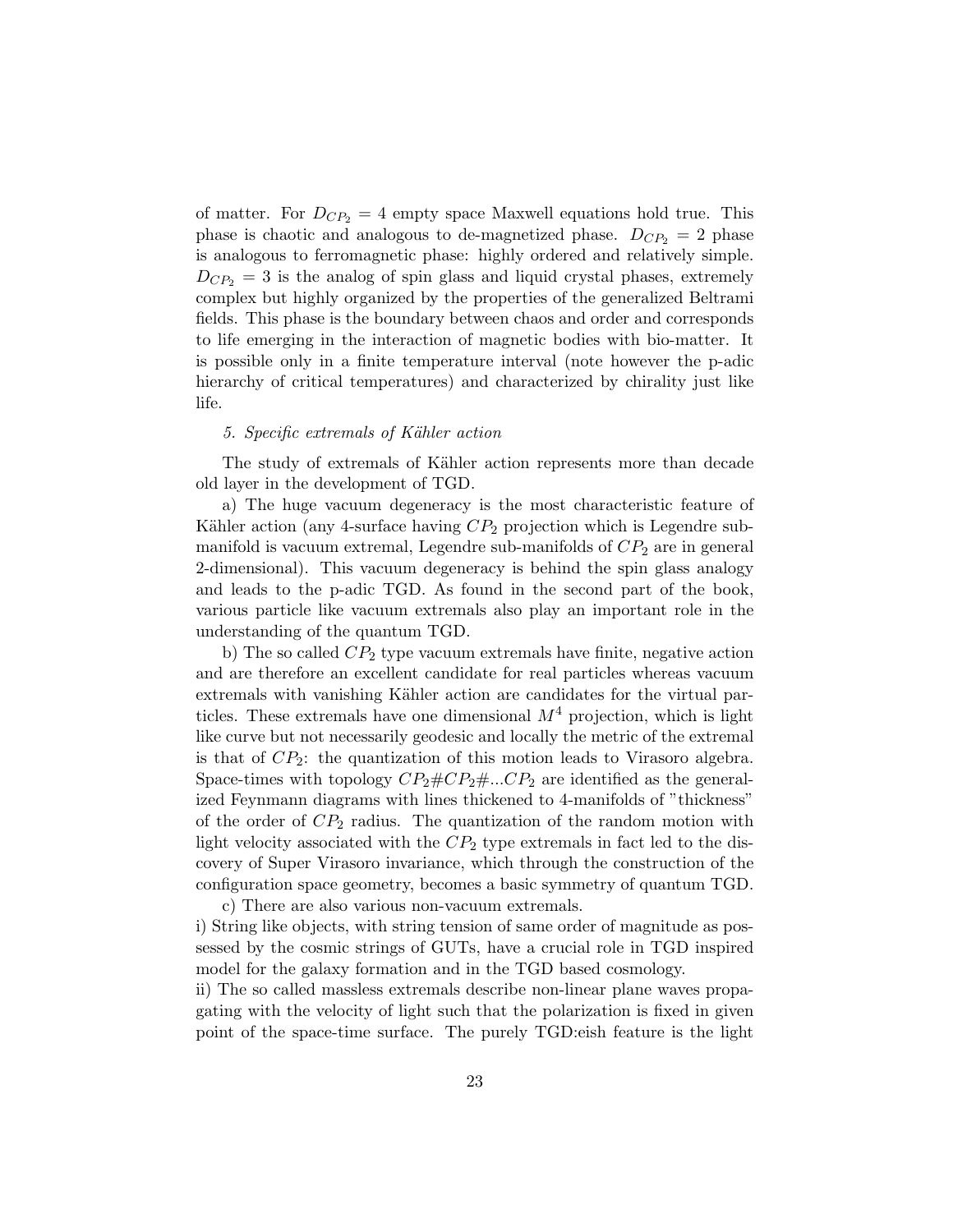like Kähler current: in the ordinary Maxwell theory vacuum gauge currents are not possible. This current serves as a source of coherent photons, which might play an important role in the quantum model of bio-system as a macroscopic quantum system.

iii) In the so called Maxwell's phase, ordinary Maxwell equations for the induced Kähler field are satisfied in an excellent approximation. A special case is provided by a radially symmetric extremal having an interpretation as the space-time exterior to a topologically condensed particle. The sign of the gravitational mass correlates with that of the Kähler charge and one can understand the generation of the matter antimatter asymmetry from the basic properties of this extremal. The possibility to understand the generation of the matter antimatter asymmetry directly from the basic equations of the theory gives strong support in favor of TGD in comparison to the ordinary EYM theories, where the generation of the matter antimatter asymmetry is still poorly understood.

#### 2.1.2 The notion of many-sheeted space-time

The notions of many-sheeted space-time, and topological condensation and evaporation represent the basic new concepts of TGD.

a) Renormalization group invariance of the Kähler function implies that 3-surfaces with all possible sizes are important in the functional integral. The compactness of  $CP_2$  in turn implies that 3-surfaces representable as maps  $M^4 \to CP_2$  have an outer boundary and that so called topological field quantization occurs: space-time surface decomposes into disjoint regions characterized by a handful of vacuum quantum numbers, space-time sheets. Also classical fields decompose to topological light rays, flux quanta of magnetic and electric fields, etc. These results suggest that 3-space or topological condensate, as we call it, is many-sheeted, consisting of topological field quanta glued on each other. The resulting many-sheeted space-time has a hierarchical, fractal like structure: 3-surfaces with boundary condensed on 3-surfaces with boundary condensed on... .

b) Of utmost importance is that topological field quanta allow discrete scalings as dynamical symmetries and this symmetry corresponds naturally to the p-adic scalings by the powers of  $\sqrt{p}$ , where p is the p-adic prime. The interpretation is in terms of effective p-adic topology and p-adic fractality implying long range correlations. These real long range correlations can be understand in terms of purely local p-adic continuity and smoothness so that p-adically infinitesimal physics would code for long length scale real physics [E1]. Both p-adic mass calculations and various other appli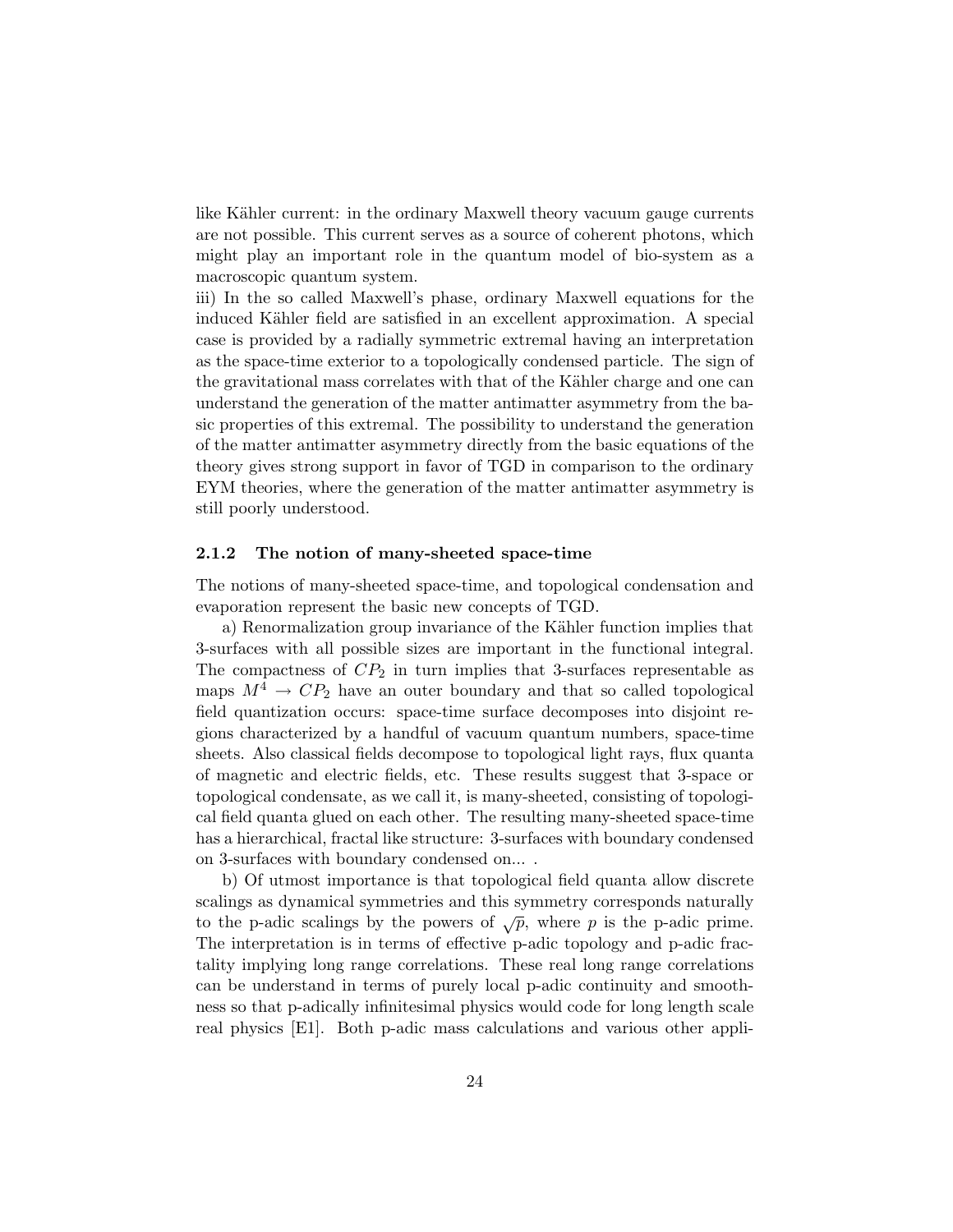cations [TGDpad] and theoretical considerations [E1] favor p-adic length scale hypothesis stating that the values  $p \simeq 2^k$ , k integer with prime values preferred.

A further refinement of the picture comes from the dark matter hierarchy whose levels correspond to increasing values of Planck constant  $\hbar = \lambda^k \hbar_0$ , where  $\lambda$  is integer for which TGD provides a prediction [C6], and for which a favored value in living matter is  $\lambda \simeq 2^{11}$ . Considerations related to the Poincare invariance lead to the prediction that dark matter space-time sheets should define  $\lambda^k$ -fold coverings of  $M^4$  in H so that the difference between dark and ordinary matter would be purely topological.

b) At the the first level of the condensation hierarchy quarks condensate to hadrons, hadrons to nuclei, nuclei and electrons to atoms, atoms to molecules, etc., each of these systems being a 3-surface with boundary. Also macroscopic bodies (!) are identified as 3-surfaces with boundaries (their outer surface): this means a completely new manner to understand the visible every day world with matter as a manifestion of 3-topology: 3-space with topology replaces 3-space with matter!

c) The formation of join along boundaries bonds is a new fundamental interaction, which plays a key role as a phenomenological interaction in chemistry, especially in biochemistry, and at macroscopic level (macroscopic bodies just touch each other). This interaction provides a topological mechanism for the generation of coherent quantum systems from smaller units and also dissipation (loss of quantum coherence) can be understood topologically. A complex parameter measuring quantum coherence is identified and the connection with super conductivity and super fluidity is pointed out.

d) In the length scales much larger than  $CP_2$  size, gauge charges are identified as classical gauge charges defined as gauge fluxes and a classical quantization of the electromagnetic and  $Z<sup>0</sup>$  gauge charges supported by the absolute minimization of the Kähler action is assumed. The absolute minimization of the Kähler action forces the generation of long range  $Z^0$ fields in macroscopic length scales. The observed extreme smallness of the parity breaking effects in nuclear and atomic length scales requires that elementary particles feed their  $Z^0$  gauge charges to the space-time sheets having typical size of order cell size, where it is screened by the topologically condensed neutrinos. The large parity breaking caused by the classical  $Z^0$ force provides a possible explanation for the chirality selection in the biosystems. The solar neutrino puzzle provides a second potential applications of the classical  $Z^0$  force.

e) The requirement of the classical gauge charge conservation requires that gauge fluxes are feeded from the boundary of a given space-time sheet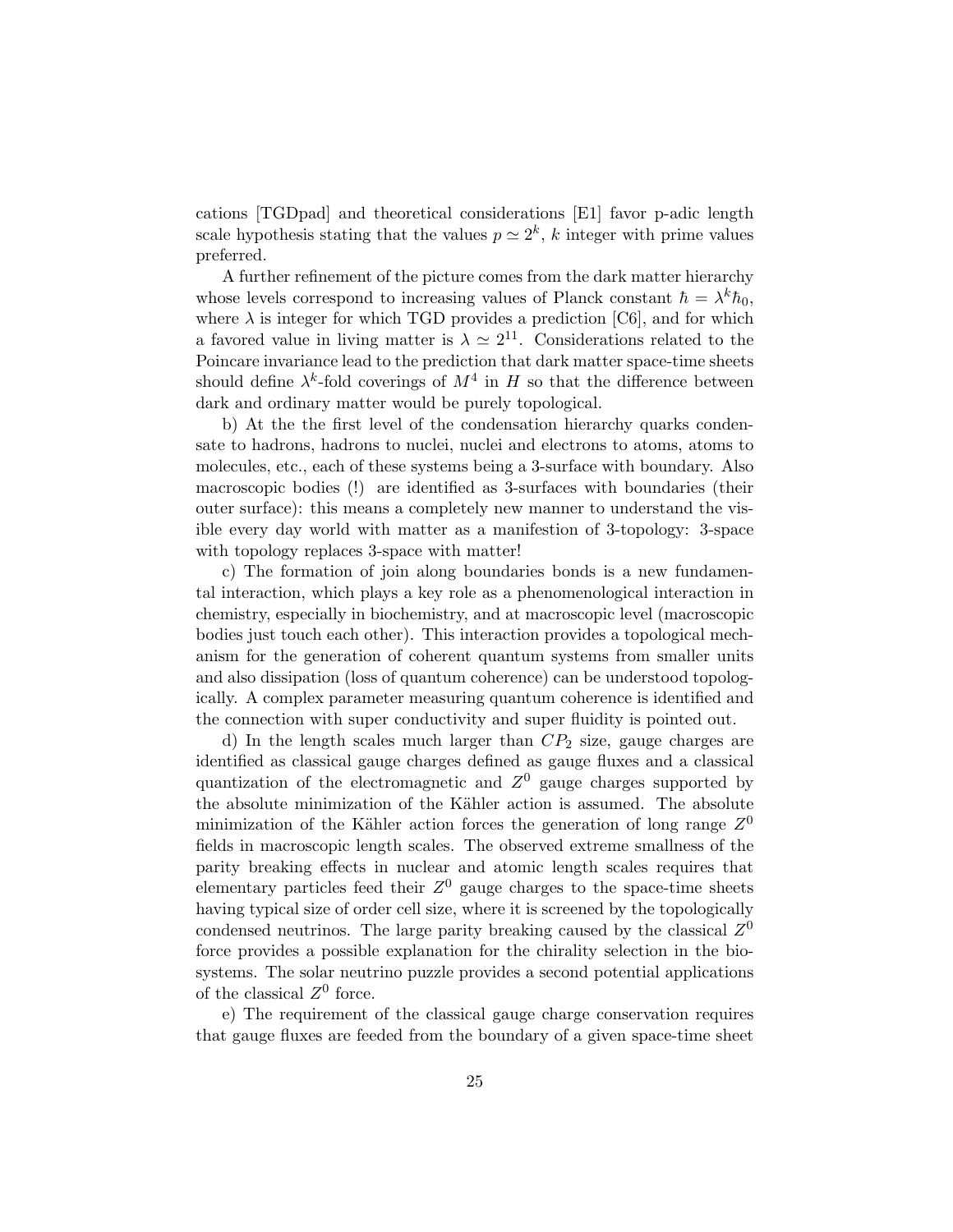to a larger space-time sheet through tiny wormholes called  $#$  throats in the sequel. These  $#$  particle like objects effectively carry opposite classical gauge charges on the two space-time sheets but quantum mechanically they behave as extremely tiny dipoles. The inertial masses of these particles must be small, of the order  $1/L(n)$ , where  $L(n)$  corresponds a typical size of the 3-surface in the length scale hierarchy. This makes possible the formation of Bose Einstein condensates of  $#$  throats near the boundaries of space-time sheets. These BE condensates might have fundamental role in biology and biochemistry of the living matter.

f) TGD based space-time concept is applied to construct a simple model of color confinement. The condensation takes place at two levels. Quarks and gluons (represented by  $CP_2$  type extremals) condense on small  $M^4$  type 3-surfaces and these surfaces secondarily condense on the hadronic 3-surface. Valence quarks (at least) are assumed to be connected by Kähler electric flux tubes (join along boundaries bonds) so that they combine to form color singlets. Since the classical gluon field is proportional to the Kähler field, the flux tubes (analogous to hadronic strings) can be regarded as color electric flux tubes and the picture of a confinement analogous to that provided by QCD results. Spin glass degeneracy allows to understand the generation of macro-temporal quantum coherence and the same mechanism allows also to understand more quantitatively color confinement by applying unitarity conditions.

## 2.2 Construction of quantum theory

The vision about TGD as a generalized number theory allows to concretize considerably the previous views about quantum TGD and get rid of internal inconsistencies. The superconformal invariance associated with the light cone boundary and quaternion-conformal invariance are quite different things: the first one can be regarded as cosmological symmetry whereas the latter is the symmetry crucial for elementary particle physics. Accordingly, configuration space Dirac equation and super-Virasoro conditions associated with the quaternion-conformal super-Kac-Moody algebra are separate conditions: this realization allows to get rid of some earlier ad hoc constructs forced by the physically intuition yielded by the p-adic mass calculations and replacing the strictly geometric approach. Unless one is doing quantum cosmology, one can safely forget supercanonical symmetries associated with the lightcone boundary and concentrate on  $M^4 \times SO(3, 1) \times SU(3) \times U(2)_{env}$ Super-Kac-Moody algebra acting as gauge symmetries of gravitational, color and electroweak interactions and forming the backbone of p-adic mass cal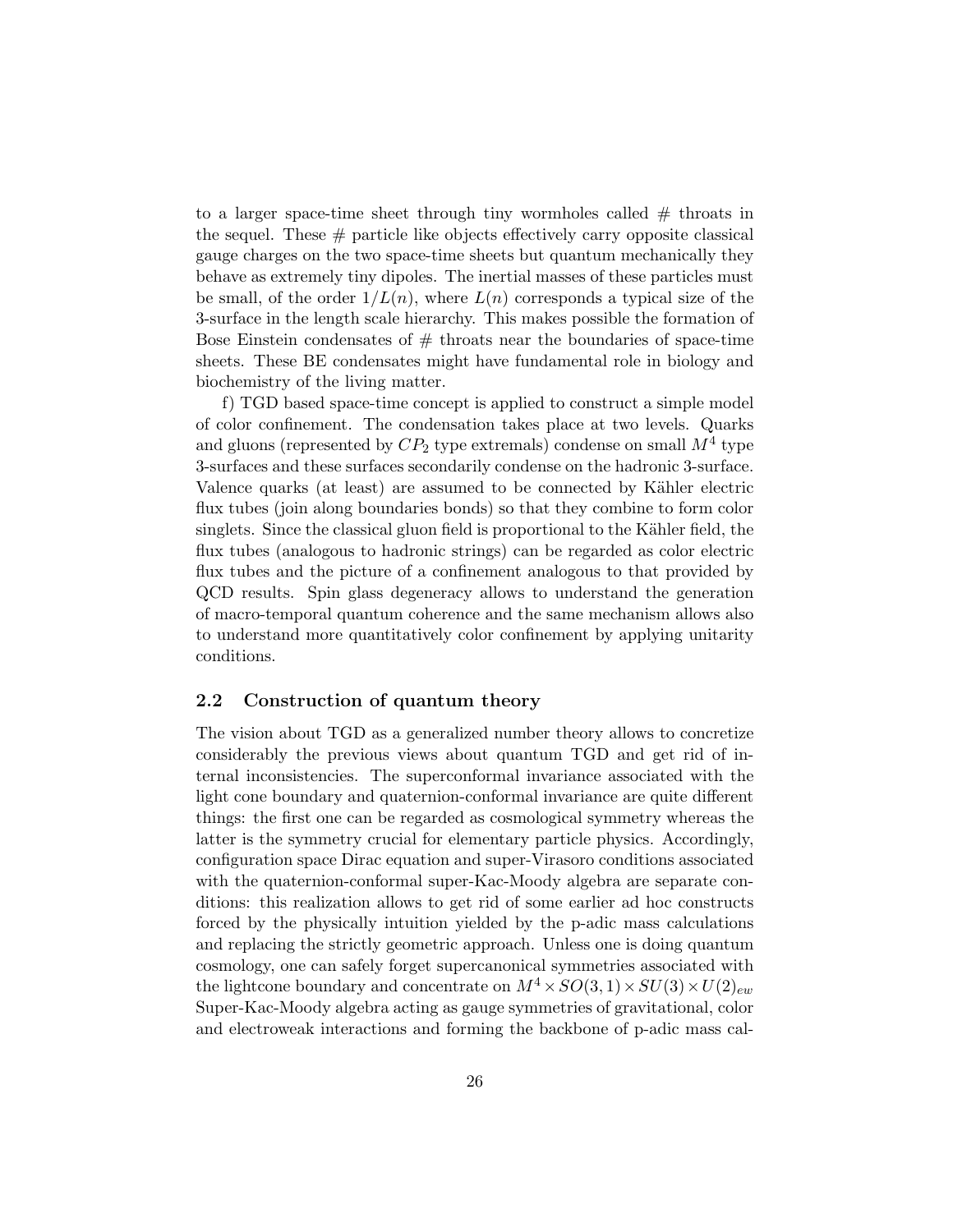culations.

In cosmological scales the state construction involves the construction of super-canonical representations fixing the state basis at the boundary of configuration space defined by the boundary  $\delta M_+^4 \times CP_2$  of the imbedding space. A natural manner to fix the basis for the configuration space spinor fields S in  $C(\delta M_+^4 \times CP_2)$  is to require that the basis forms a representation for some Abelian extension of the isometry group of the configuration space.

a) A symplectic  $U(1)$  extension of the isometry group induced from the Poisson brackets is constructed.

b) The spinor representations of the symplectic extension are assumed to be constructable in terms of configuration space Dirac opertora. The properties of the CH geometry suggest that configuration space Dirac equation should reduce to Super Virasoro conditions. These conditions say nothing about mass spectrum of elementary particles since cm degrees of freedom represent zero modes not contributing to configuration space metric and Dirac equation.

In practice all that is need is the construction of local physical states as representations of quaternion-conformal super algebra. The only new element is that supergenerators carry fermion number. This means a slight modification of the standard super-algebra structure. In this way one circumvents the Majorana condition forcing the dimension of the imbedding space to  $d = 2 \mod 8$ . The algebra contains N-S type super generators carrying quark number and Ramond type super generators carrying lepton number. The construction of states as representations of this algebra leads to SKMD equations and yields universal mass formula. SKMD operator contains Kac-Moody central charge as parameter but the requirement that mass squared spectrum is integer valued in natural units, fixes the value of this parameter. Ramond and NS algebras are parts of a larger algebra obtained by combining the two algebras and allowing conformal generators with half odd integer conformal weight: these generators do not however act as geometric transformations and possess quantum numbers of leptoquark. One must pose either NS or Ramond type gauge conditions on the physical states.

One can assign to a particle like 3-surface also cm degrees of freedom. This means that particles are characterized by partial waves in  $H = M_{+}^{4} \times$  $CP<sub>2</sub>$  so that in the point like limit Kaluza-Klein theory in  $H$  results. Color compensation mechanism allows the compensation of the anomalous color associated with color partial waves by the color associated with the monomials of  $n = 0$  leptonic and  $n = 1/2$  quark like generators of the dynamical Super Virasoro algebras.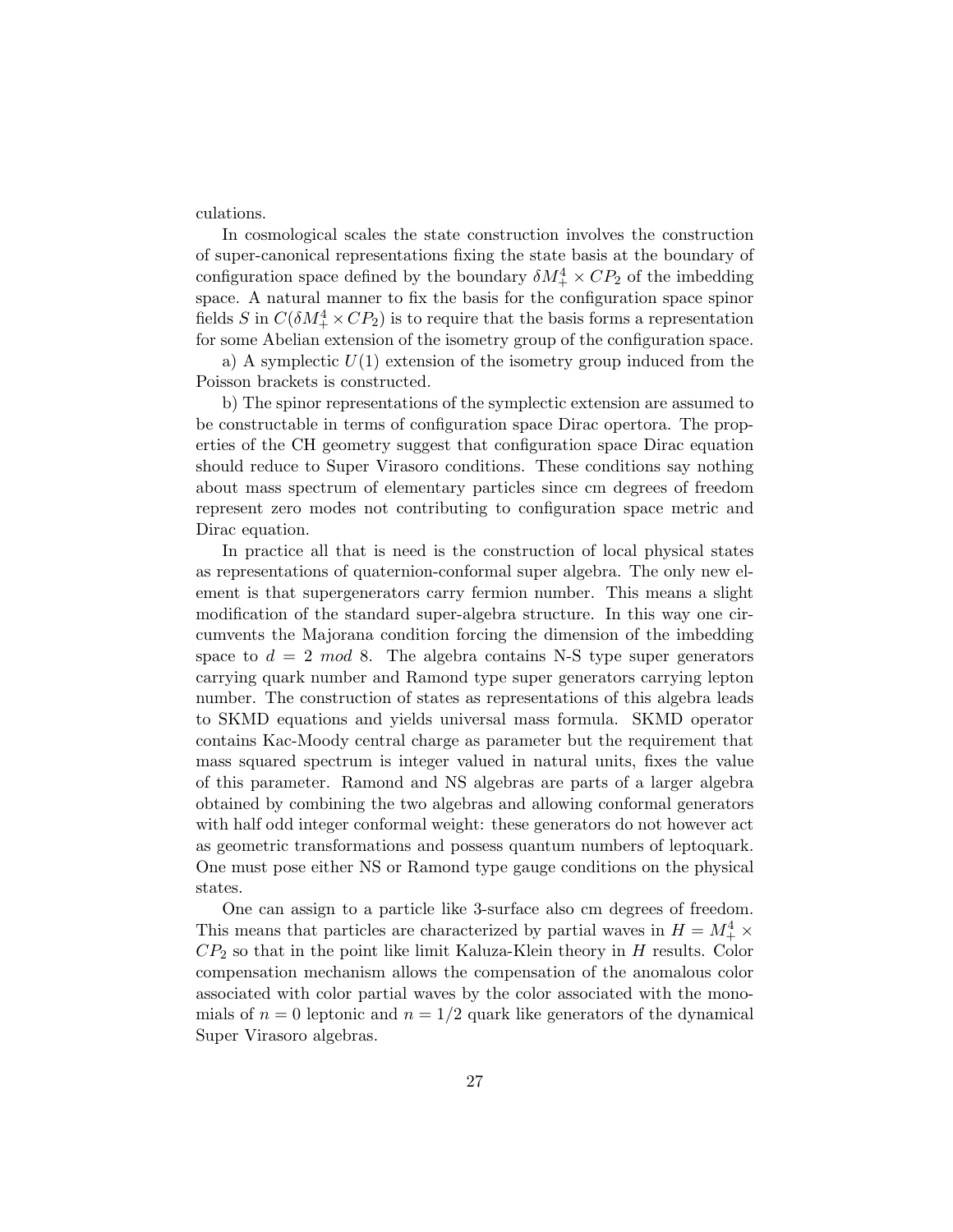In TGD the basic object is U-matrix and it is not clear how closely it corresponds to S-matrix of quantum field theories defined as a unitary time translation operator. U-matrix can be seen at the general level as Glebsch-Gordan coefficients relating free and interacting representations of the quaternion-conformal algebra and superconformal algebra associated with lightcone boundary. Free representation corresponds to the tensor product of super-algebras associated with  $\cup_i X^4(Y_i^3)$ ,  $Y_i^3$  are the space-time surfaces associated with the infinite primes labelling the incoming particles whereas interacting representations corresponds to the superalgebras associated with  $X^4(\cup_i Y_i^3)$  defined by the infinite integer defined as the product of infinite primes characterizing incoming states. This hypothesis reduces interactions to generalized number theory and gives hopes of making practical calculations someday.

At practical level the construction reduces to the construction of local S-matrix and quaternion-conformal invariance together with the fact that effective one-dimensionality reduces the situation algebraically to that encountered in string models gives good hopes that stringy S-matrix provides an excellent approximation. An open question is whether this S-matrix is approximation to U-matrix or not.

## 2.3 Construction of S-matrix at high energy limit

It is possible to write Feynmann rules for S-matrix in the approximation that only  $CP_2$  type extremals appear as virtual and real particles. All  $CP<sub>2</sub>$  type extremals are locally isometric with  $CP<sub>2</sub>$  itself and only the random lightlike curve is dynamical. The classical dynamics is actually isomorphic with stringy dynamics since classical Virasoro conditions are satisfied. Fermions belong to representations of Super-Kac-Moody algebra of  $M^4 \times SO(3,1) \times SU(3) \times U(2)_{ew}$ . The classical non-determinism of the dynamics implies that Feynmann graph expansion is topologized. This saves from fermionic divergences since the exponent of the momentum generator effecting translation along the lines of Feynmann graph corresponds to that associated with the modified Dirac action and thus to free quantum theory for fermions.

Vertex operators  $V(a, b, c)$  are generalizations of the vertex operators of string theory: instead of strings 3-surface inside  $CP<sub>2</sub>$  type extremal fuse together. Propagator factors are products of the exponent of Kähler action for  $CP_2$  type extremal proportional to the volume of the  $CP_2$  type extremal, the 'stringy'  $1/(L_0 + i\epsilon)$  factor, which in fact comes from the vertices, and translation operator along the geodesic representing cm motion.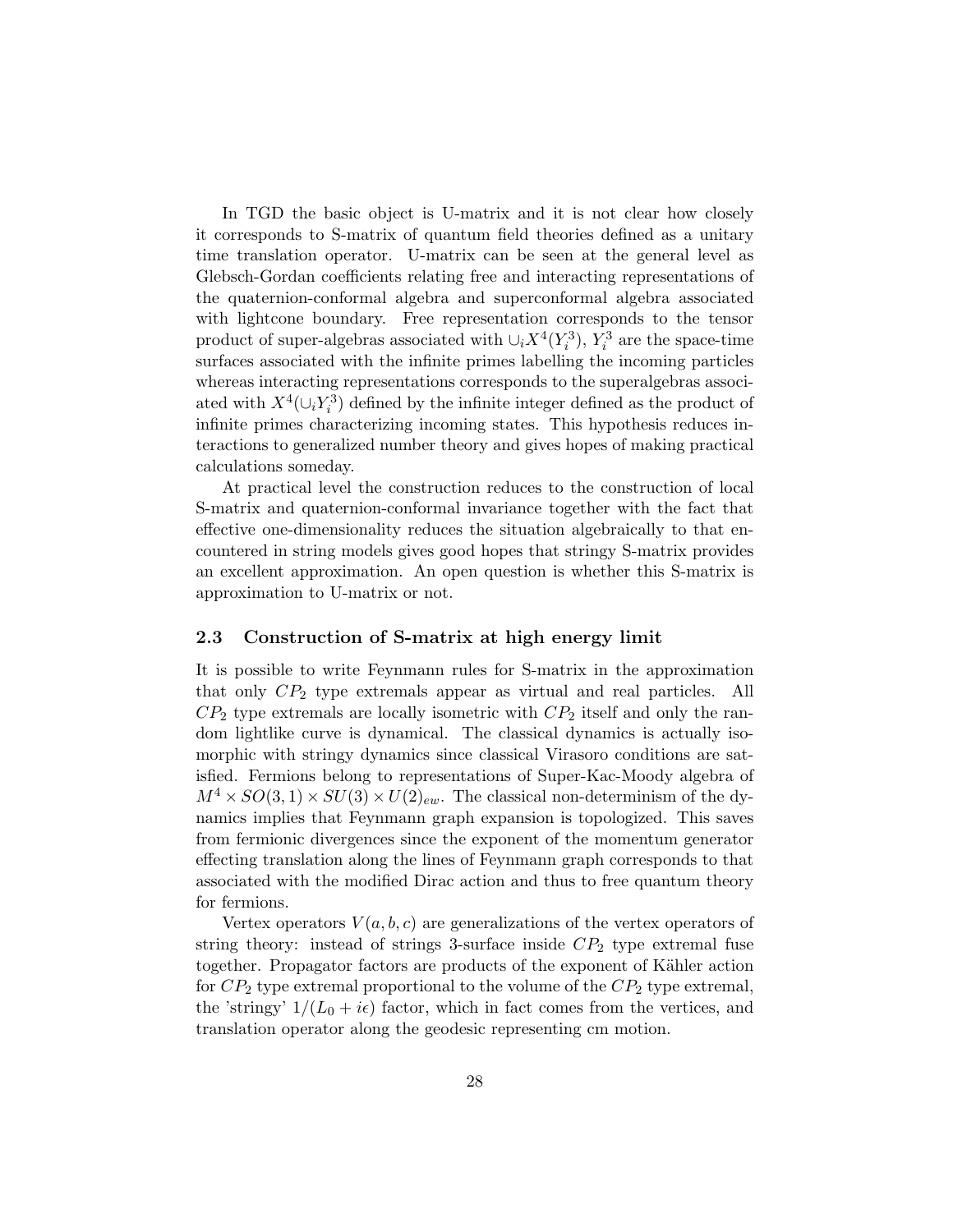The theory has some features characteristic for quantum TGD.

a) One can assume that each quantum jump involves localization in zitterbewegung degrees of freedom. The resulting S-matrix is independent of the choise of the representative for the zitterbewegung orbit as long as the cm motion connects the lines of the vertices. The predictions depend however on an arbitrary function of U of  $CP<sub>2</sub>$  coordinates giving rise to a decomposition of  $CP_2$  to 'time slices'. The dependence of the propagator is only through the volume of  $CP_2$  type extremal determined by U whereas coupling constants have more complicated, but presumably very mild dependence on  $U$ . The dependence on the function  $U$  means that one must average the scattering rates over the allowed spectrum of functions  $U$ . This dependence of the fundamental coupling constants on  $U$  is in accordance with spin glass analogy and means that fundamental coupling constants are not strictly speaking constants.

b) The volume of the internal line, which is fraction of  $CP<sub>2</sub>$  volume determines the value of the exponent of Kähler action and provides thus a supression factor serving as an infrared cutoff. A constraint to the allowed functions U results from the topological condensation of  $CP<sub>2</sub>$  in particle like space-time sheet (for instance massless extremal), which implies that  $CP<sub>2</sub>$  type extremals cannot extend outside the region with size of order padic length scale  $L_p$ . The only interpretation is that the information about infrared cutoff length scale is coded into the structure of particle: particle in the box is quite not the same as free particle. This suggests new view about color confinement: quarks and gluons correspond to  $CP<sub>2</sub>$  type extremals which cannot exist too long time as free particles and therefore cannot leave hadron. The result also means that even elementary particles are to some degree adaptive systems.

c) The classical non-determinism of the Kähler action, not only makes possible the geometrization of the Feynmann rules, but also allows the interpretation of the S-matrix elements as transition amplitudes from a given vacuum to a new vacuum differing by an addition of a space-time sheet containing zero-energy state with incoming/outgoing states having positive/negative energies. By crossing symmetry this amplitude is indeed equal to S-matrix element. This means that zero energy states represent scattering events as physical states and obviously correspond to a higher, selfreferential level of the physical existence. Entire hierarchy of higher level physical states coding in their structure physical laws at the lower levels of the hierachy is predicted. Thus classical non-determinism makes possible self-referential Universe whereas p-adic non-determinism makes possible cognitive representations.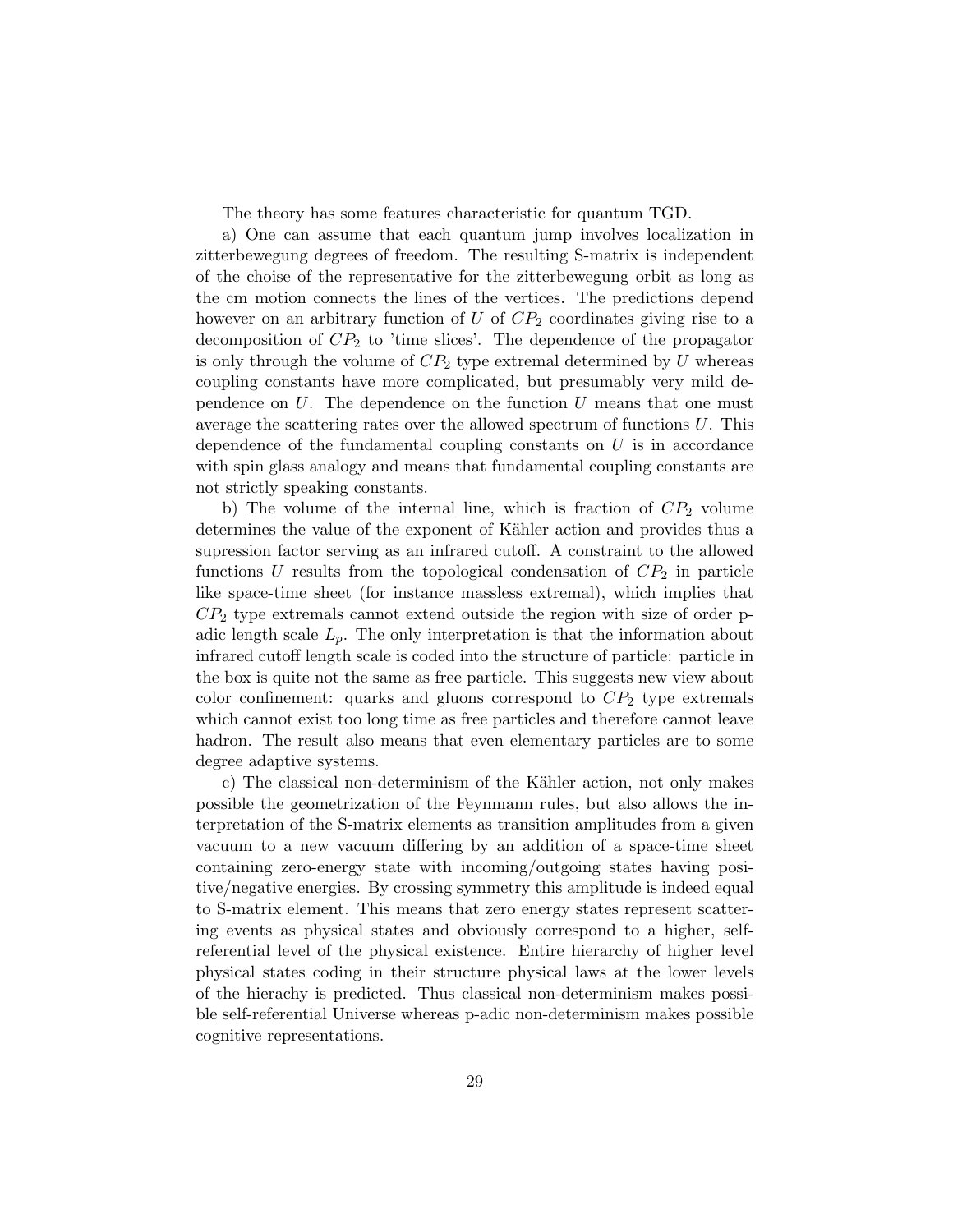# 3 p-Adic aspects of quantum TGD

It took quite a long time to end up with the recent picture how p-adic numbers emerge as a basic aspect of quantum TGD and what p-adicization of TGD might mean. Of course, recent picture need not be the final yet and there are several unsolved problems. In the following the basic properties of the p-adic numbers are described shortly and then it is demonstrated how padic numbers might emerge from TGD and how one should formulate p-adic version of quantum TGD formalism.

### 3.1 p-Adic numbers

Like real numbers, p-adic numbers can be regarded as completions of the rational numbers to a larger number field allowing the generalization of differential calculus. Each prime  $p$  defines a p-adic number field allowing the counterparts of the usual arithmetic operations. The basic difference between real and p-adic numbers is that p-adic topology is ultrametric. This means that the distance function  $d(x, y)$  (the counterpart of  $|x - y|$  in the real context) satisfies the inequality

$$
d(x, z) \le Max\{d(x, y), d(y, z)\},
$$

(Max(a,b) denotes maximum of a and b) rather than the usual triangle inequality

$$
d(x, z) \le d(x, y) + d(y, z) .
$$

 $p$ -Adic numbers have expansion in powers of  $p$  analogous to the decimal expansion

$$
x = \sum_{n\geq 0} x_n p^n ,
$$

and the number of terms in the expansion can be infinite so that p-adic number need not be finite as a real number. The norm of the p-adic number (counterpart of  $|x|$  for real numbers) is defined as

$$
N_p(x = \sum_{n \ge 0} x_n p^n) = p^{-n_0} ,
$$

and depends only very weakly on p-adic number. The ultrametric distance function can be defined as  $d_p(x, y) = N_p(x - y)$ .

p-Adic numbers allow the generalization of the differential calculus and of the concept of analytic function  $f(x) = \sum f_n x^n$ . The basic rules of the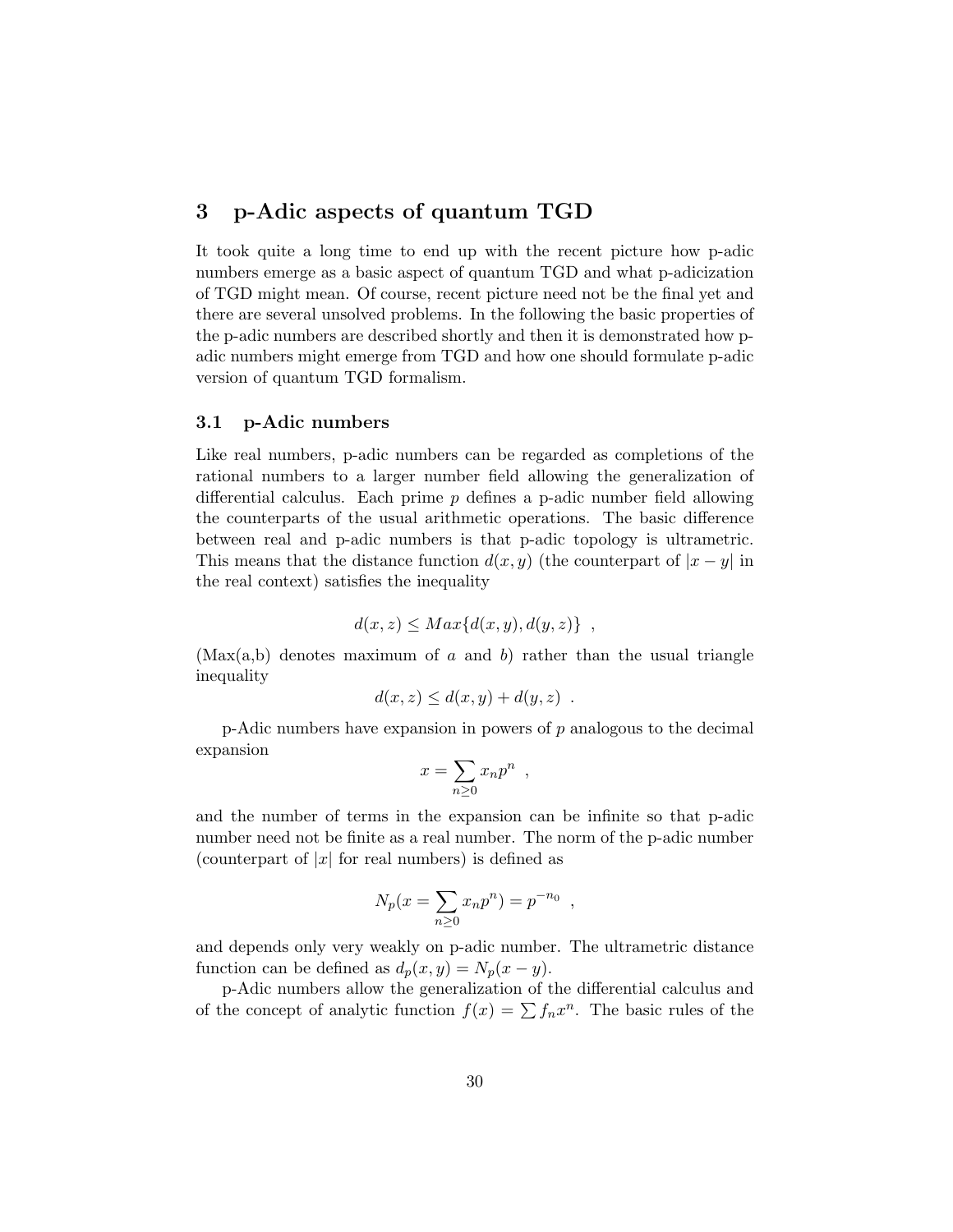p-adic differential calculus are the same as those of the ordinary differential calculus. There is however one important new element: the set of the functions having vanishing p-adic derivative consists of so called pseudo constants, which depend on a finite number of positive pinary digits of  $x$  only so that one has

$$
f_N(x = \sum_n x_n p^n) = f(x_N = \sum_{n < N} x_n p^n) \enspace .
$$

In the real case only constant functions have vanishing derivative. This implies that p-adic differential equations are non-deterministic.

An essential element is the map of the p-adic numbers to the positive real numbers by the so called canonical identification I:

$$
I: \sum x_n p^n \in R_p \to \sum_n x_n p^{-n} \in R .
$$

Canonical identification makes it possible to map the predictions of the padic physics to real numbers. Canonical identification has inverse, which is single valued for the real numbers having infinite number of pinary digits but two-valued for real numbers having finite number of pinary digits (the reason is that real number with finite number or pinary digits has two equivalent pinary expansions:  $(x = 1 = .999999...$  in case of decimal expansion and  $x = 1 = 0$ *yyyy...*,  $y = p - 1$ , in case of pinary expansion).

The definition of a definite integral for p-adic numbers is not a trivial problem. The first problem is that p-adic numbers are not well ordered and one cannot define what ordered integration interval  $[a, b]$  means p-adically. Canonical identification solves this problem:  $a$  is smaller than  $b$  if the real counterpart of a under canonical identification is smaller than the real counterpart of b. The second problem is that Riemann sum gives identically vanishing p-adic integral if coordinate increments approach zero at the limit. One can however define the definite integral in terms of the integral function:

$$
\int_{a}^{b} f(x)dx = F(b) - F(a) \; ; \; f(x) = \frac{dF(x)}{dx} \; .
$$

Integral function  $F(x)$  is obtained using the inverse of the derivation just as in the real context and is unique if p-adic pseudo constants required to reduce to ordinary constants.

One can consider also other possibilities to define p-adic integral. This is not so alarming as it sounds since the idea that p-adic physics is physics of cognitive representations might allow several nonequivalent definitions of definite integral.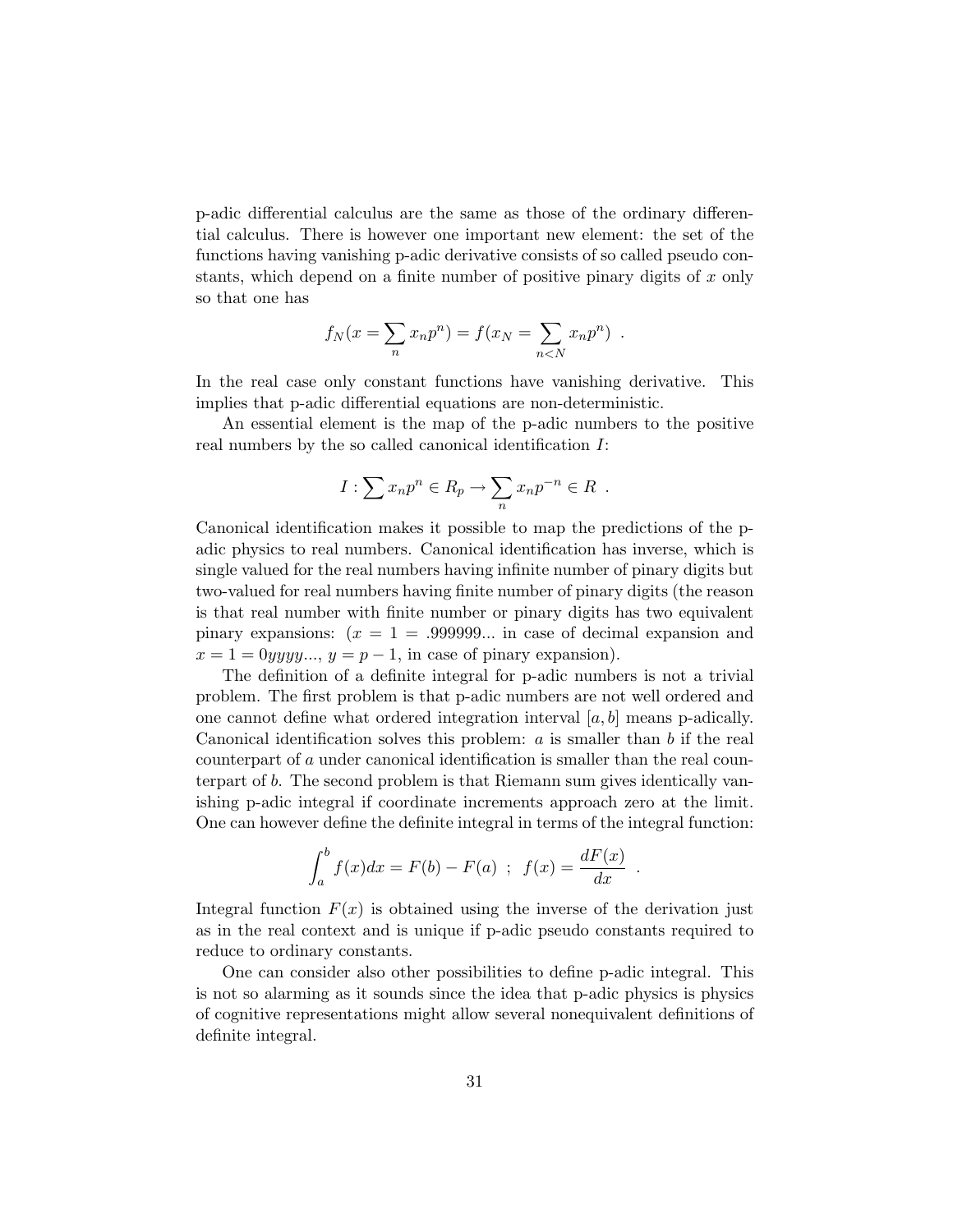a) Especially interesting, and perhaps also practical definition, is based on p-adic Fourier analysis relying on discretization and on the use of Pythagorean phases as counterparts of planewaves. In this case planewaves form a complete and orthogonal set and satisfy the natural physical constraints. For Pythagorean planewaves integral reduces to a sum and ultrametricity implies that the p-adic integral is finite for bounded functions. This property could guarantee UV finiteness of the p-adic QFT limit of TGD.

b) In case of canonical images of real functions, which are not p-adically differentiable, canonical identification makes it possible to induce the division of the p-adic integration interval to subintervals from the corresponding real division and p-adic integral can be calculated from the generalized Riemann sum obtained in this manner. The crucial property of the generalized Riemann sum making possible finite valued integral, is that the p-adic norms of the coordinate increments do not necessarily approach zero even when real coordinate increments do so. This integral need not be equivalent with the direct generalization of real integral and need not work for p-adically differentiable functions, whose real images are not continuous.

c) The so called adelic integration formula defines a promising approach to configuration space integration and might make sense also p-adically.

p-Adic integration makes it possible to define p-adic variational principles: the p-adic counterpart of the action is mapped by the canonical identification to real number and is minimized. The field equations are same as in real case and absolute minimization conditions are interpreted as algebraic conditions on the initial values of configuration space coordinates on lightcone boundary. The solutions of Euler-Lagrange equations are non-deterministic by the existence of the p-adic pseudo constants.

p-Adic fractals are functions  $R \to R$  obtained from p-adically analytic functions  $f: R_p \to R_p$  as composite functions  $f_R = I \circ f \circ I^{-1}$ . The last link in the long chain was the realization that the emergence of p-adic fractals in basic quantum TGD is what makes p-adic number fields a basic structural element of quantum TGD.

### 3.2 How p-adic numbers emerge from quantum TGD?

During last ten years I have developed several arguments suggesting how and why p-adic numbers are an essential part of TGD. Many of the arguments have looked rather convincing but as it seems now, wrong. In the following I represent only the arguments which seem to make sense when one accepts 'TGD as a generalized number theory' vision.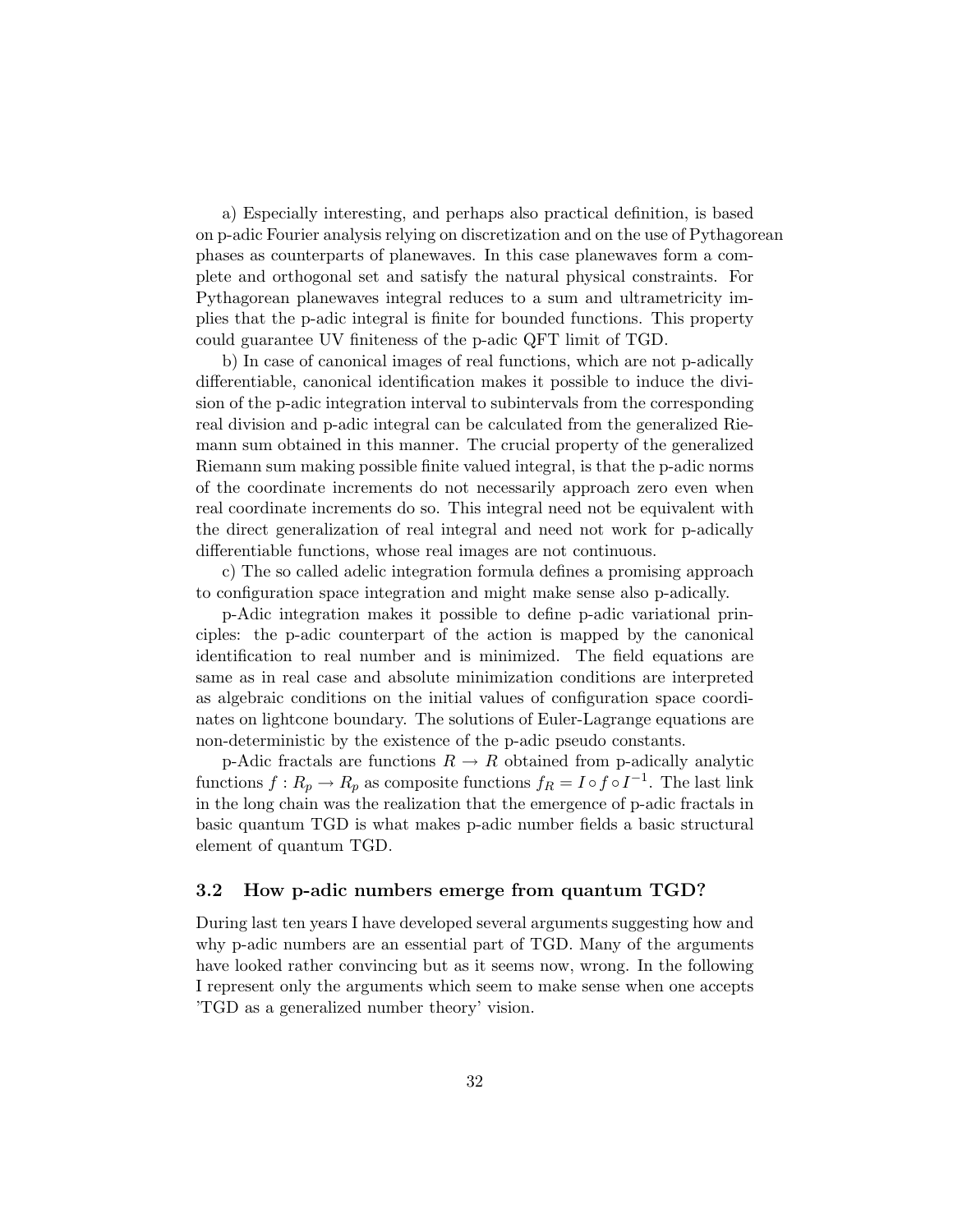#### 3.2.1 p-Adic physics as physics of cognitive representations

TGD as a generalized number theory vision forces to interpret p-Adic physics as the physics of cognitive representations. This assumption is rather radical since it means that cognition is present already in p-adic length scales in the sense that the p-adic versions of  $CP<sub>2</sub>$  type extremals provide cognitive representations for elementary particles. This vision obviously means a concrete realization of the Universe as a Computer idea which was one of the basic sources of inspiration durig the initial states of p-adic TGD.

## 3.2.2 Vacuum degeneracy of the Kähler action and spin glass analogy

The space of minima of free energy for spin glass is known to have ultrametric topology. p-Adic topology is also ultrametric and this motivated the hypothesis that quantum average space-time, 'topological condensate', defined as a maximum of Kähler function can be obtained by gluing together regions characterized by various values of the p-adic prime p. It must be emphasized that this hypothesis is just a guess and not even correct as such, and it seems that TGD as a generalized number theory vision gives the real justification for the p-adics. A good guess is however that the ultrametric topology of the reduced configuration space consisting of the maxima of the Kähler function is induced from the p-adic norm and that there is a close connection between the two p-adicities. The following arguments tries to make this idea more precise.

The unique feature of the Kähler action is its enormous vacuum degeneracy: any space-time surface, whose  $CP_2$  projection is a so called Legendre manifold (having dimension  $D \leq 2$ ) is vacuum extremal. This is expected to imply a large degeneracy of the absolute minimum space-times: for instance, several absolute minima with the same action are possible for single 3-surface (this forces to a generalization of space-time concept obtained by introducing 'association sequences'). The degeneracy means an obvious analogy with the spin glass phase characterized by 'frustration' implying a large number of degenerate ground states. In the construction of the configuration space geometry the analogy between quantum TGD and spin glass becomes precise.

Spin glass consists of magnetized regions such that the direction of the magnetization varies randomly in the spatial degrees of freedom but is frozen in time. What is peculiar that, although there are large gradients on the boundaries of the regions with a definite direction of magnetization, no large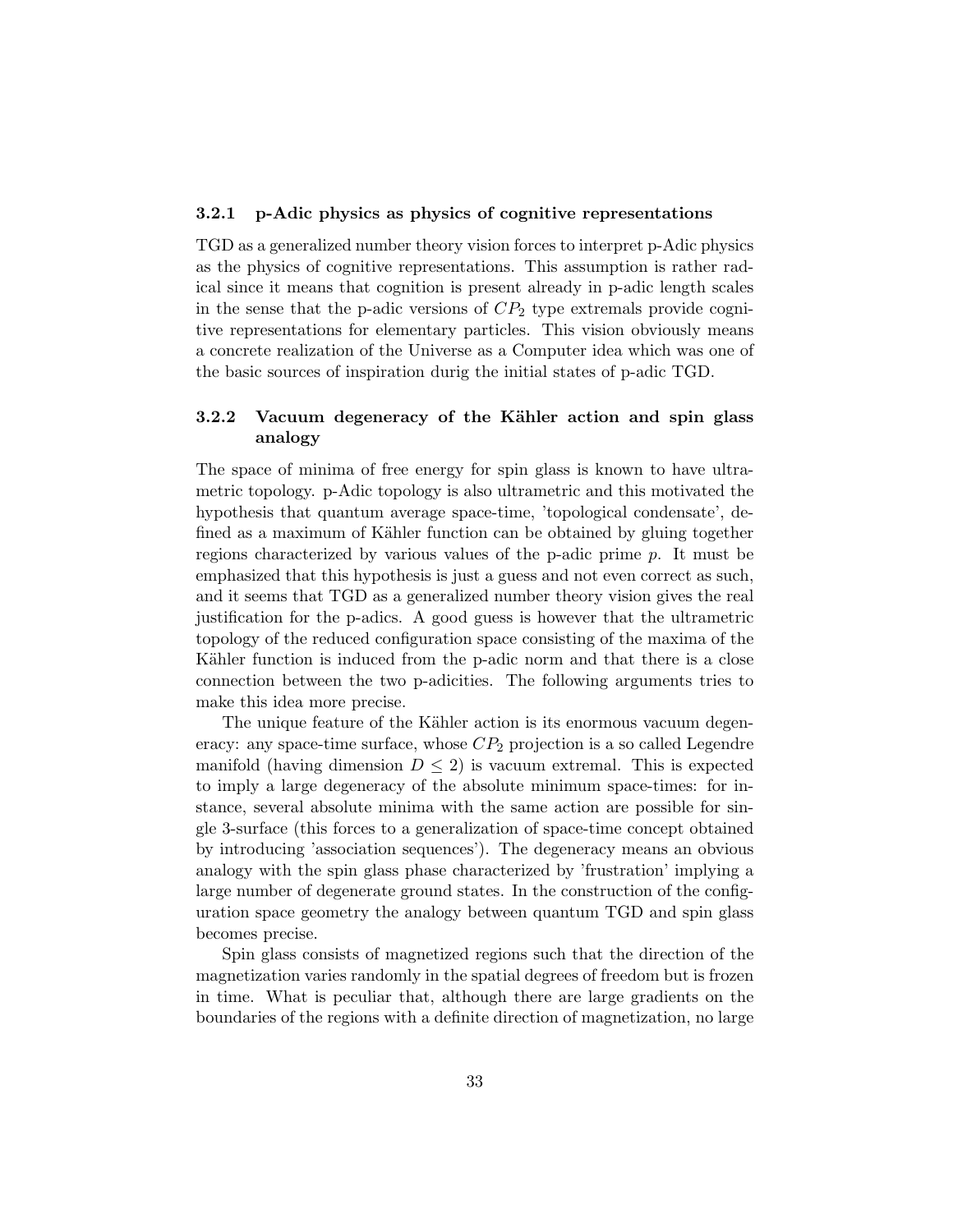surface energies are generated. An obvious p-adic explanation suggests itself: p-adic magnetization could be pseudo constant and hence piecewise constant with a vanishing derivative on the boundaries of the magnetized regions so that no p-adic surface energy would be generated.

In the description of the spin glass phase also ultrametricity, which is the basic property of the p-adic topology, emerges in a natural manner. The energy landscape describing the free energy of spin glass as a function of various parameters characterizing spin glass, is fractal like function and there are infinite number of energy minima. In this case there is a standard manner to endow the space of the free energy minima with an ultrametric topology [11].

The counterpart of the energy landscape in TGD can be constructed as follows. The configuration space of TGD (the space of 3-surfaces in H) has fiber-space like structure deriving from the decomposition  $CH =$  $\cup_{zero modes} G/H$ . The fiber is the coset space  $G/H$  such that G is the group of the canonical transformation of the light cone boundary. In particular, the canonical transformations of  $CP_2$  act in the fiber as isometries. The base space is the infinite-dimensional space of the zero modes characterizing the size and shape as well as the classical Kähler field at the 3-surface.

To calculate S-matrix element, one must form Fock space inner product as a functional of 3-surface  $X^3$  multiplied with the vacuum functional  $exp(K)$  and integrate it over the entire configuration space:

$$
S_{i\to f} = \int \langle \Psi_f, \Psi_i \rangle (X^3) exp(K(X^3) \sqrt{G}DX^3).
$$

The integration over the fiber degrees of freedom reduces to a Gaussian integration around the maxima of the Kähler function with respect to the fiber coordinates. The equally poorly defined Gaussian and metric determinants cancel each other in this integration and one obtains a well defined end result. Canonical transformations are 'almost gauge symmetries' since only classical gravitational fields destroy canonical symmetries acting as  $U(1)$  gauge transformations. This means that the action for several canonically related configurations can be degenerate and several maxima are expected for given values of the zero modes. This means that the subset  $CH_0$  of the configuration space consisting of the maxima of the Kähler function has many sheets parametrized by the zero modes and that generalized catastrophe theory is obtained.

If a localization in the zero modes occurs in the quantum jump, one can circumvent the integration over the zero modes in practice. The exponent for the maximum of the Kähler action is expected to have maxima as a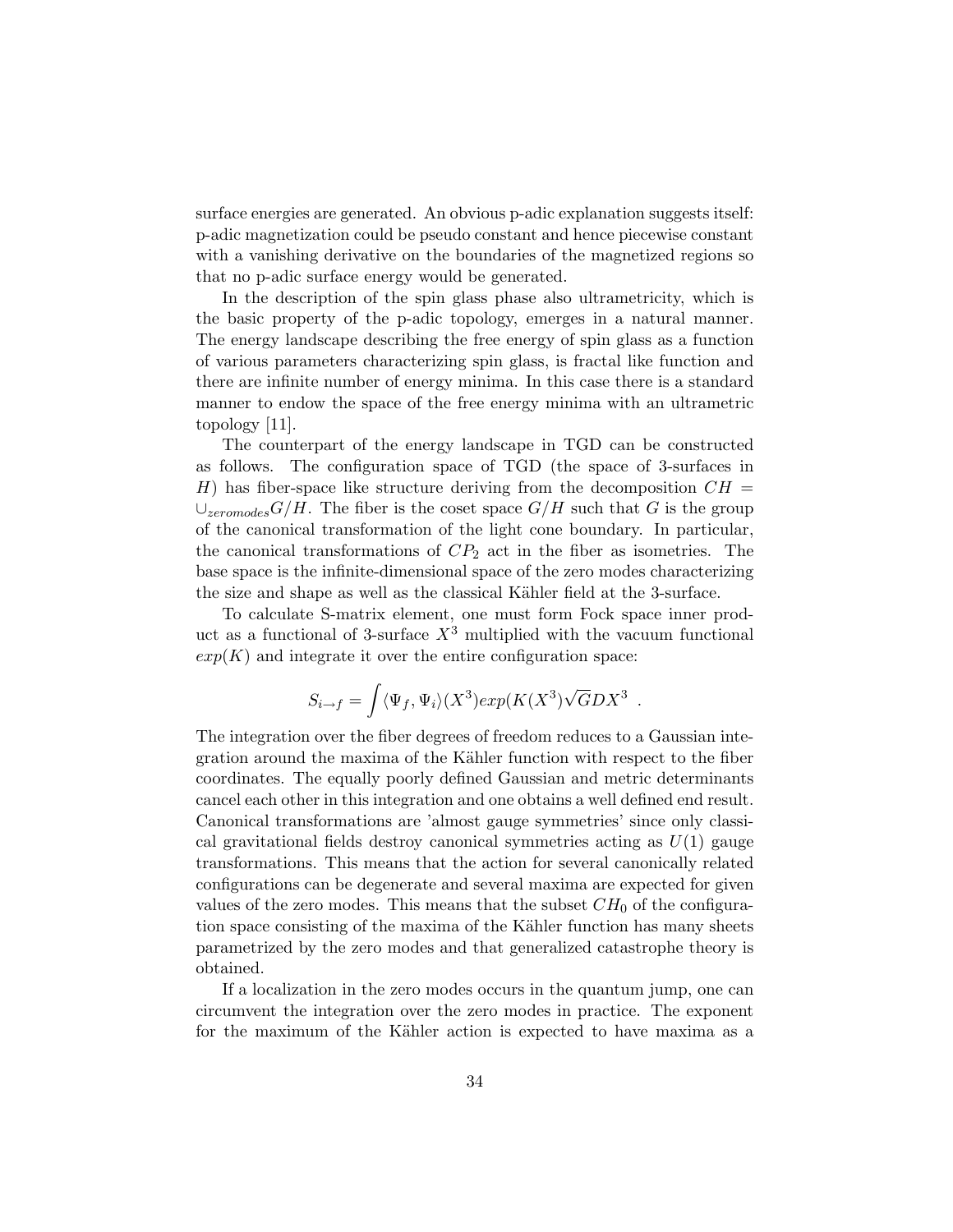function of the zero modes too. The maxima of  $exp(K_{max})$  as function of zero modes define the counterpart of the energy landscape and  $exp(K_{max})$ is the counterpart of the energy serving as a height function of the energy landscape. It could quite well be that this height function can be induced from a p-adic norm. If so, the allowed values of  $p$  define a decomposition of the space of zero modes to sectors  $D_p$ . For 'full'  $CP_2$  type extremals representing virtual gravitons the exponent is indeed proportional to  $1/p$ if one takes seriously the argument determining the possible values of the Kähler coupling strength. Thus cognitive p-adicity and spin glass p-adicity would be related to each other. The connection with gravitons is especially interesting since also classical gravitation is closely related to the spin glass degeneracy.

### 3.3 Various cognitive maps

## 3.3.1 Canonical identification

The canonical identification  $x = \sum_m x_m p^n \in R_p \to \sum x_n p^{-n} \equiv x_R \in R$ mapping p-adics to reals is the cornerstone of p-adic TGD. The construction of p-adic QFT forces to fix precisely the definition for the inverse of the canonical identification map. The suggested formula for  $I: R_p \to R$  applies, when one maps the predictions of p-adic QFT (probabilities, values of the mass squared, etc...) to reals: in this case the real counterpart of a p-adic number is automatically non-negative.

When real space-time surfaces (absolute minima of Kähler action) are mapped by  $I^{-1}$  to their p-adic counterparts, one encounters several problems.

a) The inverse of the canonical identification is two-valued.

b) Canonical identification map is not defined for negative real numbers.

c) Canonical identification is not manifestly General Coordinate Invariant concept

d) The direct canonical image of the space-time surface is not p-adically differentiable. What is needed is smooth surface perhaps satisfying the p-adic counterparts of the field equations associated with the absolute minimization of the Kähler action.

The correct solution of these problems is provided by the interpretation of p-adic space-time regions as cognitive regions so that canonical identification between real and space-time regions can be regarded as a map defining cognitive representation rather than as two different manners to interpret the same space-time sheet. Thus the map involves always pinary cutoff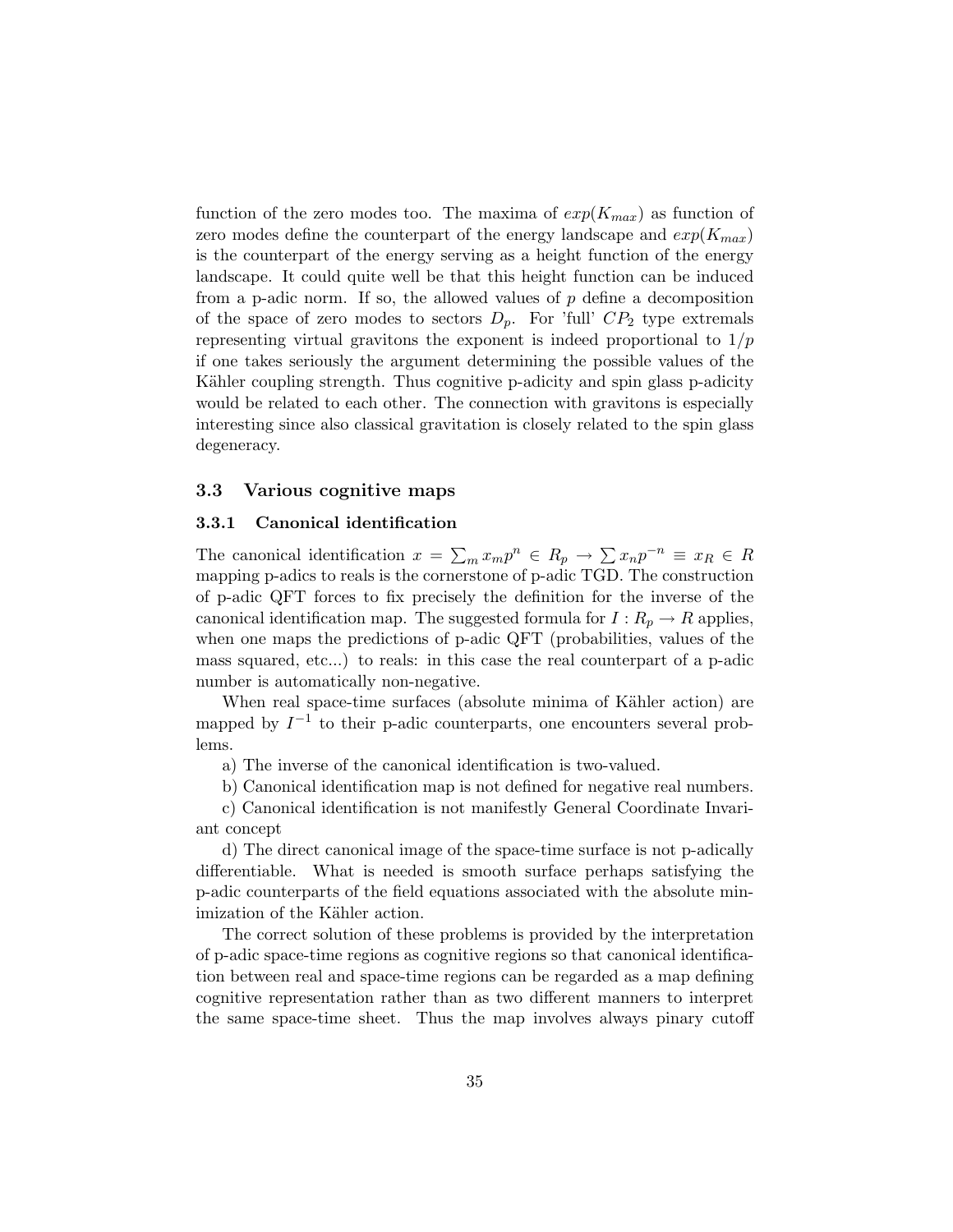defining the precision of the representation. Pinary cutoff comes from the requirement that the canonical image with a pinary cutoff can be completed to a p-adic space-time surface which is solution of field equations. Obviously the optimal representation is obtained when pseudoconstants reduce to ordinary constants.

#### 3.3.2 Phase preserving canonical identification

Before the emergence of new view about p-adic physics, the above listed problems forced to consider a modification of the canonical identification map and several options have been considered. The requirement of General Coordinate Invariance finally led to what seemed to be a unique solution to these problems. One must define canonical identification in preferred imbedding space coordinates: if preferred coordinates are not unique, the transformations between the preferred coordinates systems must commute with the modified canonical identification. Although this mapping is not relevant for the definition of fundamental theory, it might make sense if taken as a map defining cognitive representations at the level of Schröndinger amplitudes. In particular, the beautiful mathematical properties of this map and the direct connection with quantum measurement theory, suggest that one should not not keep mind open for possible applications of this map in some future theory of cognition!

The preferred coordinates are Minkowski coordinates  $(m^0, m^3, m^1, m^2)$ and complex coordinates of  $CP<sub>2</sub>$  transforming linearly under certain Cartan sugroup  $U(1) \times U(1)$  determined by the surface  $Y^3$ : these coordinates are determined modulo rotations of subgroup  $SO(2) \times U(1) \times U(1)$  of Cartan subgroup of  $SO(3,1) \times SU(3)$  acting as multiplication by a phase factor in case of  $m^1 + im^2$  and  $CP_2$  complex coordinates. Lorentz boosts in Cartan subgroup of  $SO(3,1)$  act as multiplication by hyperbolic 'phase factor' in case of the coordinate pair  $(m^0, m^3) \equiv a(\cosh(\eta), \sinh(\eta))$ . The mapping commutes with these transformations if the phase factors are mapped as such to their p-adic counterparts, that is without canonical identification. The mapping is only possible for rational complex phase factors: they correspond to Pythagorean triangles. The coordinate  $a = \sqrt{(m^0)^2 - (m^3)^2}$  and moduli of the complex coordinates are mapped using canonical identification.

Since phase preserving canonical identification is discontinuous in phase degrees of freedom, the image of the space-time surface induced by the mapping of  $H$  is in the generic case discrete and does not form a subset of any p-adic 4-surface. One can however require that p-adic space-time surface is a smooth completion of a minimal pinary cutoff of the image fixed by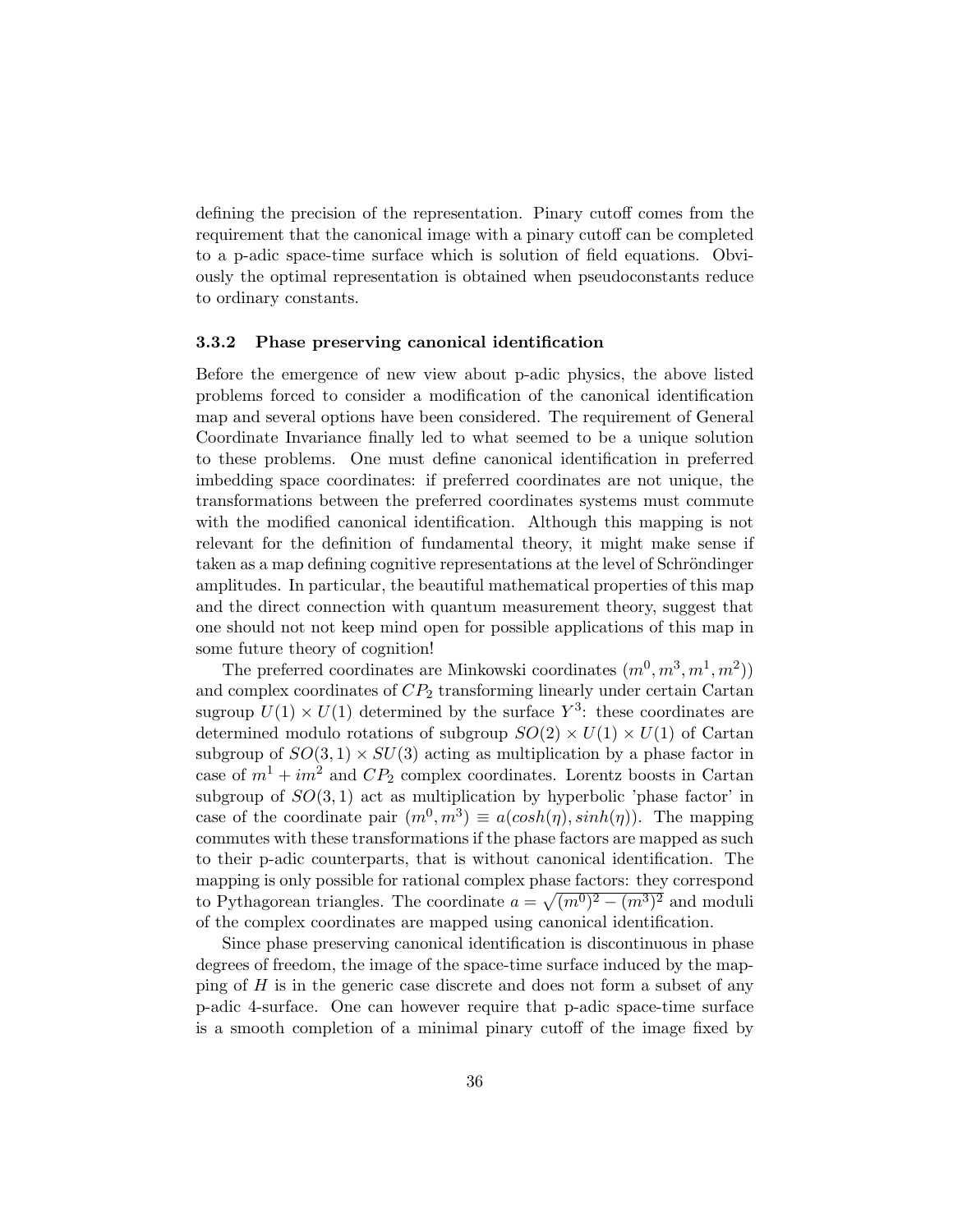the requirement that p-adic counterparts of the field equations guaranteing absolute minimization of the Kähler action are satisfied. The phenomenon of p-adic pseudo constants and non-determinism of K¨ahler action give good hopes of achieving this. There is a direct connection with quantum measurement theory since the transformations of Cartan algebra commuting with the canonical identification map corresponds to a maximal set of commuting observables in the algebra of the isometry charges.

Although it seems that phase preserving canonical identification might not be useful at the level of imbdeding space, it can be applied to map real spinor fields to their p-adic counterparts. The natural requirement is that the modulus squared is mapped continuously in the cognitive map so that canonical identification is the natural possibility. The phases of eigenstate basis represent typically quantum numbers such as momentum components and spin. Therefore Pythagorean phases are a natural representation of the phase factors and must be mapped as such to their p-adic counterparts. Thus phase preserving canonical identification is natural for spinor fields and Schödinger amplitudes.

#### 3.3.3 How large p-adic space-time sheets can be?

During the development of p-adic TGD two seemingly mutually inconsistent competing identifications of reals and p-adics have caused a lot of painful tension. Canonical identification provides one possible identification map respecting continuity whereas the identification of rationals as points common to p-adics and reals respects algebra of rationals. The resolution of tension comes from the realization that canonical identification is a cognitive representation of external world whereas the identification by common rationals is self-representation.

Canonical identification maps inside out and viceversa. Space-time region having finite size in the real sense can have arbitrarily large size in p-adic sense and vice versa. This raises a rather thought provoking questions. Could the p-adic space-time sheets have cosmological or even infinite size with respect to the real metric but have be p-adically finite? How large space-time surface is responsible for the p-adic representation of my body? Could the large or even infinite size of the cognitive space-time sheets explain why creatures of a finite physical size can invent the notion of infinity and construct cosmological theories? Could it be that pinary cutoff  $O(p^n)$ defining the resolution of a p-adic cognitive representation would define the size of the space-time region needed to realize the cognitive representation? The idea about astrophysical size of the p-adic cognitive space-time sheets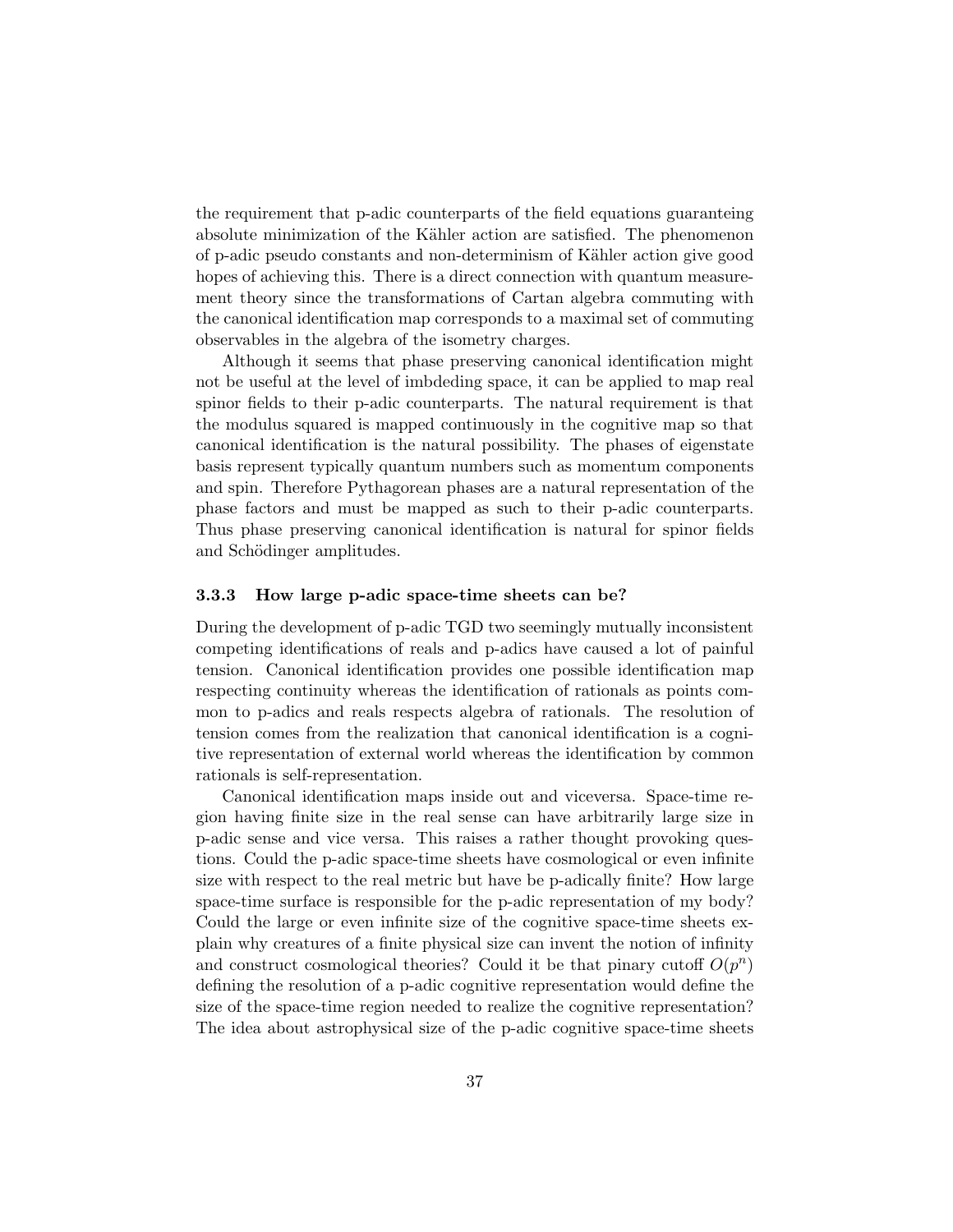providing representation of body and brain is consistent with TGD inspired theory of consciousness, which forces to take very seriously the idea that even human consciousness involves astrophysical length scales.

If canonical identification mediates the connection between the predictions of the p-adic and real physics as the success of the p-adic mass calculations suggest, one can also ask whether there is a kind of a duality between short real length scales and long p-adic length scales and vice versa. The progress of physics to shorter real length scales would be accompanied by the creation of cognitive space-time sheets having progressively larger sizes meaning evolution of consciousness.

## 3.4 p-Adic length scale hypothesis

p-Adic length scale hypothesis states the existence of a p-adic length scale hierarchy with p-adic length scales given by  $L(p) = \sqrt{pl}$ , where l is the fundamental p-adic length scale of order  $CP_2$  size R:  $l \sim 10^4 \sqrt{G}$ . The possibility to associate  $L(p)$  with a given p can be understood. p-Adic thermodynamics predicts that light particles possess mass squared of order  $M^2 \sim 1/p$  and Uncertainty Principle leads directly to the p-adic length scale hypothesis. The second, nontrivial, part of the p-adic length scale hypothesis is that the physically interesting p-adic primes correspond to primes near prime powers of 2,  $p \simeq 2^k$ , k prime. The possibility that k is a power of prime is not excluded and there is some support for this. There are rather few p-adic primes near prime powers of two and Mersenne primes  $M_n = 2^n - 1$  (where *n* is prime) are especially interesting physically.

The hypothesis is especially interesting above the elementary particle length scales  $pM_{127}$  and has testable implications in nuclear physics, atomic physics and condensed matter length scales. The most convincing support for this hypothesis are provided by the elementary particle mass calculations: if one assumes that the p-adic primes associated with elementary particles are primes near prime powers of two, one can predict lepton and gauge boson masses with accuracy better than one per cent. Also quark masses can be predicted but the calculation of the hadron masses requires some modelling (CKM matrix, color force, etc...). The existing empirical information about neutrino mass squared differences suggests that the allowed values of k are indeed powers of prime rather than primes.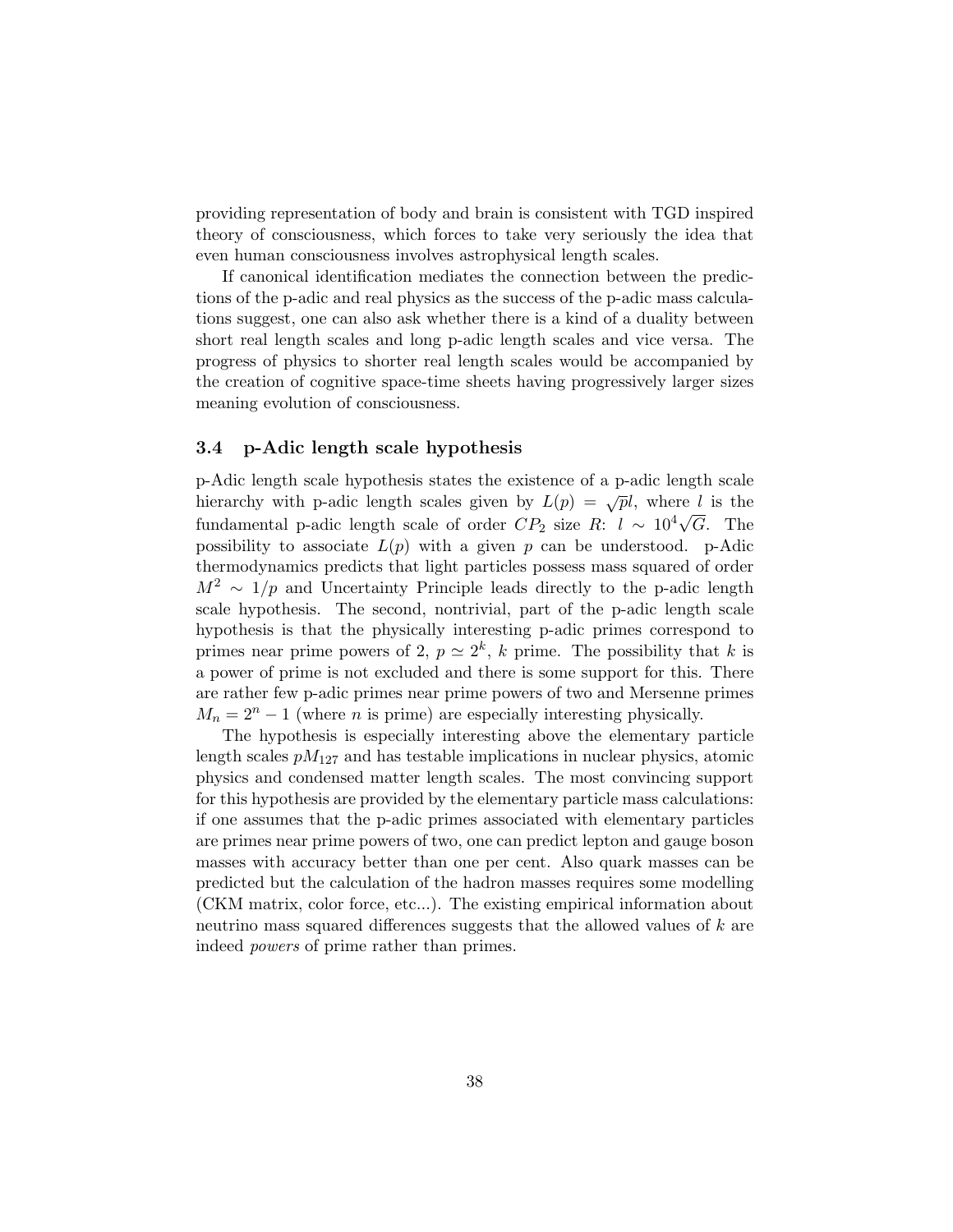## 3.5  $CP_2$  type extremals and elementary particle blackhole analogy

 $CP<sub>2</sub>$  type extremals are vacuum extremals having a finite negative action so that one can lower the action of the ordinary vacuum extremals by gluing  $CP<sub>2</sub>$  type extremals to them.  $CP<sub>2</sub>$  type extremals have one-dimensional  $M_{+}^{4}$  projection which is light like random curve. Lightlikeness condition leads to classical Virasoro algebra constraints. For modified Dirac action quaternion-conformal spinors represent the solutions of field equations and contrary to the vacuum extremals, these solutions represent non-vacuum solutions.  $M^4 \times SO(3,1) \times SU(3) \times SU(2)_{ew}$  Super-Kac-Moody algebra acts as symmetries and the spectrum of elementary particles is precisely known. The obvious interpretation of the  $CP<sub>2</sub>$  type extremals is as a model of elementary particle.

 $CP<sub>2</sub>$  extremals are much like blackholes in the sense that they possess elementary particle horizon: this is the surface at which the Euclidian signature of the metric of the  $CP_2$  type extremal changes to the Minkowskian signature of the bacground space-time. One can indeed generalize Bekenstein-Hawking law to a statement saying that the real counterpart of the p-adic entropy predicted by the p-adic thermodynamics is proportional to the surface area of the elementary particle horizon. In particular, for primes  $p \sim 2^k$ , where k is power of prime, the radius of the elementary particle horizon is itself a padic length scale. This suggests a double p-adicization associated with  $p$  and  $k$  and an additional cognitive degeneracy due to the k-adic non-determinism, and hence also the dominance of the final states of quantum jump for which  $p \simeq 2^k$  holds true: there would be simply very many physically equivalent physical states for these values of p.

### 3.6 p-Adic thermodynamics and particle massivation

The underlying idea of TGD based description of particle massivation is following. Due to the interaction of a topologically condensed 3-surface describing elementary particle with the background space-time, massless ground states are thermally mixed with the excitations with mass of order  $m_0 \sim 1/R$  (R is  $CP_2$  length scale,  $1/R$  of order  $10^{-4}$  Planck masses) created by the Super Virasoro generators. Instead of energy, the Virasoro generator  $L_0$  (essentially mass squared) is thermalized. This guarantees Lorentz invariance automatically. p-Adic temperature is quantized by purely number theoretical constraints (Boltzmann weight  $exp(-E/kT)$  is replaced with  $p^{L_0/T_p}$ ,  $1/T_p$  integer) and fermions correspond to  $T_p = 1$  whereas  $T_p = 1/2$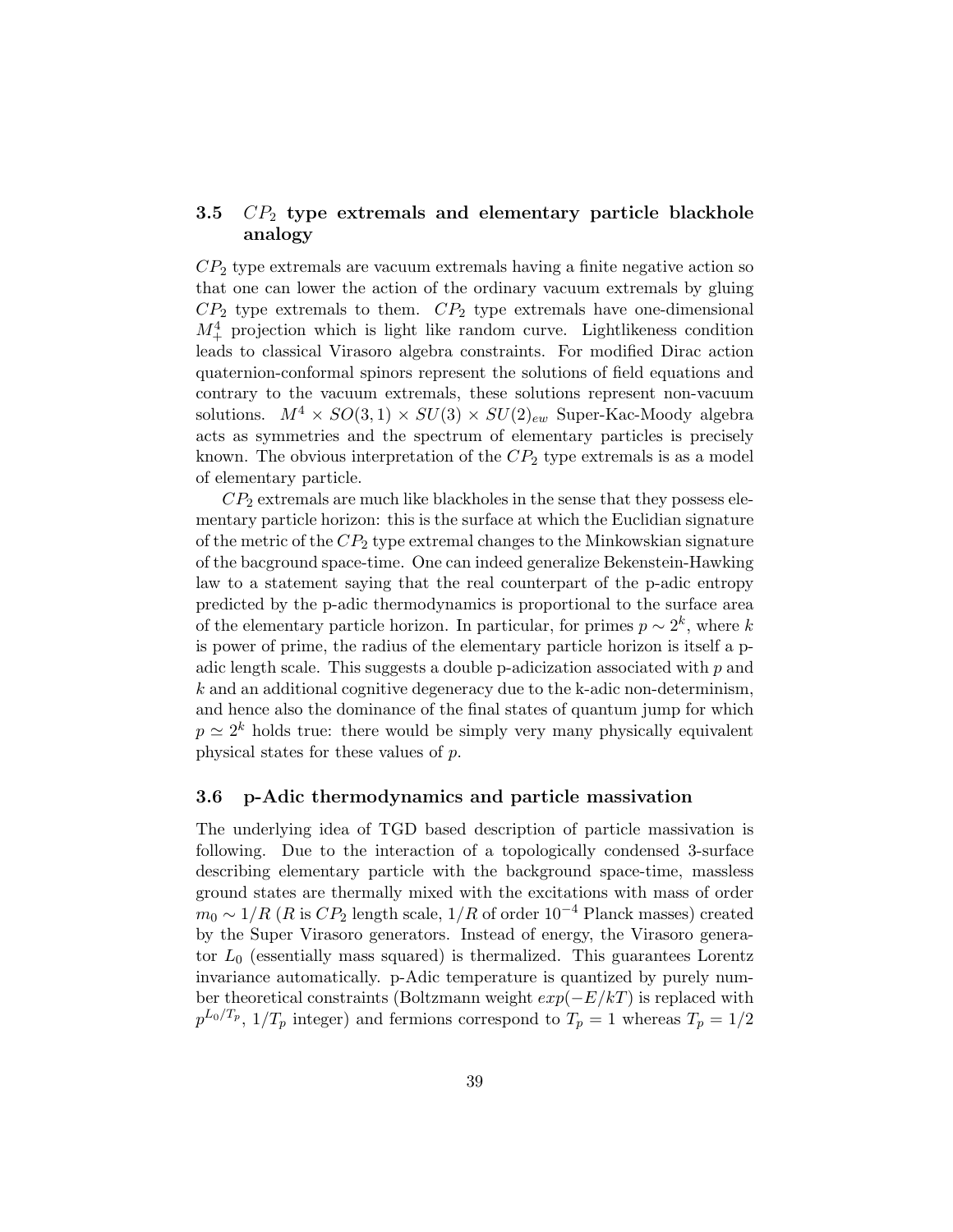seems to be the only reasonable choice for bosons. That mass squared, rather than energy, is a fundamental quantity at  $CP_2$  length scale is also suggested by a simple dimensional argument (Planck mass squared is proportional to  $\hbar$  so that it should correspond to a generator of some Lie-algebra (Virasoro generator  $L_0!)$ .

Optimal lowest order predictions for the charged lepton masses are obtained and photon, gluon and graviton appear as essentially massless particles. The calculations support the existence of massless gluons and  $Z^0$ quanta associated with so called massless extremals (MEs). One important prediction is that p-adic thermodynamics cannot explain the masses of the intermediate gauge bosons although the predictions for the fermion masses are excellent. This observation led to the identification of the TGD counterpart of Higgs field whose vacuum expectation provides the dominating contribution to the bosonic masses and only shifts bosonic masses.

### 3.7 Localization in zero modes and evolution

TGD as a generalized number theory visions suggests that configuration space decomposes into regions  $D_P$  characterized by infinite primes  $P$ , which are essentially equivalent with reals under canonical identification. Each infinite prime  $P$  decomposes in a well-defined sense to finite p-adic primes and an attractive hypothesis is that these primes serve as labels for spacetime regions. If U-matrix is rational valued one can interpret U-matrix elements as elements of any p-adic number field or of reals.

If U-matrix is not rational and if sub-U-matrix for the transitions leading to  $D_P$  has values in some algebraic extension of  $R_P$ , one must generalize the notion of unitarity by allowing U-matrix to be a 'sum' of sub-U-matrices belonging to algebraic extensions of different infinite-p p-adic number fields  $R_P$ . This is possible if one assumes that localization in  $D_P$  occurs in each quantum jump. In fact, the localization in zero modes hypothesis implies localization into  $D_P$ . The localization in zero modes is forced by the requirement that quantum jump corresponds to a quantum measurement in the QFT sense of the word.

This picture suggest that the subjective time development is a sequence of quantum jumps such that single quantum jump decomposes to the following steps.

a) Unitary transformation  $U$ , acts on the initial state localized in some sector  $D_{P_1}$  of  $CH$  and leads to dispersion in  $CH$ .

b) Quantum jump implying a localization to some sector  $D_{P_2}$  occurs. Thus time development corresponds to a sequence  $\ldots \rightarrow P_1 \rightarrow P_2 \ldots$  of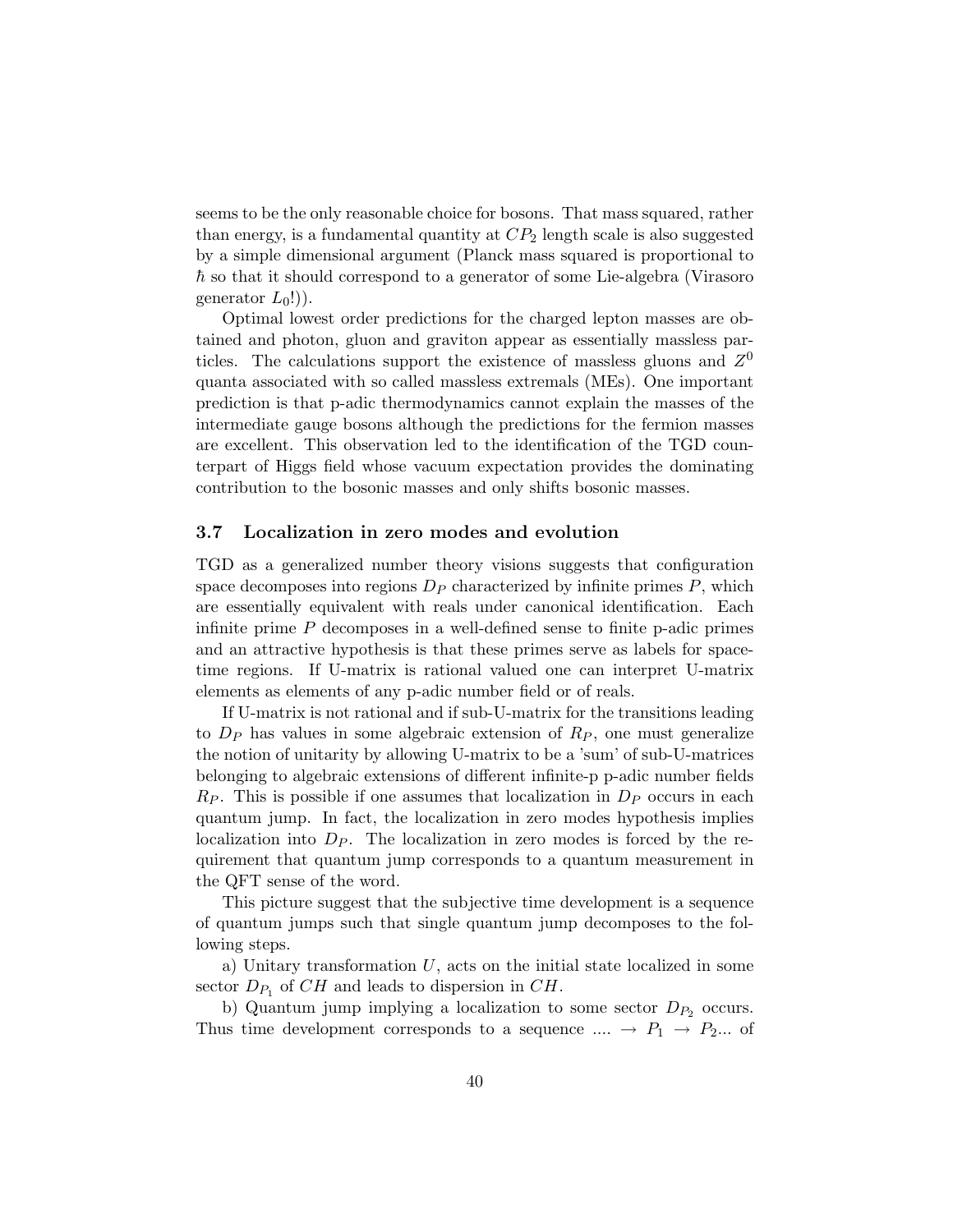infinite primes and simple geometric argument suggests that P increases in the long run. One can interpret the increase of  $P$  as evolution inducing the increase of finite p-adic primes which in well-defined sense compose P.

# 4 TGD inspired theory of consciousness very briefly

For reader's benefit the basic concepts and ideas of TGD inspired theory of consciousness are summarized briefly below.

## 4.1 Moment of consciousness as quantum jump between quantum histories

The identification of quantum jump as a moment of consciousness defines what might be called microscopic theory of consciousness. To grow flesh around this skeleton, one must formulate precisely what happens in quantum jump and the development of the theory has been largely due to the increased understanding of the quantum jump concept. The basic assumption is that any quantum jump corresponds to a quantum measurements for the density matrix of some subsystem (possibly decomposing to unetangled subsystems). It is however far from obvious what the notion of quantum measurement means when quantum states are quantum histories: in particular, the precise definition of the subsystem concept has turned out to be a difficult challenge. The requirement that allowed quantum measurements are local operations in zero modes, forces localization in zero modes in each quantum jump. This in turn implies that the world of conscious experience looks classical.

To sum-up the recent picture about quantum jump: TGD Universe is quantum computer in extremely general sense of the word. Every quantum jump involves unitary informational "time development" U (quantum computation) and quantum jump involving localization in zero modes (halting of the computation). Quantum computation lasts infinitely long time but this time has nothing to do with the subjectively experienced time, which is basically measured by the number of quantum jumps occurred after the wake-up of self. Besides informational and subjective time developments, there is geometric time development of the space-time surface determined by the absolute minimization of Kähler action. These three time developments fuse to single "holy trinity" of informational, subjective and geometric time evolutions. This "holy trinity" corresponds to the "holy trinity" of matter in the sense of res extensa identified as 3-surfaces, ideas identified as quantum histories/objective realities (logos=cosmos) and to the world of subjective experiences defined by the quantum jump sequences for selves.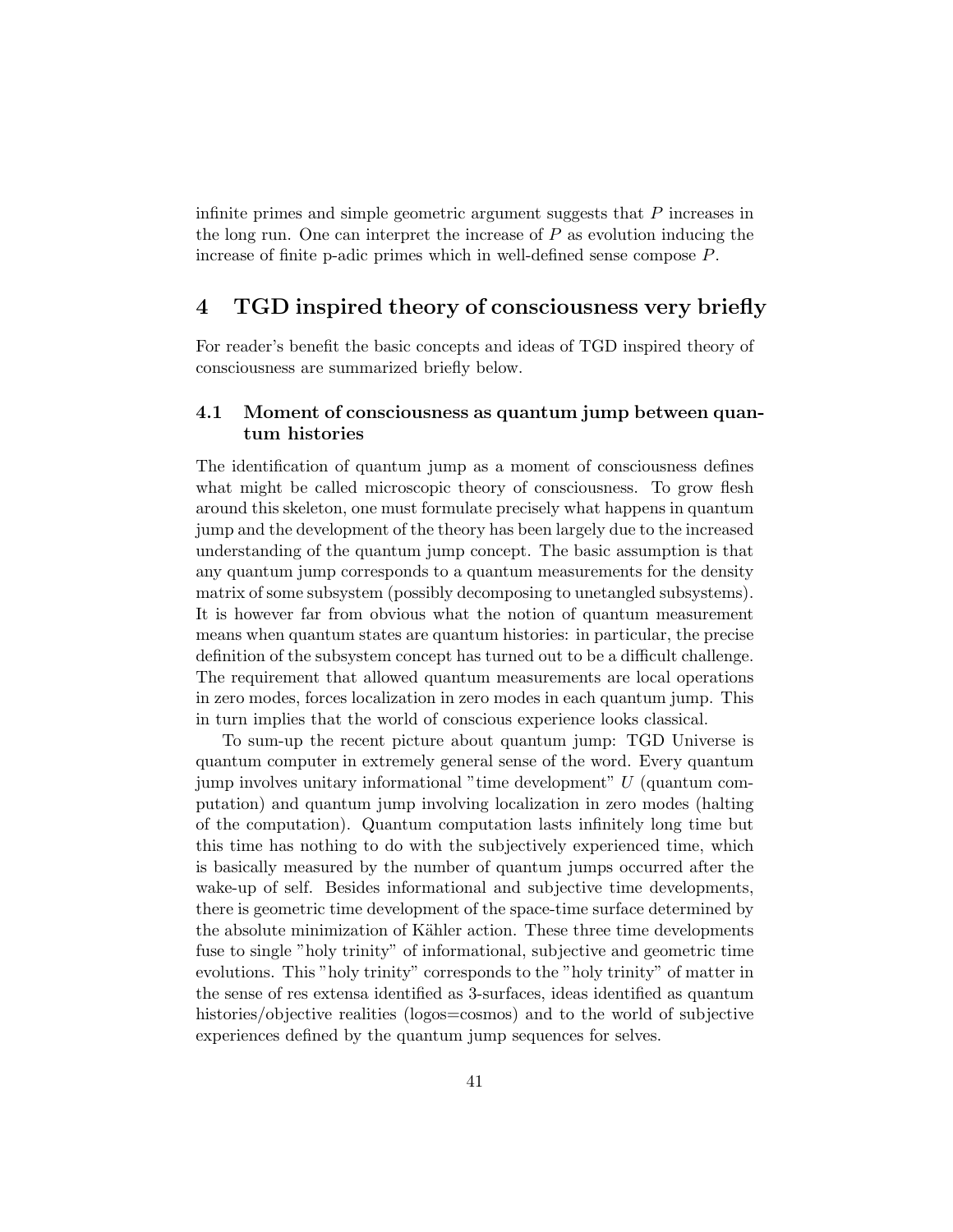## 4.2 Information gain of conscious experience

One cannot write any formula for the contents of conscious experience. This does not make impossible to assign well-defined information measures for the contents of conscious experience associated with single quantum jump. The idea is simple: interpret conscious systems as "information eaters" in the sense that information gain in conscious experience is difference for the information measures for the initial and final states  $U\Psi_i$  and  $\Psi_f$  respectively. Since one can write formula for the quantum histories, it is possible to assign well defined information measures to them.

In real context these information measures would be however typically infinite. A crucial role is played by the unique pinary cutoff associated with any mapping of a real geometric object to its p-adic counterpart and the fact that the real counterpart of p-adic integer  $n$  is finite even in the case that  $n$  is infinite as ordinary integer. p-Adicization and pinary cutoff suggest a universal manner to characterize the finite mental abilities of self caused by its finite size (information gains are bounded by  $p \times log(p)$ ). One could perhaps call the p-adic image of reality with pinary cutoff as "personal p-adicity" of self characterized by p-adic prime  $p$ . The assumption that information measures are local with respect to configuration space together with the fact that configuration space spinors are analogous to ordinary single particle Schrödinger amplitudes, makes it possible to assign unique measure to a given type of information.

## 4.3 TGD predicts standard quantum measurement theory

TGD inspired theory of conciousness and standard quantum measurement theory are closely related. The assumption that localization occurs in zero modes in each quantum jump implies that the world of conscious experience looks classical. It also implies standard quantum measurement theory as the following arguments demonstrate (it took incredibly long time to realize this almost obvious fact!).

i) The standard quantum measurement theory a la von Neumann involves the interaction of brain with the measurement apparatus. If this interaction corresponds to entanglement between microscopic degrees of freedom  $m$  with the macroscopic effectively classical degrees of freedom  $M$  characterizing the reading of the measurement apparatus coded to brain state, then the reduction of this entanglement in quantum jump reproduces standard quantum measurement theory provide the unitary time evolution operator  $U$ acts as flow in zero mode degrees of freedom and correlates completely some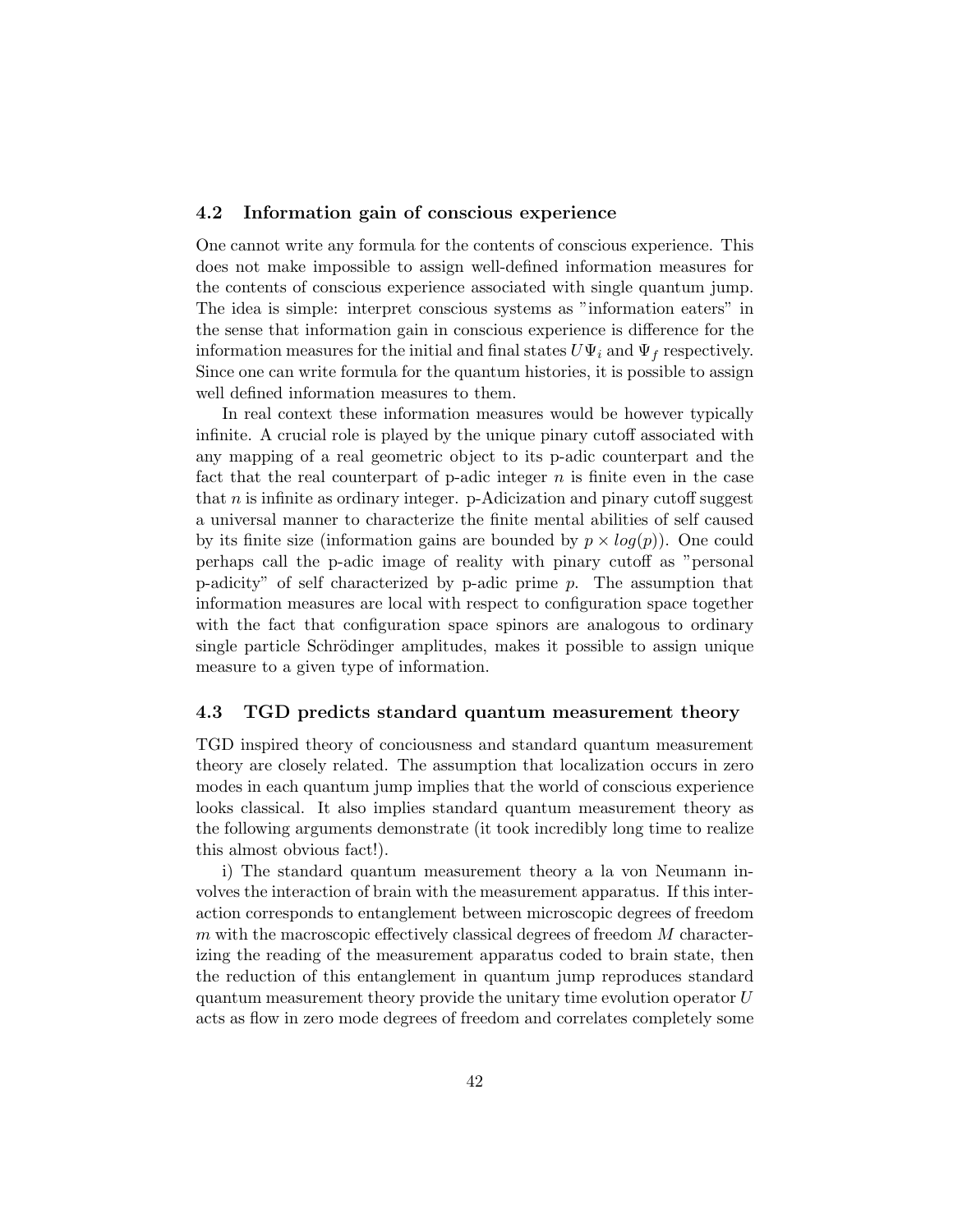orthonormal basis of configuration space spinor fields in non-zero modes with the values of the zero modes. The flow property guarantees that the localization is consistent with unitarity: it also means 1-1 mapping of quantum state basis to classical variables (say, spin direction of the electron to its orbit in the external magnetic field).

ii) Since zero modes represent classical information about the geometry of space-time surface (shape, size, classical Kähler field,...), they have interpretation as effectively classical degrees of freedom and are the TGD counterpart of the degrees of freedom M representing the reading of the measurement apparatus. The entanglement between quantum fluctuating non-zero modes and zero modes is the TGD counterpart for the  $m - M$ entanglement. Therefore the localization in zero modes is equivalent with a quantum jump leading to a final state where the measurement apparatus gives a definite reading.

This simple prediction is of utmost theoretical importance since the black box of the quantum measurement theory is reduced to a fundamental quantum theory. This reduction is implied by the replacement of the notion of a point like particle with particle as a 3-surface. Also the infinitedimensionality of the zero mode sector of the configuration space of 3 surfaces is absolutely essential. Therefore the reduction is a triumph for quantum TGD and favors TGD against string models.

## 4.4 Negentropy Maximization Principle

Standard quantum measurement theory follow from the hypothesis that localization in zero modes occurs in each quantum jump and that the 'time development' operator U acts effectively as flow in zero modes in preferred basis for incoming states. TGD inspired theory of consciousness however encourages the generalization of quantum measurement theory by introducing the notion of self measurement occurring in quantum fluctuating degrees of freedom and following ordinary quantum measurement and meaning the measurement of the density matrix for some subsystem of self. Self measurement occurs again and again until the resulting state is a completely unentangled state. Obviously the cascade of self measurements is equivalent with state preparation process.

The so called Negentropy Maximization Principle in principle tells which kind of pair of unentangled subsystem defines the self measurement. The conscious experience itself is associated with the entire unentangled subsystem (self). NMP says is that the entanglement entropy reduction associated with the conscious experience is as large as it can be in a given quantum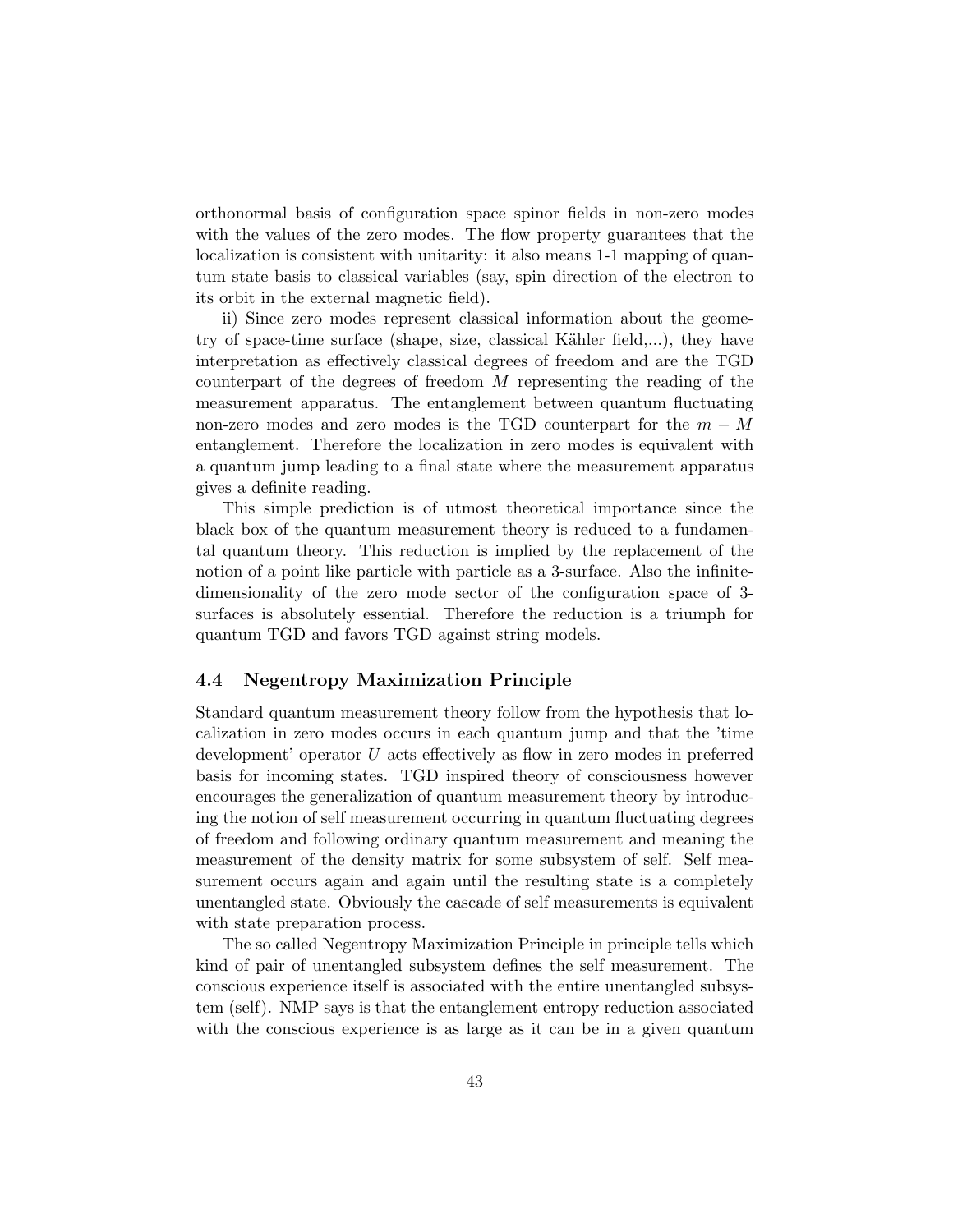state: in this sense we live in the best possible world. Self measurement provides a fundamental self repair mechanism and allows quantum system to fight against thermalization according to the principle 'If you are in a leaking boat it is best to fill in the largest hole first'. NMP is the basic variational principle of cognition in p-adic context.

It must be emphasized that self measurement reduces entropy and thus corresponds to a tendency opposite to that described by second law or thermodynamics which in turn reflects directly the non-determinism of Kähler action.

The precise formulation NMP involves delicate issues. In the standard physics context NMP does not make sense whereas in the TGD context an elegant formulation with sensical predictions is possible. In particular, NMP reduces to a local principle since universe decomposes to unentangled subsystems corresponding to space-time sheets in different number fields: in standard physics context the only self would be entire Universe. The definition of the negentropy concept in the p-adic framework involves quite interesting delicacies: for instance, entanglement with a vanishing entanglement entropy is possible. The definition of the notion of subsystem is highly nontrivial in TGD context. The principle of quantum holography comes in rescue here and suggest strongly that the lightlike boundaries of massless extremals (MEs) are universal candidates for geometric correlates of subsystems.

### 4.5 The notions of self and subjective memory

Self is identified as a subsystem able to remain p-adically unentangled during informational time evolutions  $U$  associated with the sequential quantum jumps. Or putting it differently: self is a subsystem behaving like its own sub-Universe p-adically (with respect to NMP). This concept of self makes sense in quantum TGD framework since the map mapping real system to its p-adic counterpart is characterized by a unique pinary cutoff and maps subcritical real entanglement to a vanishing p-adic entanglement. Note that the requirement that  $U$  does not generate real entanglement does not make sense. The hypothesis that the experiences of self associated with the quantum jumps occurred after the wake-up sum up to single experience, implies that self can have memories about earlier moments of consciousness. Therefore self becomes extended object with respect to subjective time and has a well defined "personal history". If the temporal binding of experiences involves kind of averaging (possible weighted such that the most recent experience has largest weight), quantum statistical determinism makes the total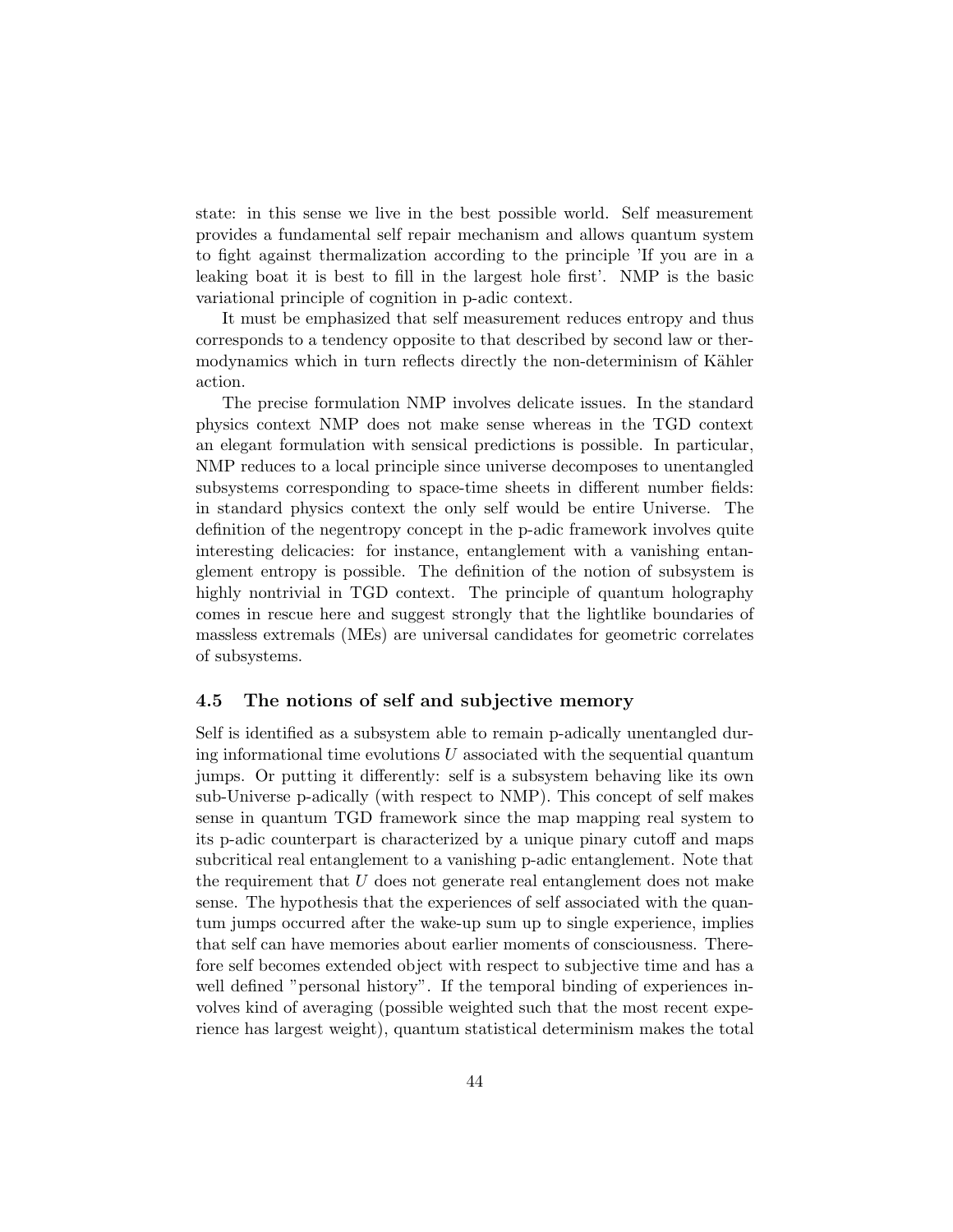experience defined by the heap of the experiences associated with individual quantum jumps reliable. Subjective memory has natural identification as short term memory, which is fraction of second for sensory experiences.

There are two kinds of selves: irreducible selves having no subselves and reducible selves possessing subselves. Irreducible self has no mental images and the identification of the irreducibility as "whole-body" consciousness or pure awareness is attractive. Reducible selves correspond to ordinary consciousness. New self can "wake-up" in two manners.

a) In a given quantum jump irreducible self generates two mutually unentangled subsystems providing two new candidates for subselves. The subsystem giving rise to a new subself candidate must generate so large an entanglement that NMP allows the quantum jump reducing p-adic entanglement to zero. Whether a new subself is actually created depends on whether the self candidate is able to remain p-adically unentangled in the next step  $\Psi_i \to U \Psi_i$ .

b) The alternative possibility is that self wakes up spontaneously, when informational "time development" operator U generates vanishing p-adic entanglement. Sufficiently intelligent self could hence apply two strategies to wake-up sub-selves.

## 4.6 Summation hypothesis and binding of experiences

Subsystem X possessing self behaves essentially as a separate p-adic sub-Universe with respect to NMP. If one postulates that the conscious experiences of subsystems  $X_i$  of an unentangled subsystem X integrate with the self experience of  $X$  to single experience, one obtains filtered hierarchy of conscious experiences with increasingly richer contents and at the top of the hierarchy is entire universe, God, enjoying eternal self-consciousness since it cannot get entangled with any larger system.

An attractive hypothesis is that the experience of self is abstraction in the sense that the experiences of subselves  $X_{ij}$  of  $X_i$  are abstracted to average experiences  $\langle X_{ij} \rangle$  experienced as mental images. This implies that the experiences of sub-sub-...selves of X are effectively unconcious to X. This hierarchy obviously has extremely far-reaching consequences. The averaging involved with the temporal binding implies that experiences of individual selves are reliable and abstraction brings in the possibility of quantum statistical determinism at the level of ensembles.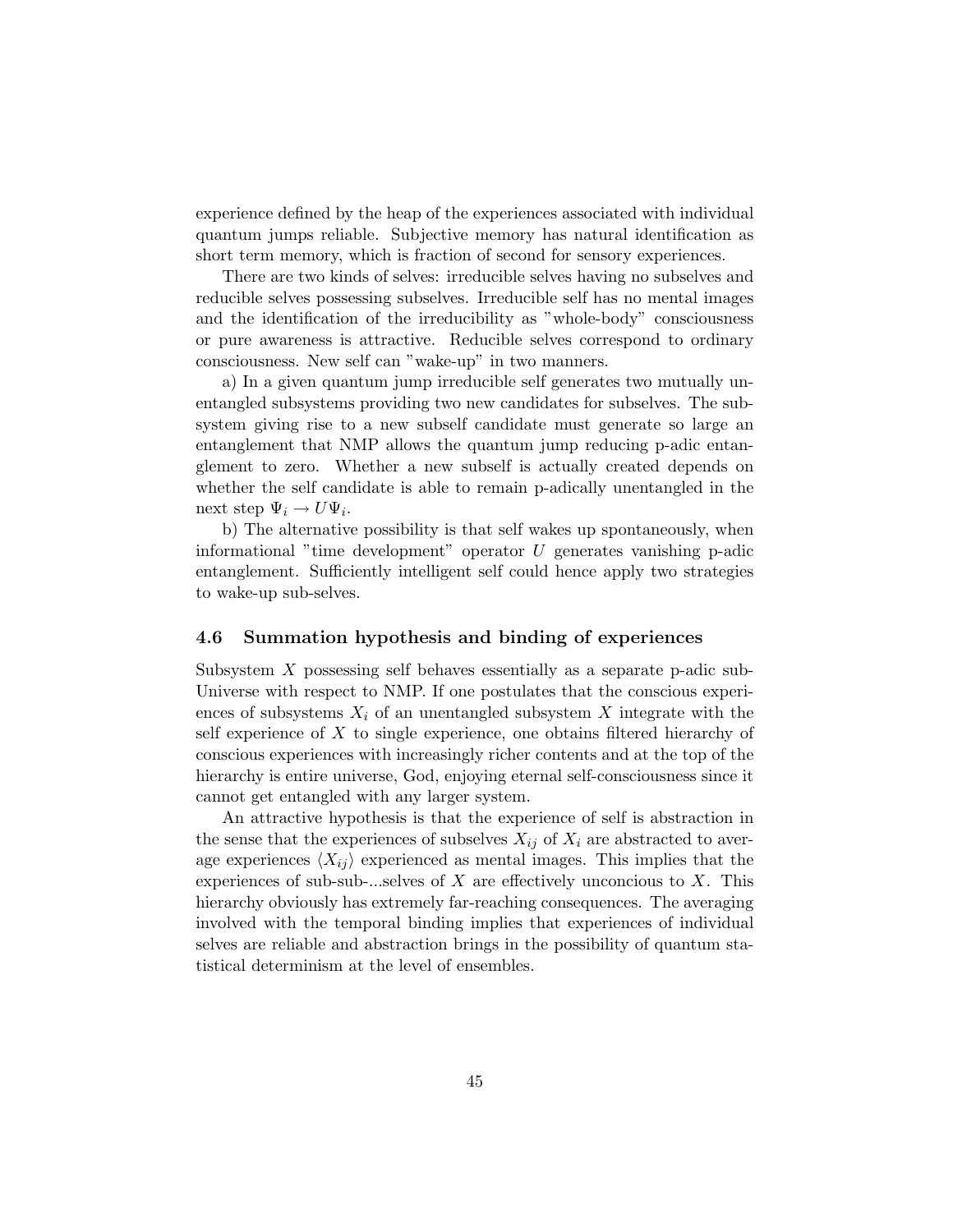## 4.7 Binding of experiencers by entanglement

The binding of experiencers is also possible. The binding of selves by quantum entanglement however destroys the component selves. This process naturally corresponds to the formation of wholes from their parts at the level of mental images, say the formation of word from letters represented as subselves. Entanglement mechanism could also provide also a a mechanism of "enlightment". This mechanism might make possible communication between selves belonging to different levels of the self hierarchy (this kind of communication could occur during sleep). "Ontogeny recapitulates phylogeny" metaphor suggests that the generation of entanglement corresponds geometrically to the formation of join along boundaries bonds between space-time sheets associated with the two entangled selves.

#### 4.8 Mindlike and material space-time sheets

In TGD space-time surfaces decompose into real and p-adic regions. p-Adic regions are identified as cognitive representations for real regions. The basic motivation for this identification is the inherent non-determinism of the p-adic field equations making possible imagination and simulation.

The classical non-determinism of Kähler action makes possible also real space-time sheets of finite temporal duration. These space-time sheets are identified as mindlike space-time sheets serving as geometric correlates of sensory experience. Thus matter-mind duality is realized geometrically although space-time as such is not conscious. The notion of mindlike spacetime sheets (referred to as cognitive space-time sheets in earlier writings) has turned out to be crucial for the understanding of cognition and sensory experience.

Mindlike space-time sheets provide a simulation of geometric history and explain the intentional aspects of consciousness (planning, expectations, desires,...), the localization of contents to finite time interval, and give rise to what might be called "geometric memory". Each quantum jump involves naturally comparison of the expected time development provided by "geometric memory" and the actual subjective time development stored in subjective memory. This comparison should give rise to those emotions involving comparison of some kind.

One can understand the arrow of psychological time very simply. The center of mass time coordinate for a given mindlike space-time sheet is zero mode so that each quantum jump involves localization to a superposition of space-time surfaces for which the values of the psychological time for all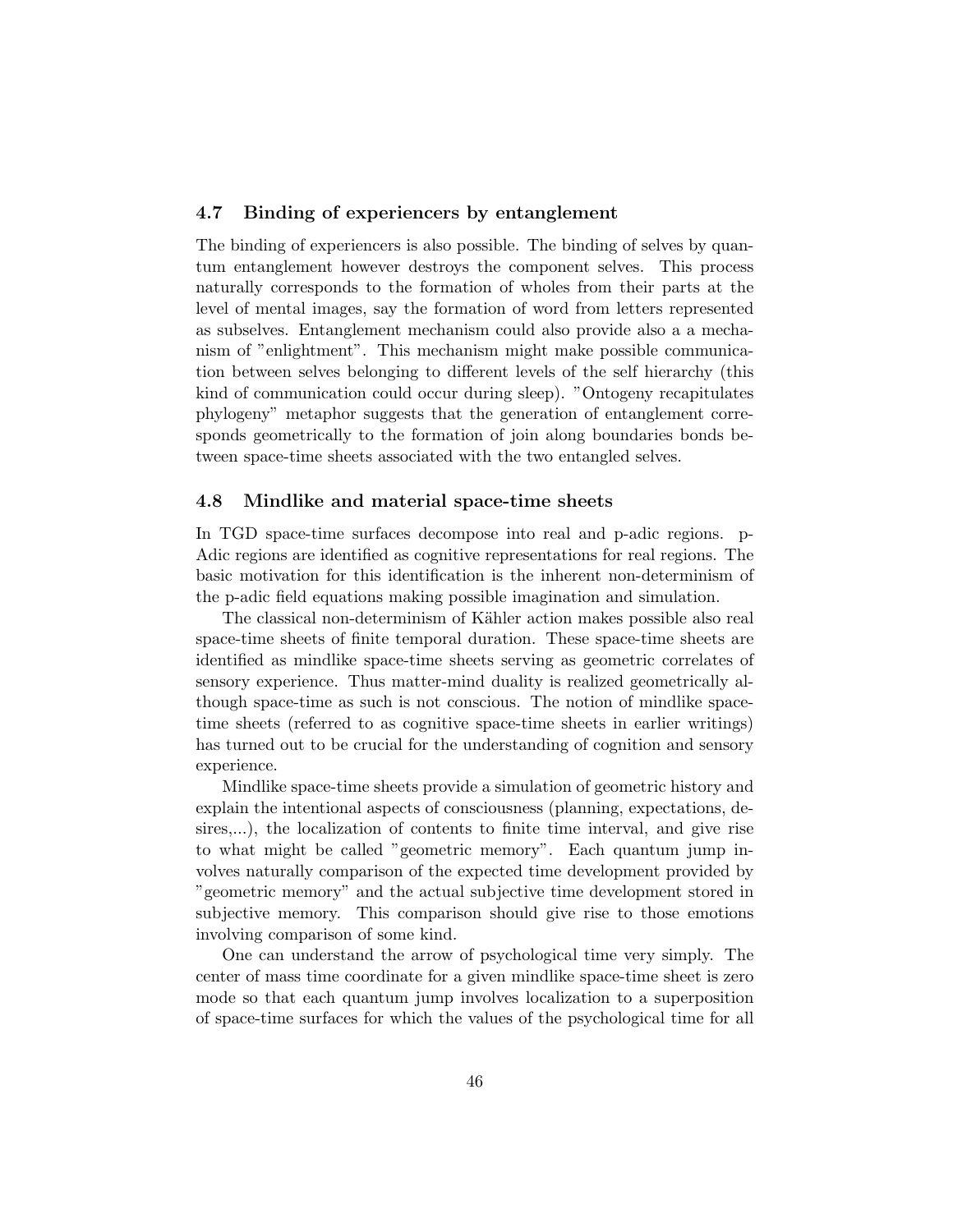mindlike space-time sheets involved are identical. Since there is much more room in the future of a given point of the future lightcone than in its past, mindlike space-time sheets are expected to gradually drift in the direction of future so that the arrow of psychological time results.

### 4.9 The notion of association sequence

The notion of association sequence is closely related to the notion of mindlike space-time sheet. The origin of association sequence concept is the enormous vacuum degeneracy of the Kähler action, which implies classical non-determinism in the sense that the absolute minimum for a given spacelike 3-surface is not unique. In order to get rid of this non-determinism one must generalize the concept of 3-surface. Also association sequences, that is 3-surfaces consisting of sequences of disjoint 3-surfaces with timelike(!) separations, must be allowed. In the p-adic quantum field theory limit this phenomenon has a nice description: the integration constants appearing in the absolute minima of the p-adic effective action are piecewise constant functions depending on a finite number of pinary digits: system behaves like a spin glass also in the time direction.

It is useful to distinguish between volitional non-determiminism for which the effects are macroscopic and long lasting and the non-determinism with microscopic and shortlasting consequences. The contents of the conscious experience (locus of the non-determinism of the quantum jump) are located around a more or less unique value of the geometric time (or several values in case of geometric memories!). A working hypothesis worth of studying is that sensory experiences correspond to real and cognition to p-adic association sequences.

Association sequences of association sequences are also possible and average spatial and temporal distances  $\Delta L$  and  $\Delta T$  between fundamental building blocks of the association sequence give measures for the temporal and spatial resolutions of the cognitive or sensory representation provided by the association sequence. For volitional non-determinism various degenerate absolute minima can be identified as various alternatives of macroscopic volitional acts and quantum entanglement between particle like states and the branches of the classical multifurcation makes possible volitional acts.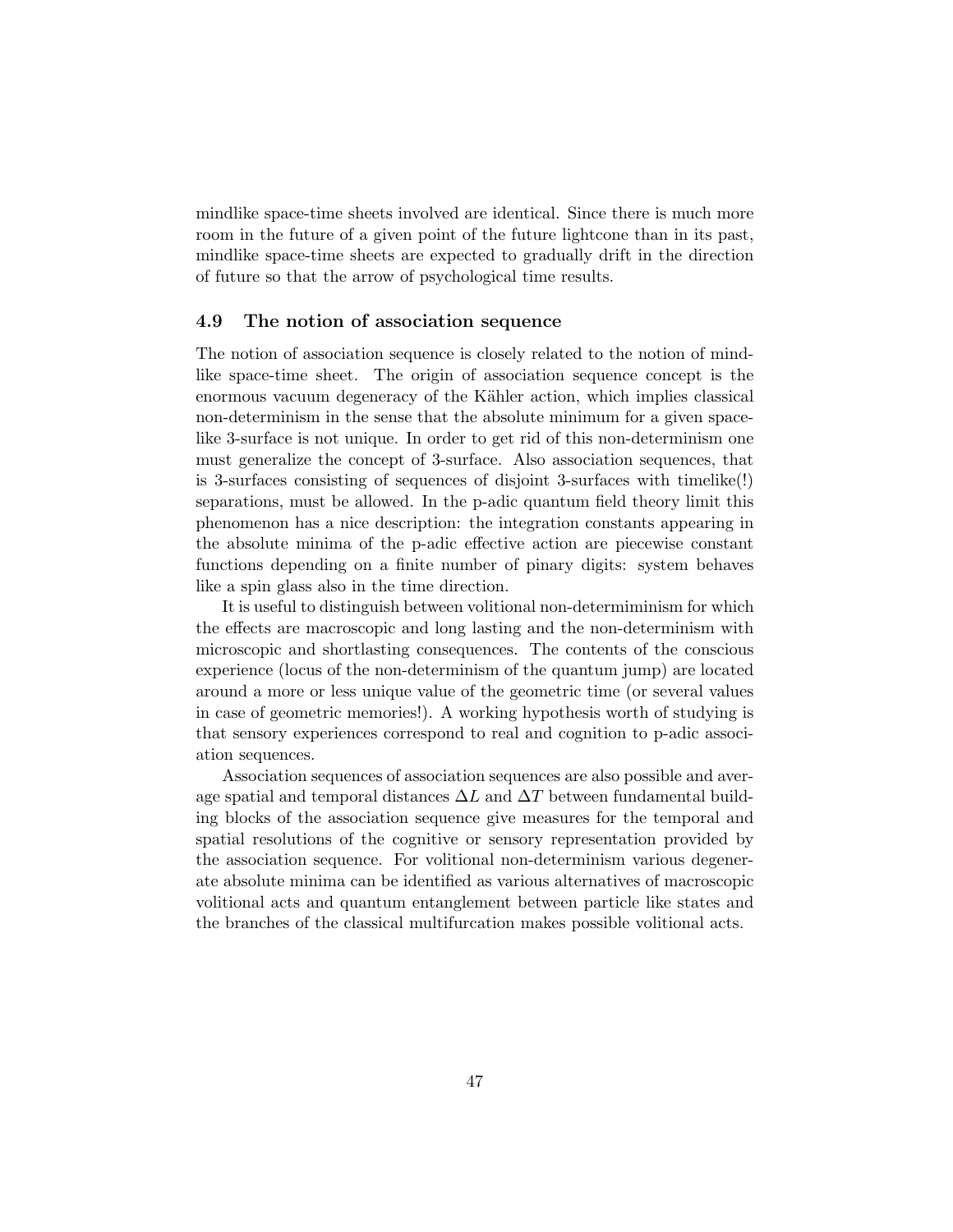## 4.10 p-Adic–real phase transitions as a transformation of thought to action and of sensory input to cognition

Basic hypothesis is that sensory experiences resp. thoughts have real resp. p-adic space-time sheets as their geometric correlates. A fundamental model for the transformation of thought into action is as a p-adic-to-real phase transition for the topology of a mindlike space-time sheet induced by quantum jump. TGD as a generalized number theory vision suggests that this kind of phase transition can be induced by a variation of the parameters in the polynomial  $P(p, q)$  of two quaternionic imbedding space coordinates defining the space-time surface changing a p-adic root to a real one or viceversa. The reverse of this phase transition corresponds to the transformation of sensory experiences to cognition.

In principle it is enough that very simple and possibly standardized padic–real transformations occur at some level, say neuronal level or at the level of topological field quanta of em field ("massless extremals"). The reason is that simple transformations can serve as symbols inducing macrocopic action in an initial value sensitive system (single push of button can induce nuclear war). The commands given using written or spoken language are typical examples of the emergence of this kind symbol function.

## 4.11 Fermions and Boolean mind

The state basis of the Fock space generated by  $N$  fermionic creation operators is isomorphic with the Boolean algebra consisting of  $2^N$  possible statements about N basic statements, leads to the idea that many fermion states give representation for what might be called Boolean maind.

Combining the concept of association sequence with the fermionic realization of Boolean algebra and requiring that fermionic states exist in finite time interval defined by the duration of mindlike space-time sheets and that time like entanglement is possible for many-fermion states, one ends up with a rather concrete model for Boolean consciousness at the level of brain. The model relies on the unique properties of condensed matter neutrinos: the energy of condensed matter neutrinos is negative so that cognitive neutrino pairs have can have nearly vanishing net energy so that their generation is energetically easy. Antineutrino temporal sequences of varying  $Z^0$  magnetization for antineutrinos at the cell membrane space-time sheet are ideal for represesenting 126 bit memetic codons.

The so called Combinatorial Hierarchy provides a simple model for abstraction process explaining basic numbers of the genetic code and predicting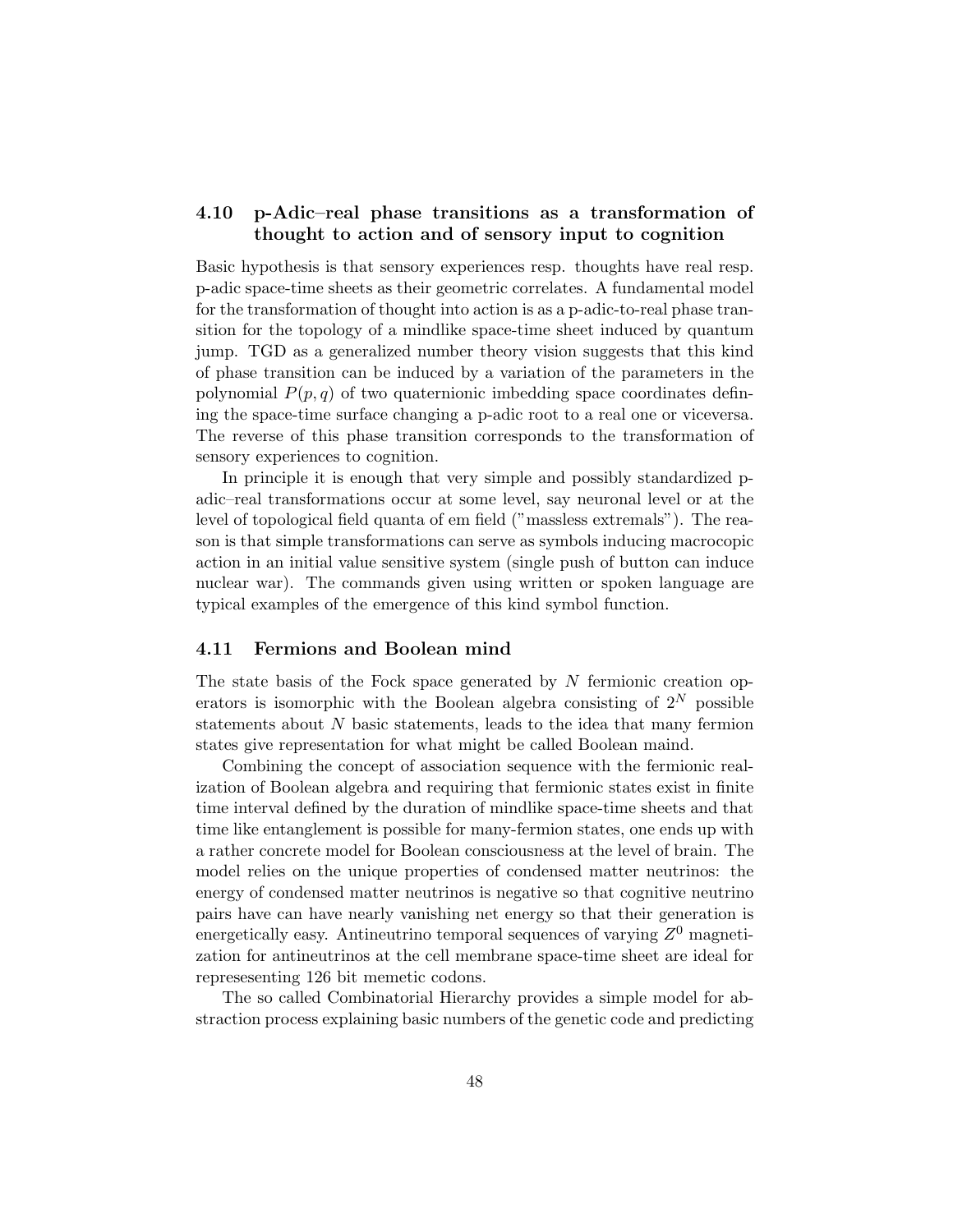an entire hierarchy of 'genetic codes'. The identification of the next level of the hierarchy as a 'memetic code' when combined with the p-adic length scale hypothesis leads to the prediction that the duration of the memetic codeword should be .1 seconds, often taken to be the duration of psychological moment. The number of binary digits in the memetic codeword is 126, which means that single bit corresponds to a time scale of one millisecond: this is slightly below the time scale of nerve pulse and it might be that cell membrane oscillations induced by  $Z^0$  oscillations correspond to memetic codons.

## 4.12 Quantum theory of self-organization

The hypothesis that configuration space decomposes into sectors  $D_p$  such that the effective topology in  $D_p$  is p-adic, is crucial for the understanding of the p-adic aspects of quantum TGD. Mathematical consistency requires that each quantum jump involves localization in some sector  $D_p$ : this is also implied by the localization in zero modes. Evolution as can be regarded as a gradual statistical increase of the p-adic prime characterizing  $D_p$ . Simple arguments suggest that one must allow also infinite primes. Infinite primes decompose into finite primes in a well defined sense and "Ontogeny recapitulates phylogeny" metaphor suggests that this decomposition corresponds to the decomposition of the space-time surface to cognitive and matter like space-time sheets both of which are characterized by finite p-adic primes. This decomposition makes evolution local: the increase of the finite prime characterizing finite space-time regions favors the increase of the infinite prime.

Conscious self is the basic concept of TGD inspired theory of consciousness and the concept of self-organization gets quite new meaning in TGD framework. Inside each self NMP dictates to which kind of subsystemcomplement decomposition given quantum jump gives rise and thus dictates what kind of state preparation occurs during the cascade of self measurements.

Quantum jump is the basic step of self-organization. The requirement that quantum jump corresponds to quantum measurement, implies that quantum jump involves localization in so called zero modes identifiable as the order parameters characterizing the shape and size and Kähler field structure of the space-time surface. This means that the evolution in zero modes is effectively classical and modellable using dissipative classical dynamics, and Haken"s classical theory of self organization generalizes almost as such: also TGD version of spontaneous symmetry breaking follows automatically. One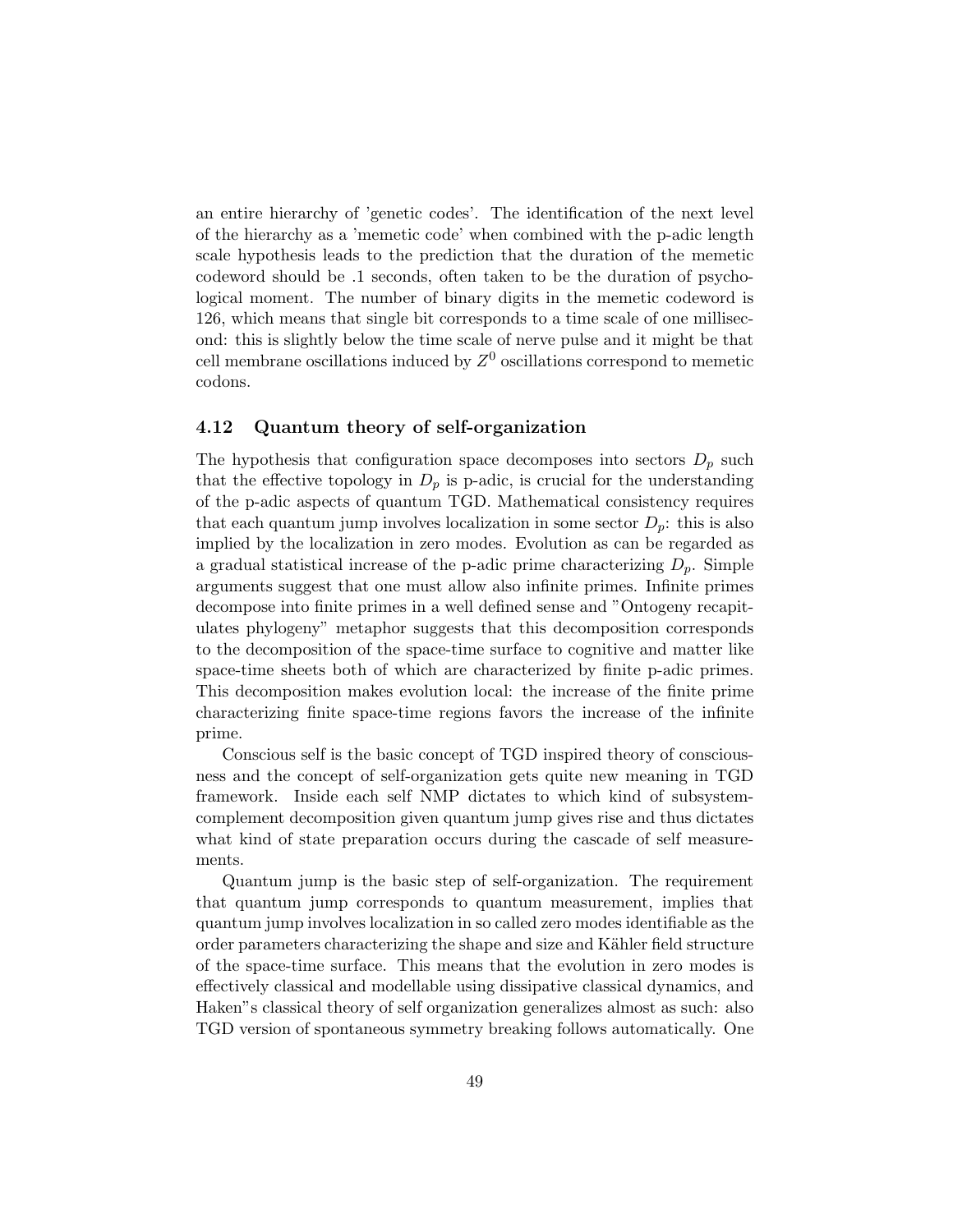can also understand why the world of conscious experience is classical.

Self-organization of selves in the "energy" landscape of quantum spin glass throws considerable insight to the basic mysteries of the living matter. Darwinian selection of both genes and memes can be understood as resulting from dissipation allowing very few asymptotic self-organization patterns located near the bottoms of the deep valleys of spin glass "energy" landscape. For instance, protein folding can be understood as resulting from the self-organization of protein self leading to the bottom of a deep valley of spin glass landscape. Also the formation of long term memories can be understood using this paradigm.

In case of bound states quantum entanglement makes possible the formation of long range quantum correlations and the emergence of longer and longer p-adic length scales can be regarded as the counterpart for the emergence of dynamical units of increasing size. The feed of quantum entanglement (entropy) is the necessary prequisite of self-organization replacing self-organized units (selves) with larger ones. Both the passive (sensory experiences) and active aspects of consciousness (reaction to sensory perception) are in essential role in biological self-organization.

## 5 Bio-systems as macroscopic quantum systems

TGD Universe [TGD] can be regarded as a quantum counterpart of a critical thermodynamical system: the so called Kähler coupling strength is the only a priori free parameter of quantum TGD and is mathematically completely analogous to temperature. The requirement that Kähler coupling strength is analogous to critical temperature, makes the theory unique. Criticality implies long range quantum correlations in all length scales and could provide a first principle explanation for the ability of the bio-systems to act as macroscopic quantum systems. The task is to identify the mechanisms realizing the predicted long range quantum correlations.

## 5.1 Topological field quantization

Topological field quantization [TGD] is one of the basic differences between TGD and ordinary quantum field theories. In TGD space-time is regarded as a surface of the 8-dimensional space  $H = M_{+}^{4} \times CP_{2}$  and classical gauge fields are induced from the curvature of the  $CP<sub>2</sub>$  spinors connection. The compactness of  $CP_2$  implies that the imbedding of a given gauge field typically fails on 3-dimensional surfaces and this implies many-sheeted spacetime structure with different sheets having finite  $M_{+}^{4}$ -projection and outer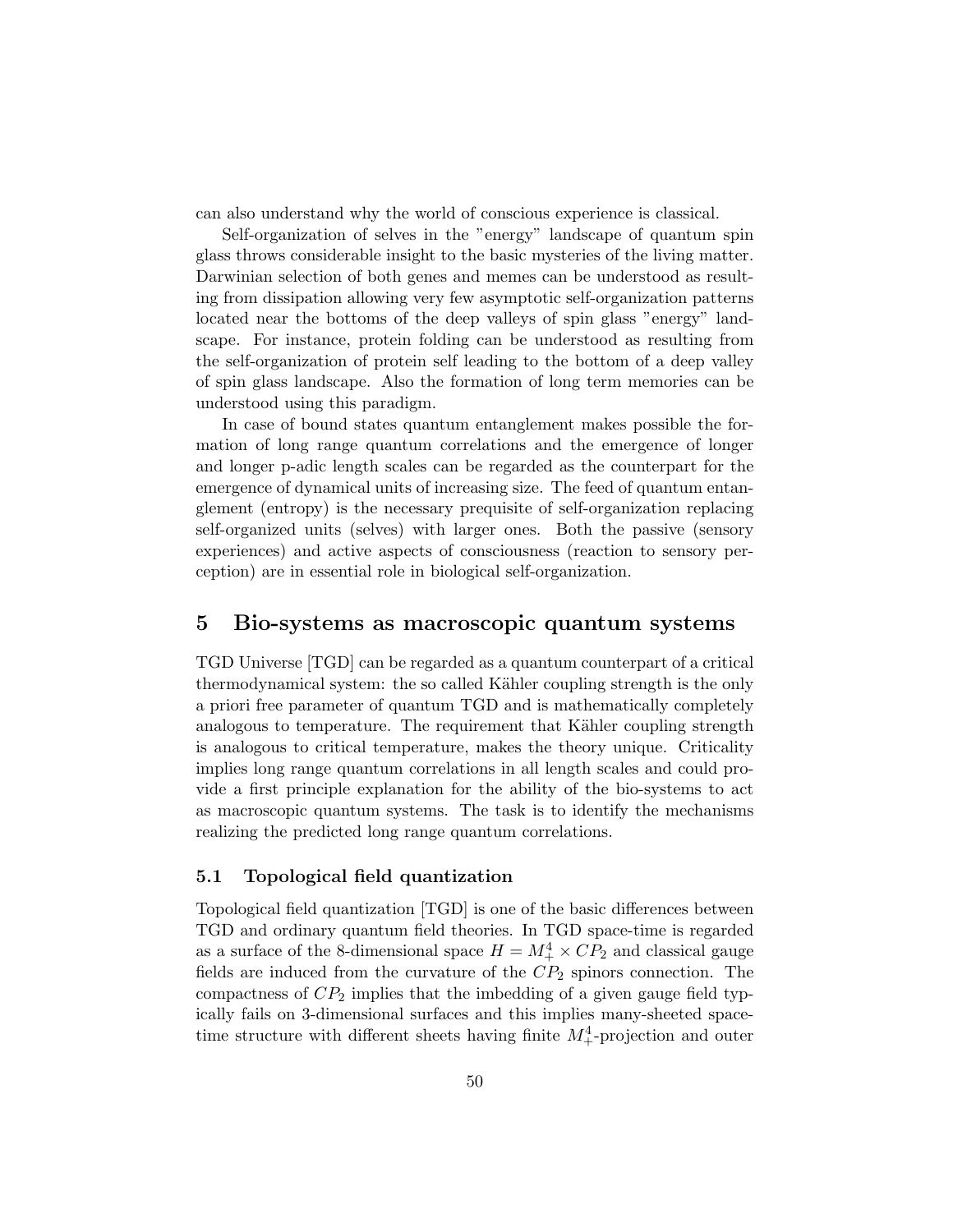boundary. At the boundaries the gauge fluxes flow from the smaller sheet to a larger one via tiny wormholes with size determined by  $CP_2$  size.

A lower bound for the size of the topological field quantum is given by the p-adic length scale. p-Adic length scale hypothesis leads to a prediction of a series of preferred length scales: the length scales should correspond to primes  $p \simeq 2^m$ , m prime or possibly a power of prime and it seems possible to identify these length scales in bio-systems. This gives for the many-sheeted space-time concept a status of a quantitative hypothesis.

Topological field quantization [D7] implies that various notions of quantum field theory have rather precise classical analogies. Topological field quantization provides the correspondence between the abstract Fock space description of elementary particles and the description of the elementary particles as concrete geometric objects detected in the laboratory. In standard quantum field theory this kind of correspondence is lacking since classical fields are regarded as a phenomenological concept only. Topological field quanta define regions of coherence for the classical fields and classical coherence is the prequisite of the quantum coherence.

The energies and other classical charges of the topological field quanta are quantized by the absolute minimization of the Kähler action making classical space-time surfaces the counterparts of the Bohr orbits. Feynmann diagrams become classical space-time surfaces with lines thickened to 4 manifolds. For instance, "massless extremals" representing topologically quantized classical radiation fields are the classical counterparts of gravitinos and photons. Topologically quantized non-radiative nearby fields give rise to various geometric structures such as magnetic and electric flux tubes.

The virtual particles of quantum field theory have also classical counterparts. In particular, the virtual particles of quantum field theory can have negative energies: this is true also for the TGD counterparts of the virtual particles. The fundamental difference between TGD and GRT is that in TGD the sign of energy depends on the time orientation of the space-time sheet: this is due to the fact that in TGD energy current is vector field rather than part of tensor field. Therefore space-time sheets with negative energies are possible. This could have quite dramatic technological consequences: consider only the possibility of generating energy from vacuum and classical signalling backwards in time along negative energy space-time sheets [G3]. Also bio-systems might have invented negative energy space-time sheets: in fact, so called "massless extremals" provide an manner to generate coherent motions as recoil effects caused by the creation of negative energy massless extremals [I4, I5]. An interesting possibility is that quantum entanglement has the formation of the join along boundaries bonds as its geometric cor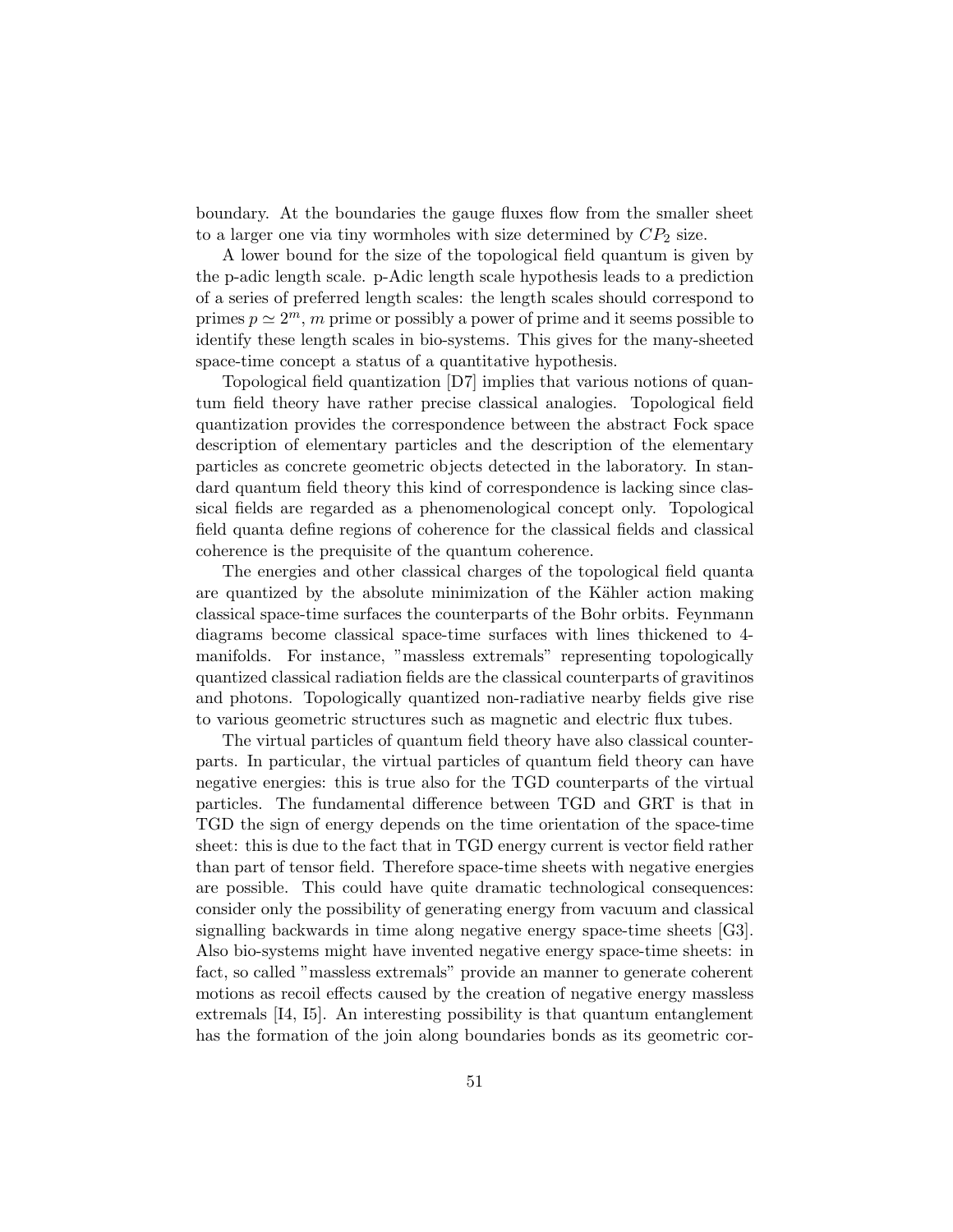relate.

Topological field quanta could serve as templates for the formation of the bio-structures. Thus topologically quantized classical electromagnetic fields could be equally important for the functioning of the living systems as the structures formed by the visible bio-matter and the visible part of bio-system might represent only a dip of an ice berg.

The hierarchical structure of the many-sheeted space-time has very concrete implications for the understanding of bio-systems and one ends up with a rather concrete picture for how energy, electromagnetic fields and information are transferred from one space-time sheet to another. Almost empty space-time sheets, containing only classical electromagnetic fields at their interior and wormholes on their boundaries, could provide an excellent physical realization for the cognitive and sensory representations of the external world: various space-time sheets would be mimicking each other's behaviour!

## 5.2 Formation of the join along boundaries bonds

In many critical systems criticality can be understood purely geometrically in terms of the concept of bond. The crucial factor is the probability for a bond to exist between subsystems. If the probability is larger than the critical probability, the system freezes by forming a single connected structure. Below criticality very few bonds exist and the system is in a liquid like state. At criticality arbitrarily large connected subsystems can exist and the shape and size of subystem becomes dynamical. This phase is obviously the most interesting one biologically.

Join along boundaries bonds connecting the outer boundaries of the topological field quanta provide a geometric realization of the quantum criticality in quantum TGD in the sense that the formation of join along boundaries bonds is a necessary condition for the formation of larger quantum systems from smaller topological field quanta. Geometrically it corresponds simply to the touching of the two 3-surfaces. Join along boundaries bonds appear in all length scales. Non-biological examples are the color flux tubes connecting the 3-surfaces with subhadronic size connecting valence quarks, the bonds connecting nucleons in nuclei to form clusters and the chemical bonds between atoms.

In biological length scales the proteins connecting different lipid layers of the cell membrane and cell interior and exterior, the MAPs (micotubule associated proteins) joining microtubules, the gap junctions connecting coherently firing groups of neurons and cells belonging to the epithelial cell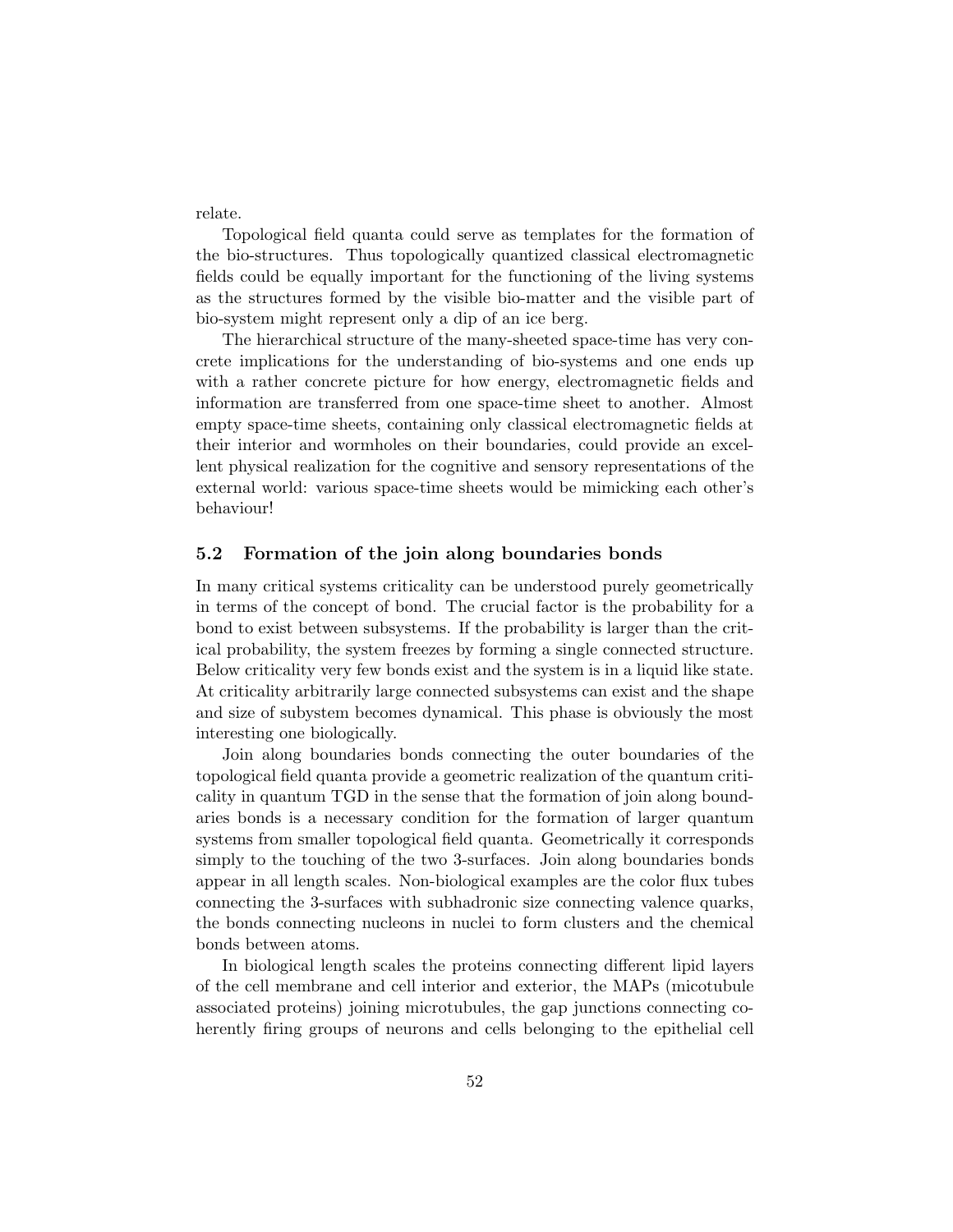sheets, are good examples of join along boundaries bonds. The dynamical nature of the join along boundaries condensates at criticality could provide a quantum level explanation for the ability of the bio-systems to change their size, shape and topology.

Join along boundaries bonds serve also as Josephson junctions connecting space-time sheets representing different levels of the self-hierarchy. Josephson currents in turn provide a means of quantum control.

## 5.3 Wormhole Bose Einstein condensates

#### 5.3.1 How wormholes emerge?

The gauge and gravitational fluxes at the boundary of a given space-time sheet must go somewhere by gauge flux conservation. This forces the existence of a larger space-time sheet and of tiny wormholes connecting the two space-time sheets and feeding the gauge fluxes from the smaller sheet to the larger one. Wormholes (# contacts) are elementary particle like objects (actually deformed pieces of so called  $CP<sub>2</sub>$  type extremals) having size of order  $CP_2$  size about  $10^4$  Planck lengths and, being sources and sinks of gauge field lines, wormhole throats effectively like classical charges, the charges of throats at the two space-time sheets being of opposite sign. Hence wormholes look like dipoles and couple to the difference of the classical gauge potentials associated with the two space-time sheets. Also the coupling to the difference of the gauge potentials serving as order parameters for the coherent states of photons is possible.

#### 5.3.2 Wormhole BE condensate

Since wormholes can be regarded as very light particles, with the inertial mass determined by the p-adic length scale associated with the space-time sheet in question, they suffer BE condensation, and the resulting structure is a macroscopic quantum system. Since wormholes mediate an interaction between subsystem and the external world (the two space-time sheets in question), wormhole super conductivity is an excellent candidate for a universal model of a nervous system. The coupling of the wormhole BE condensate to the geometry of the boundary of the space-time sheet in turn could make possible the quantum control of the size and shape of 3-surface. The usual master-slave relationship between background space-time and fields could be reversed in bio-systems. This is expected to happen in macromolecular and microtubular length scales as well as during the growth of multicellular organism. Furthermore, the transfer of energy and classical electromagnetic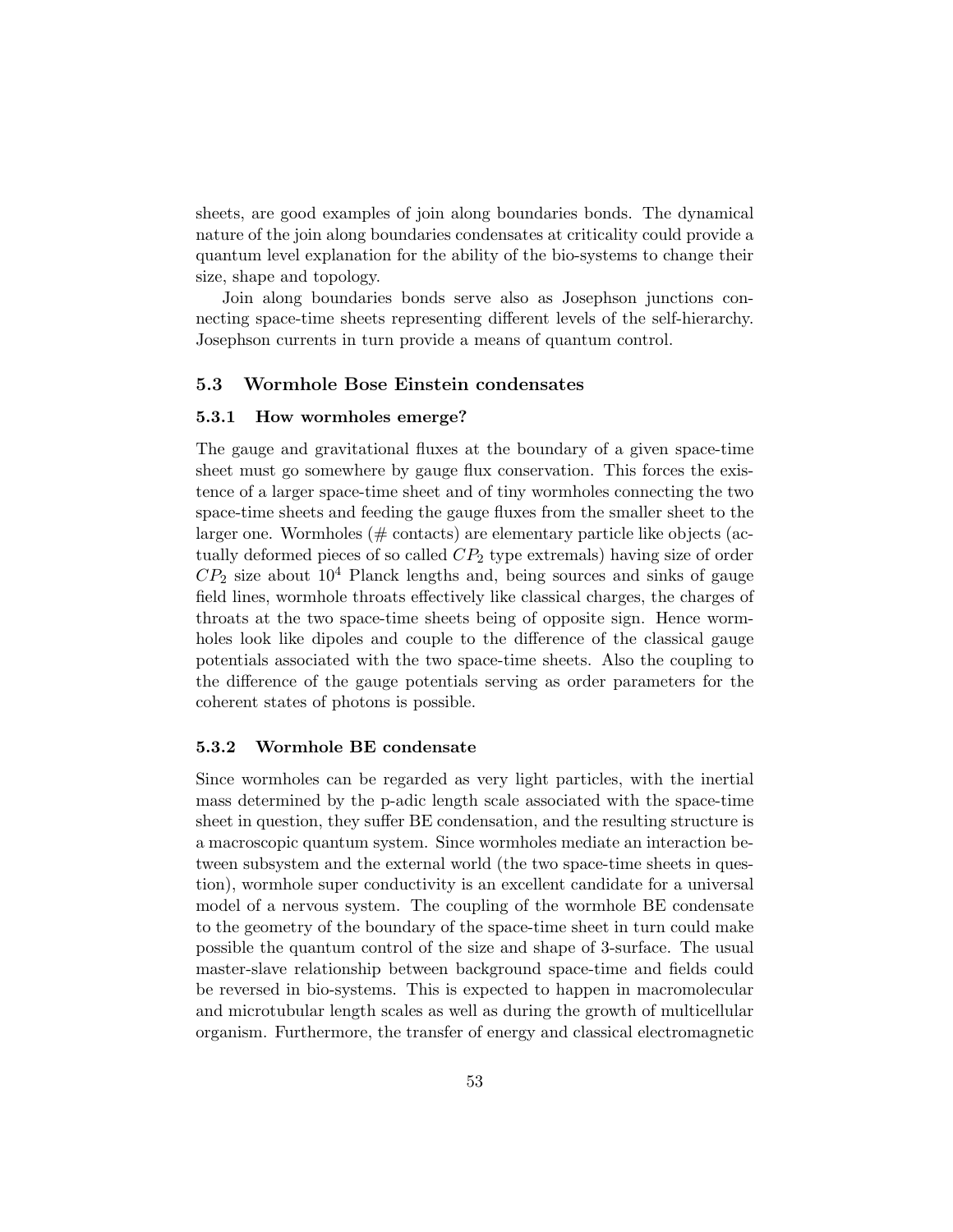between different space-time sheets can take place only via the coupling of ordinary matter with the wormhole BE condensates, which in turn couple to the geometry of the boundary of space-time sheet in a unique manner. Thus wormhole BE condensates should provide a royal road to the understanding of energy and information transfer in bio-systems if TGD is a correct theory.

## 5.3.3 Possible applications of wormhole concept

Wormhole concept has several potential applications.

a) An interesting possibility is that various bio-structures act as weakly coupled wormhole super conductors. For instance, the lipid layers of the cell membrane are identified as coupled wormhole super conductors. Join along boundaries bonds connecting the lipid layers/cell interior and exterior could serve as Josephson junctions. Also the boundaries of the interior and exterior of the cell and microtubule could form weakly coupled wormhole super conductors connected by Josephson junctions.

b) Wormholes could be important also in DNA and molecular length scales and perhaps provide even DNA with a rudimentary nervous system. This idea gets support from the successful model of the so called Comorosan effect [J5]. What happens in Comorosan effect is that for certain frequencies and irradiation times quantized in multiples of 5 seconds, the interaction of a laser light with the bio-matter enhances the entzyme substrate interaction. There are many peculiar selection rules involved, which can be explained if substrate and entzyme molecules form a pair of wormhole super conductors coupled by Josephson junctions. The wormhole super currents flowing in the coupled molecular wormhole super conductors affect the reaction rates and the interaction with the laser laser light affects these currents.

c) The transfer of a chemical energy and charge over macroscopic distances is a mystery from the view point of standard physics. One possibility is that the energy of the liberated photons could be absorbed by the charged wormholes and generate propagating soliton like deformations on the boundary of the protein space-time sheet. The electrons dropped from the atomic space-time sheet to the protein space-time sheet could be trapped in the regions of enhanced positive wormhole charge density associated with the propagating deformation and this would make possible the charge transfer.

d) The transfer of the classical electromagnetic fields from a larger spacetime sheet to a smaller one must involve the rearrangement of the wormhole charge densities or even creation of wormhole pairs serving as sources of the electric field at the smaller space-time sheet. It might be that this process can occur only through a quantum jump replacing the old quantum average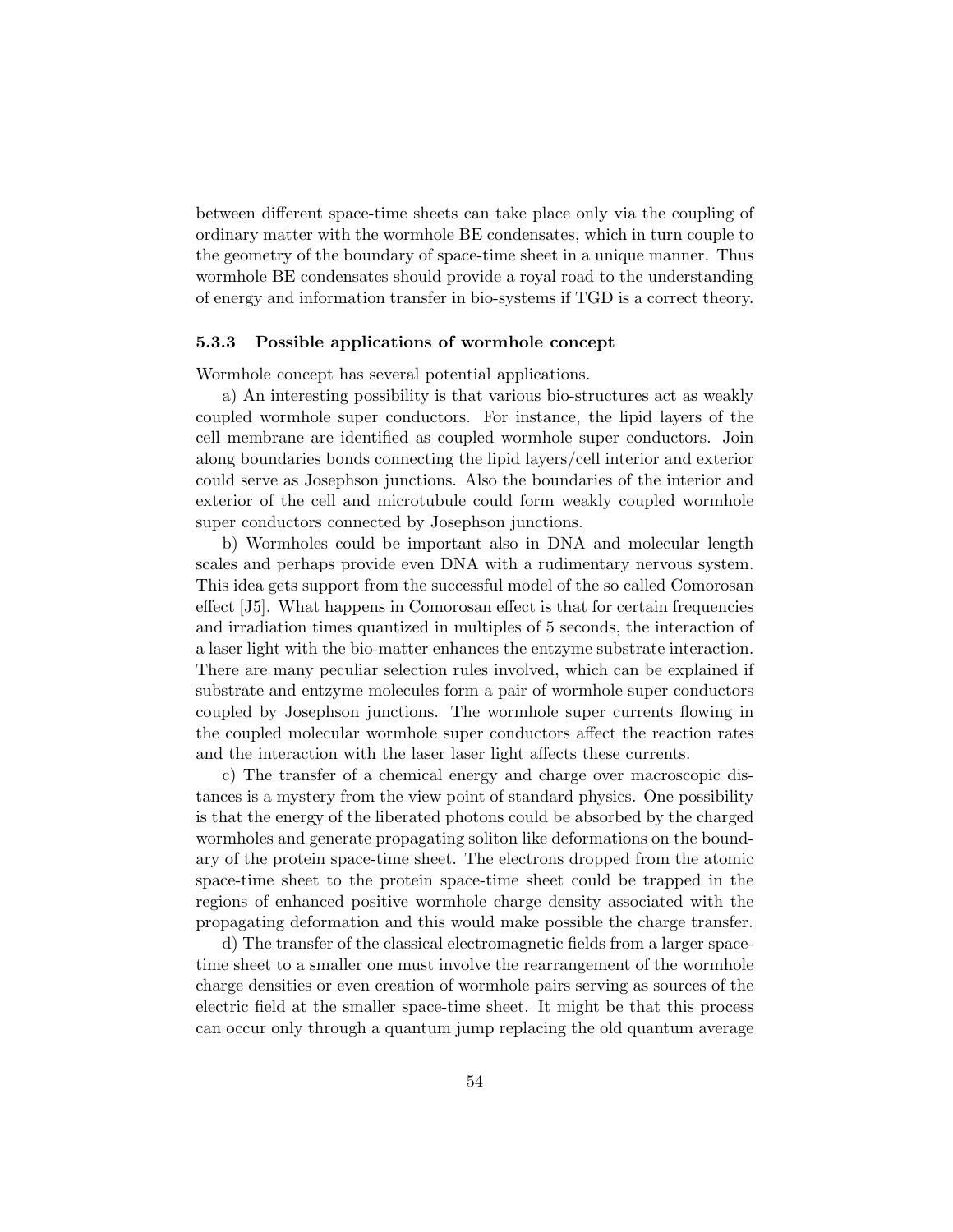effective space-time with a new one and giving to a net increase of the wormhole density. According to TGD inspired theory of consciousness this would mean that a moment of consciousness is involved with this quantum jump. From this it is clear that the presence of the external electromagnetic fields can generate or destroy wormhole BE condensates and have a profound influence on living systems. This is in accordance with the ideas of [Fröhlich] about the fundamental importance of electric dipoles in bio-systems: it however seems that macroscopic quantum systems would be created, not by the dipoles, but by the charged wormholes serving as sources of the dipole fields.

e) Wormholes are characterized by a complex order parameter and since 3-space according to TGD is very complicated topologically, the phase increments of the order parameter around closed loops (integer multiples of  $2\pi$ ) can carry important biological information. For instance, the conservation of these integers along a cylindrical structure, which branches, gives important selection rules for growth. The book of Winfree [Winfree] contains a rather interesting example about these selection rules (left and right hand leg have opposite winding numbers and if one tries implant a left handed leg in place of a lost right handed leg, two additional right handed legs grow!).

### 5.4 Coherent light and gravitons

The concept of the induced gauge field differs from the ordinary gauge field concept in that even in the absence of the matter purely classical field configurations having non-vanishing gauge currents as their sources are possible. Also Einstein tensor can be nontrivial in the absence of the ordinary matter and its negative plays the role of energy momentum tensor of vacuum. Each Fourier component of the gauge current/Einstein tensor serves as a source of coherent photons/gravitons. The mechanism has no counterpart in ordinary QED.

The so called massless extremals describing nonlinear waves propagating with light velocity and carrying non-vanishing gauge currents and Einstein tensor are especially interesting candidates for the sources of coherent light and gravitons. The direction of the propagation of the wave defines a preferred direction in case of the massless extremals and makes linear geometric structures especially interesting as possible candidates for sources of coherent photons: in fact, the lightlikeness of the vacuum current maximizes the efficiency of these quantum antennae since the photon emission occurs in a resonant like manner. There is a natural interaction between coherent light and photons, which should be important in bio-systems (making possible the absorption of coherent photons in efficient manner).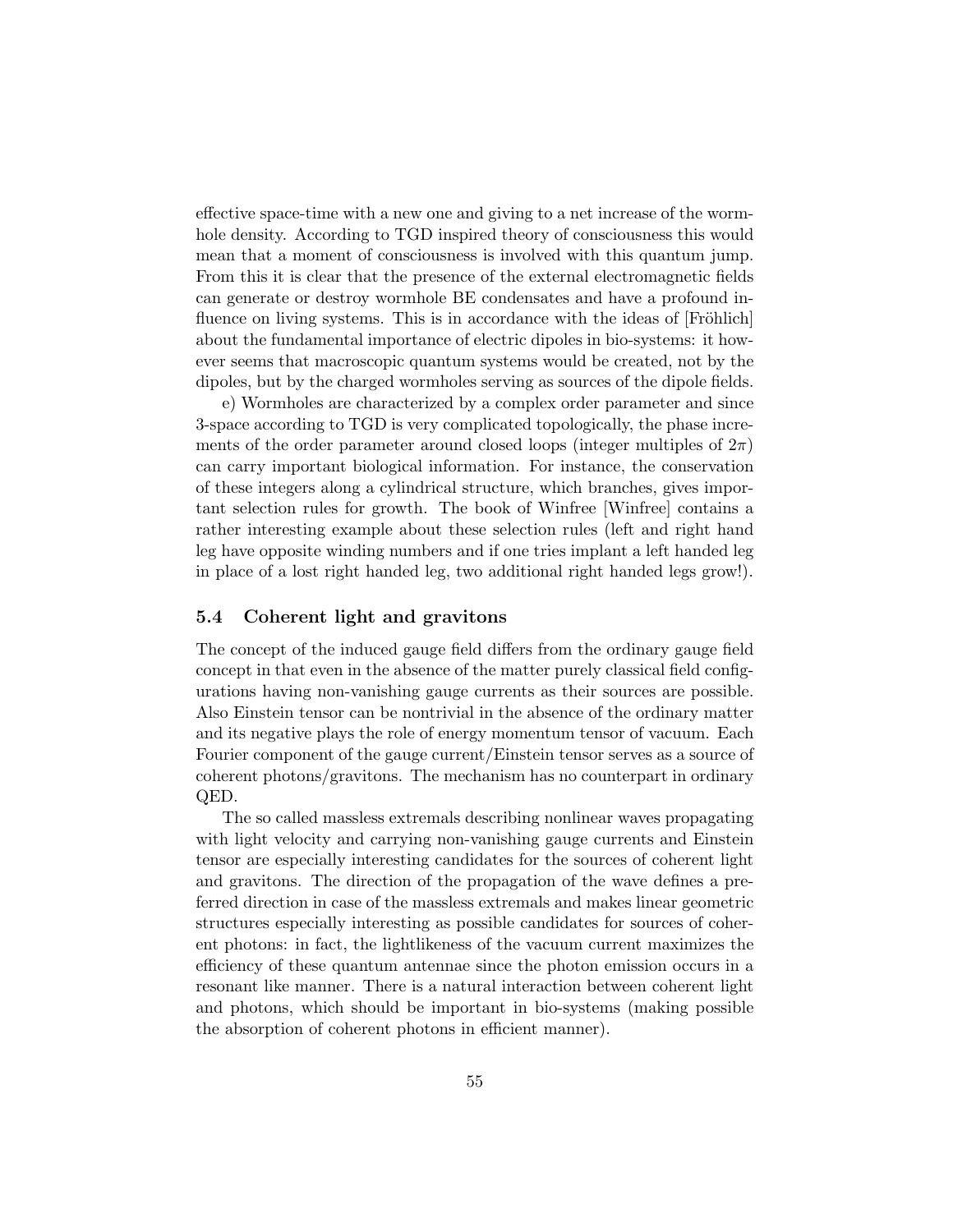Linear structures are indeed frequently encountered in bio-systems. Examples are DNA, proteins, microtubules and various filamentary structures. Microtubules provide an attractive candidate for a source of coherent photons and coherent photons could give a means for the intercellular communication [Albrecht-Buehler]. The identification of bio-photons [Popp] as coherent light generated by DNA:s is suggestive.

## 5.5 Ionic super conductors and many-sheeted ionic flow equilibrium

The observations about the special effects of ELF em fields on brain at cyclotron frequencies of ions  $Na^+, Cl^-, K^+, Ca^{++}$  and electron in Earth's magnetic field to brain were made already at 1983 [12]. These experiments suggest strongly that these ions/their Cooper pairs form are confined in the magnetic field of Earth and form bound states with macroscopic size of order cell size and extremely small binding energy corresponding to frequency of order 10 Hz. This is certainly not possible in the standard physics framework but can be understood as resulting from the dropping of ions and electrons from the atomic space-time sheet to the space-time sheet of the cell where the density of the matter is very low. The extremely low rate of energy transfer between various space-time sheets and self measurements governed by Negentropy Maximization Principle allowing the system to fight against thermalization, should allow non-atomic space-time sheets to stay in a superconducting state.

The fact that multiples of the cyclotron frequencies correspond directly to the most important frequencies of EEG suggests very stronly that these frequencies are crucial for the understanding of the sensory representations. Furthermore, the  $n = 3$  multiple of proton cyclotron frequency in Eath's magnetic field is 900 Hz and corresponds to the millisecond time scale of the nerve pulse, perhaps not an accident. There is very cold, dry and silent in the cellular space-time sheets and this makes possible macroscopic quantum phases formed by Cooper pairs of  $Na^+, Cl^-, K^+$  ions, proton and electron as well as well as  $Ca^{++}$  ions. Also other ions, even molecular ions, are possible but these ions are especially important for the generation of EEG.

Also electron Cooper pairs of high  $T_c$  electronic super conductor as well as Cooper pairs of neutrino super conductor are important. Besides magnetic cyclotron frequencies  $Z^0$  magnetic cyclotron frequencies and wormhole cyclotron frequencies make sense:  $Z<sup>0</sup>$  currents for ions indeed induce automatically also ionic currents. Also neutrino Cooper pairs are possible and wormhole super conductivity is possible for wormholes located on the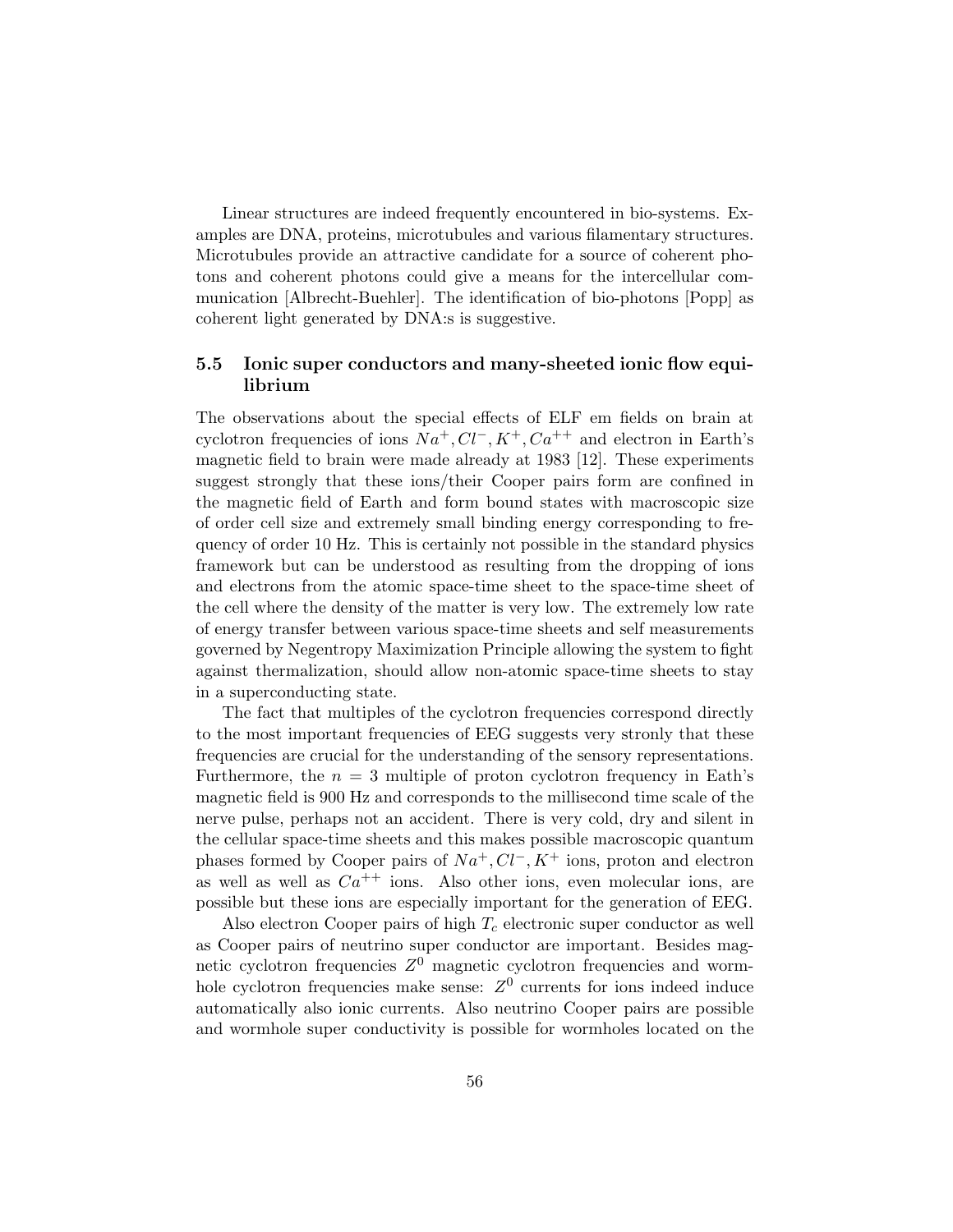boundaries of the space-time sheets. These macroscopic quantum phases characterized by cyclotron frequencies provide the hardware for consciousness in TGD framework.

The dynamical hierarchy of Josephson currents and supracurrents flowing between the space-time sheets belonging to different levels of the self hierarchy, leads to a general quantitative model of quantum control and quantum realization of master-slave hierarchy. Many-sheeted ionic flow equilibrium allows the amplification of extremely low ionic densities at superconducting magnetic flux tube structures to get amplified to much higher ionic densities at atomic space-time sheets. Massless extremals (MEs) interact with superconducing ions at magnetic flux tubes via magnetic induction changing supra currents, by acting as Josephson junctions, by inducing supra current leakage betweent space-time sheets at different levels of the hierarchy, by inducing magnetic phase transitions, etc...

Some outcomes are a model of EEG and nerve pulse predicting correctly the important EEG frequencies and time scale of nerve pulse, quantum mechanism of synchronous firing, and quantum model of comparison circuits. Perhaps the most important prediction is that our magnetic body serves as the sensory magnetic canvas where sensory representations are realized and by Uncertainty Principle having the size of order Earth. We are much more than our neurons if TGD is correct!

## 5.6 Identification of mindlike space-time sheets as massless extremals

The so called 'massless extremals' (MEs) are basic solutions of field equations associated with Kähler action (see chapter "Quantum antenna hypothesis"). MEs describe propagation of one-dimensional nondispersive wave with light velocity and are accompanied by lightlike vacuum current generating coherent photons and gravitons. Since the vacuum current behaves in a non-deterministic manner at given point of ME, it is ideal for the coding of classical information. MEs can appear also as pairs of space-time sheets such that the two space-time sheets have opposite time orientations and hence also energies so that the net energy of ME pair vanishes. MEs define a fractal hierarchy starting from elementary particle length scales and extending up to cosmic length scales. MEs have lightlike boundaries carrying supercanonical

One can assign to the lightlike boundaries of MEs representations of superconformal and supercanonical algebras. Supercanonical symmetry is thus transformed from a cosmological symmetry to an ordinary macroscopic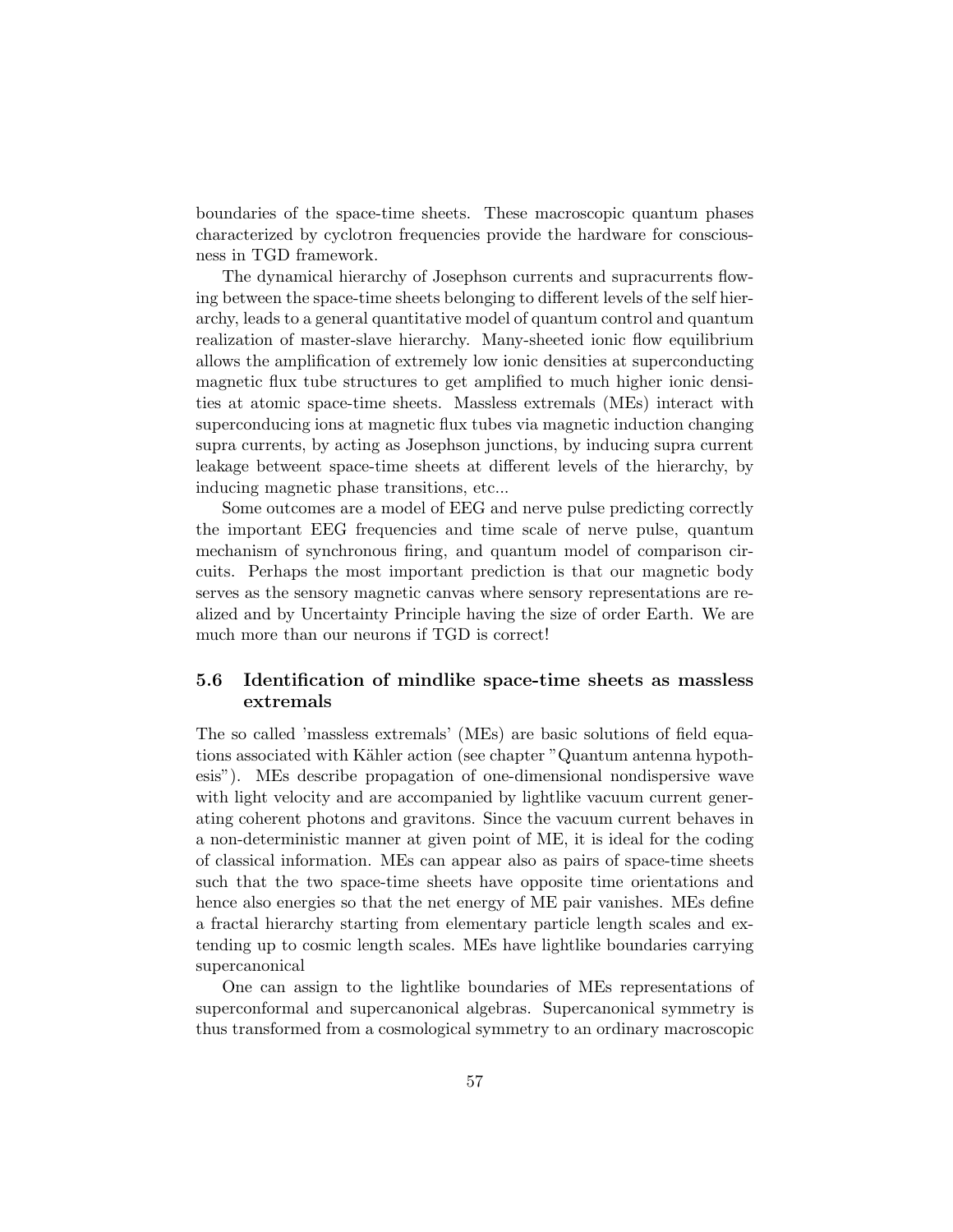symmetry. Apart from small gravitational effects, supercanonical degrees of freedom commute with the translational degrees of freedom. Physical states associated with MEs correspond to Bose-Einstein condensates of collinear photons and gravitons (these degrees of freedom correspond to quaternion conformal degrees of freedom explaining elementary particle quantum numbers) having an additional supercanonical degeneracy. Supercanonical states can be interpreted as quantum holograms storing quantum information to the lightlike boundary of ME, which is thus analogous to the moment of big bang at the cosmological level.

The energies of BE condensed photons and gravitons come as multiples of  $E = \pi/L$ , where L is the length L of ME. p-Adic length scales  $L_p(n)$  $p^{n/2}L_p$  for  $p \simeq 2^k$ , k power of prime, define a preferred set of lengths for MEs, and this means quantization of the fundamental transition frequencies involved with the transitions of photonic and gravitonic BE condensates as multiples of  $f(p,n) = \pi/L_p(n)$ . Rather amazingly, in ELF range these frequencies correspond to resonant EEG frequencies!

The supercanonical degrees of freedom commute with Poincare algebra apart from gravitational effects which means a gigantic almost-degeneracy of states. This means that supercanonical states can provide huge entanglement negentropy resources crucial for quantum computation and communication type operations as well as for cognitive representations. Thus supercanonical representations can be interpreted as quantum level articulation for the statement that TGD Universe is quantum critical quantum spin glass. Supercanonical representations clearly provide an excellent candidate for an infinite hierarchy of life forms. These lifeforms are labelled by three integers  $(k, m, n)$ : physically interesting primes correspond to  $p \simeq 2^{k^m}$ , whereas  $k$  prime and  $m$  and  $n$  are integers. Perhaps it is these lifeforms which make mindlike space-time sheets living creatures and these lifeforms emerge already in elementary particle length scales and become increasingly complex when the p-adic length scale increases. If so, life could be regarded as a symbiosis of these lifeforms with lower level lifeforms associated with superconducting magnetic flux tubes.

These lifeforms ('mind') interact with each other, superconducting magnetic flux tubes and ordinary matter via coherent light and gravitons and the classical gauge fields associated with MEs. MEs indeed act as receiving and sending quantum antennae and the lightlike classical vacuum currents associated with MEs allow to understand the classical aspects of dynamical quantum holograms and of quantum communications made possible by MEs.

MEs can act as junctions inducing the leakage of supra currents between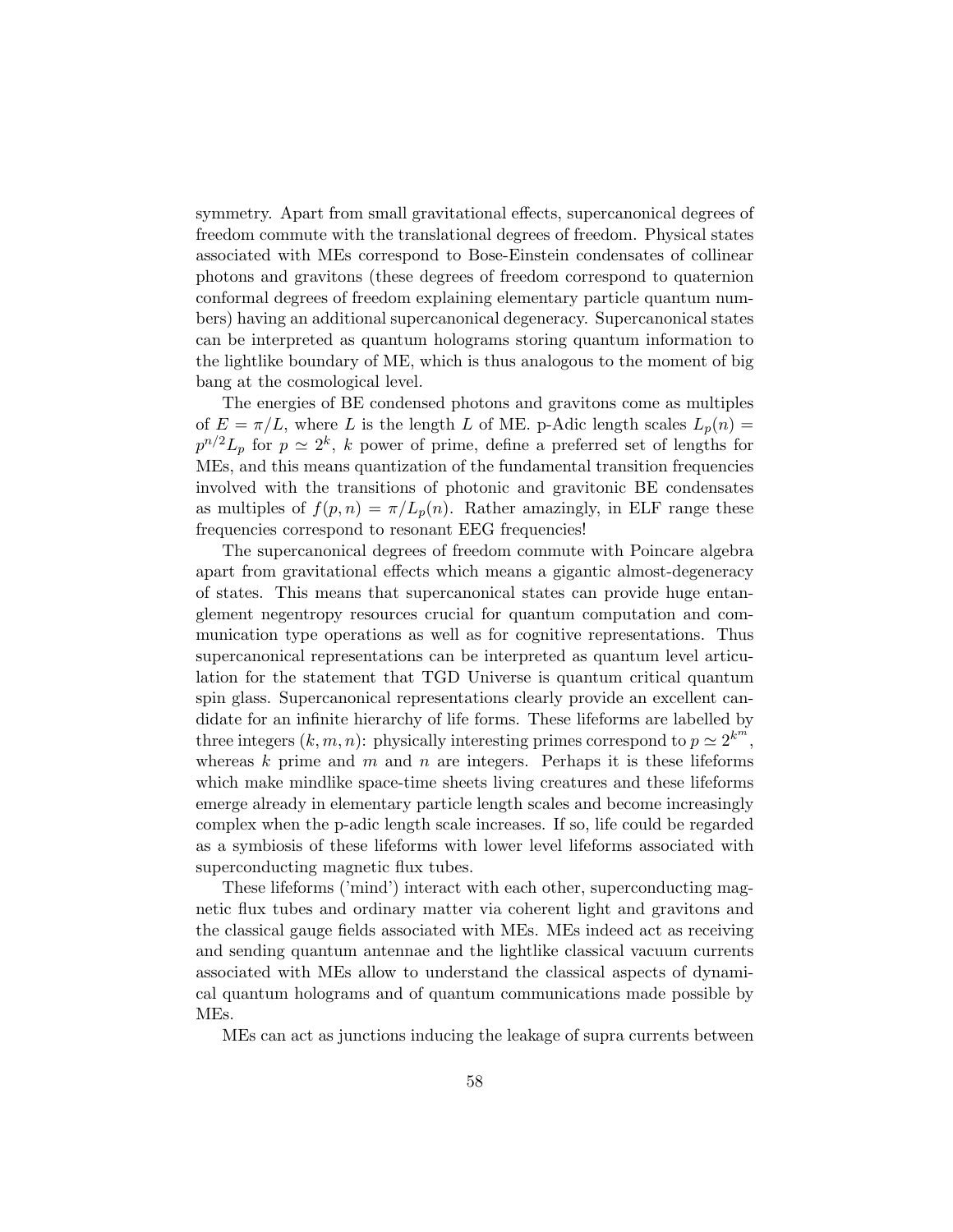space-time sheets belonging to different levels of the p-adic hierarchy. MEs can also serve as Josephson junctions between magnetic flux tubes. MEs interact with superconducting magnetic flux tube circuitry also by magnetic induction analogous to the interaction of brain's magnetic fields with SQUIDs. MEs can induce also magnetic quantum transitions. These interaction mechanisms could explain the observed intensity windows in the interaction of ELF em fields with bio-matter [13].

The natural identification of MEs as building blocks of cognitive structures leads to a rather concrete model for long term memory and forces the hypothesis that MEs define an infinite hierarchy of electromagnetic life forms living in symbiosis with each other and bio-matter. The model allows to understand EEG as a direct physical correlate of mindlike space-times sheets (MEs) associated with ELF selves and provides a general vision about the electromagnetic organization of brain as sensory and motor organ of higher level self. MEs corresponding to entire frequency spectrum from UV to ULF are involved. In particular, RF (radiofrequency) and MW (microwave) MEs representing our mental images are crucial for the model. MEs are also crucial in the model of qualia. MEs are present also below cellular length scales and even at molecular level.

The model of qualia [K3] leads to a rather detailed view about the sizes of the hierarchy of various MEs defining what might be called our electromagnetic body. It took long time to answer the question whether we should identify ourselves with the self associated with brain; with the entire body; with ELF ME having size at least of order Earth circumference; with ULF ME having size of order order light years from the fact that we have long term memories in time scale of lifetime; or with self having literally infinite size. In light of the fact that the supercanonical representations associated with MEs correspond to higher abstraction level than ordinary quantum states, the last two options seem to be more plausible than the first three: the illusion that we are nothing but our physical bodies is created by the fact that during wake-up state sensory input is about the region surrounding our body.

#### 5.7 Quantized Planck constant and dark matter hierarchy

By quantum classical correspondence space-time sheets can be identified as quantum coherence regions. Hence the fact that they have all possible size scales more or less unavoidably implies that Planck constant must be quantized and have arbitrarily large values. If one accepts this then also the idea about dark matter as a macroscopic quantum phase characterized by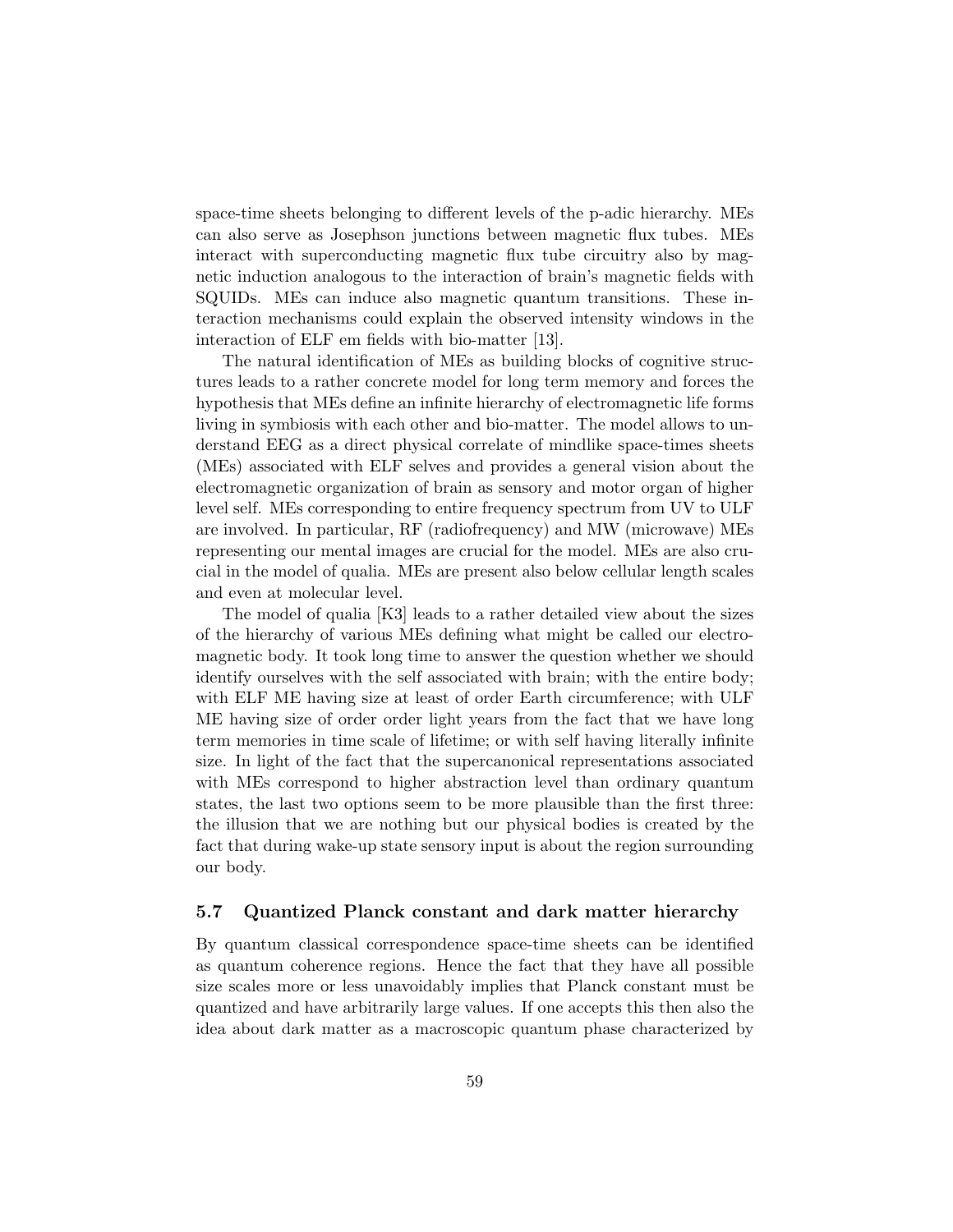an arbitrarily large value of Planck constant emerges naturally as does also the interpretation for the long ranged classical electro-weak and color fields predicted by TGD. Rather seldom the evolution of ideas follows simple linear logic, and this was the case also now. In any case, this vision represents the fifth, relatively new thread in the evolution of TGD and the ideas involved are still evolving.

#### 5.7.1 Dark matter as large  $\hbar$  phase

D. Da Rocha and Laurent Nottale have proposed that Schrödinger equation with Planck constant  $\hbar$  replaced with what might be called gravitational Planck constant  $\hbar_{gr} = \frac{GmM}{v_0}$  $\frac{mM}{v_0}$  ( $\hbar = c = 1$ ).  $v_0$  is a velocity parameter having the value  $v_0 = 144.7 \pm .7$  km/s giving  $v_0/c = 4.6 \times 10^{-4}$ . This is rather near to the peak orbital velocity of stars in galactic halos. Also subharmonics and harmonics of  $v_0$  seem to appear. The support for the hypothesis coming from empirical data is impressive.

Nottale and Da Rocha believe that their Schrödinger equation results from a fractal hydrodynamics. Many-sheeted space-time however suggests astrophysical systems are not only quantum systems at larger space-time sheets but correspond to a gigantic value of gravitational Planck constant. The gravitational (ordinary) Schrödinger equation would provide a solution of the black hole collapse (IR catastrophe) problem encountered at the classical level. The resolution of the problem inspired by TGD inspired theory of living matter is that it is the dark matter at larger space-time sheets which is quantum coherent in the required time scale [D6].

I have proposed already earlier the possibility that Planck constant is quantized and the spectrum is given in terms of logarithms of Beraha numbers: the lowest Beraha number  $B_3$  is completely exceptional in that it predicts infinite value of Planck constant. The inverse of the gravitational Planck constant could correspond a gravitational perturbation of this as  $1/\hbar_{gr} = v_0/GMm$ . The general philosophy would be that when the quantum system would become non-perturbative, a phase transition increasing the value of  $\hbar$  occurs to preserve the perturbative character and at the transition  $n = 4 \rightarrow 3$  only the small perturbative correction to  $1/\hbar(3) = 0$ remains. This would apply to QCD and to atoms with Z137 as well.

TGD predicts correctly the value of the parameter  $v_0$  assuming that cosmic strings and their decay remnants are responsible for the dark matter. The harmonics of  $v_0$  can be understood as corresponding to perturbations replacing cosmic strings with their n-branched coverings so that tension becomes  $n^2$ -fold: much like the replacement of a closed orbit with an orbit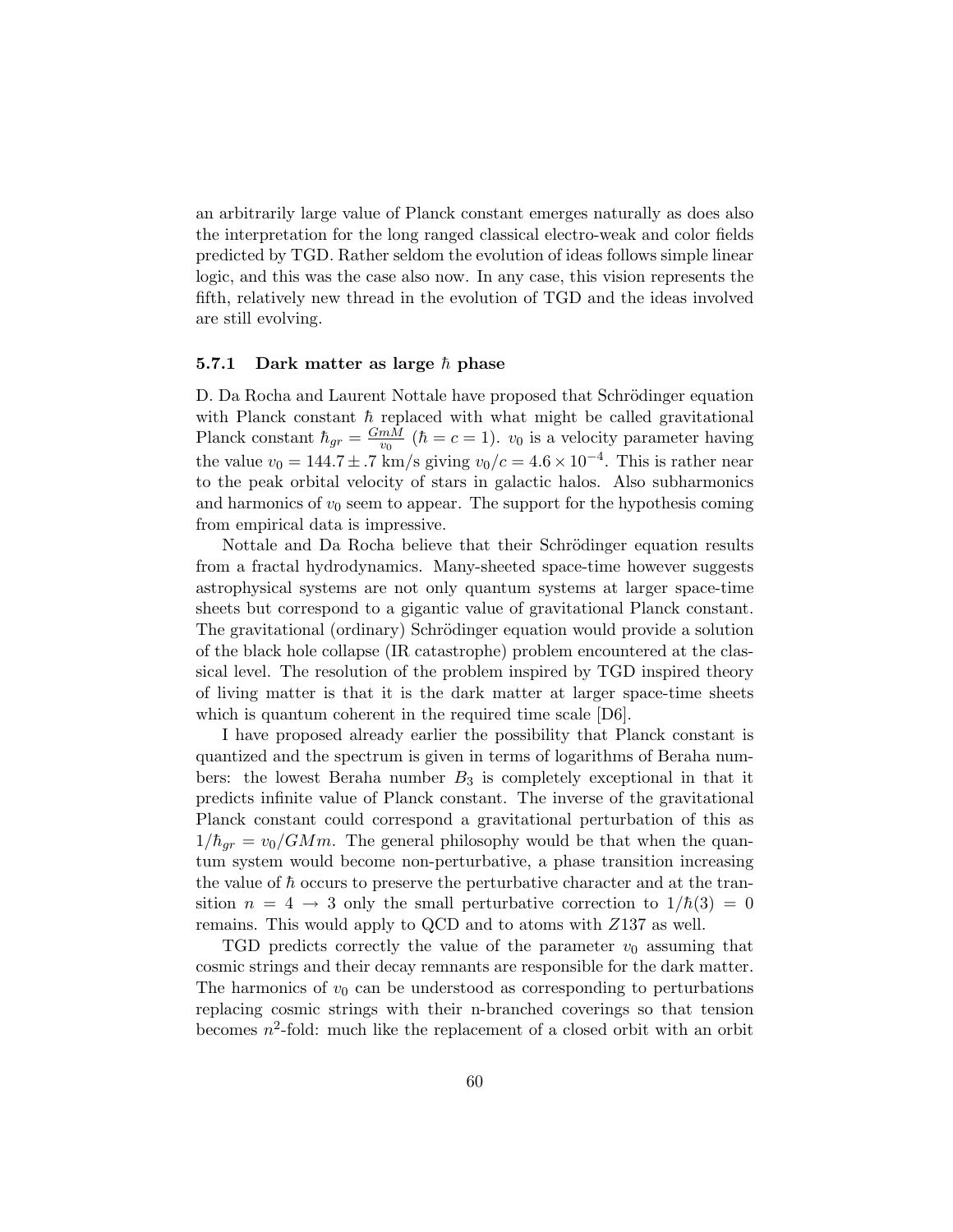closing only after *n* turns.  $1/n$ -sub-harmonic would result when a magnetic flux tube split into n disjoint magnetic flux tubes.

The study of inclinations (tilt angles with respect to the Earth's orbital plane) leads to a concrete model for the quantum evolution of the planetary system. Only a stepwise breaking of the rotational symmetry and angular momentum Bohr rules plus Newton's equation (or geodesic equation) are needed, and gravitational Shrödinger equation holds true only inside flux quanta for the dark matter.

a) During pre-planetary period dark matter formed a quantum coherent state on the  $(Z^0)$  magnetic flux quanta (spherical cells or flux tubes). This made the flux quantum effectively a single rigid body with rotational degrees of freedom corresponding to a sphere or circle (full  $SO(3)$  or  $SO(2)$ ) symmetry).

b) In the case of spherical shells associated with inner planets the  $SO(3) \rightarrow$  $SO(2)$  symmetry breaking led to the generation of a flux tube with the inclination determined by m and j and a further symmetry breaking, kind of an astral traffic jam inside the flux tube, generated a planet moving inside flux tube. The semiclassical interpretation of the angular momentum algebra predicts the inclinations of the inner planets. The predicted (real) inclinations are 6 (7) resp. 2.6 (3.4) degrees for Mercury resp. Venus). The predicted (real) inclination of the Earth's spin axis is 24 (23.5) degrees.

c) The  $v_0 \rightarrow v_0/5$  transition allowing to understand the radii of the outer planets in the model of Da Rocha and Nottale can be understood as resulting from the splitting of  $(Z^0)$  magnetic flux tube to five flux tubes representing Earth and outer planets except Pluto, whose orbital parameters indeed differ dramatically from those of other planets. The flux tube has a shape of a disk with a hole glued to the Earth's spherical flux shell.

It is important to notice that effectively a multiplication  $n \to 5n$  of the principal quantum number is in question. This allows to consider also alternative explanations. Perhaps external gravitational perturbations have kicked dark matter from the orbit or Earth to  $n = 5k, k = 2, 3, ..., 7$  orbits: the fact that the tilt angles for Earth and all outer planets except Pluto are nearly the same, supports this explanation. Or perhaps there exist at least small amounts of dark matter at all orbits but visible matter is concentrated only around orbits containing some critical amount of dark matter and these orbits satisfy n mod  $5 = 0$  for some reason.

d) A remnant of the dark matter is still in a macroscopic quantum state at the flux quanta. It couples to photons as a quantum coherent state but the coupling is extremely small due to the gigantic value of  $\hbar_{qr}$  scaling alpha by  $\hbar/\hbar_{qr}$ : hence the darkness.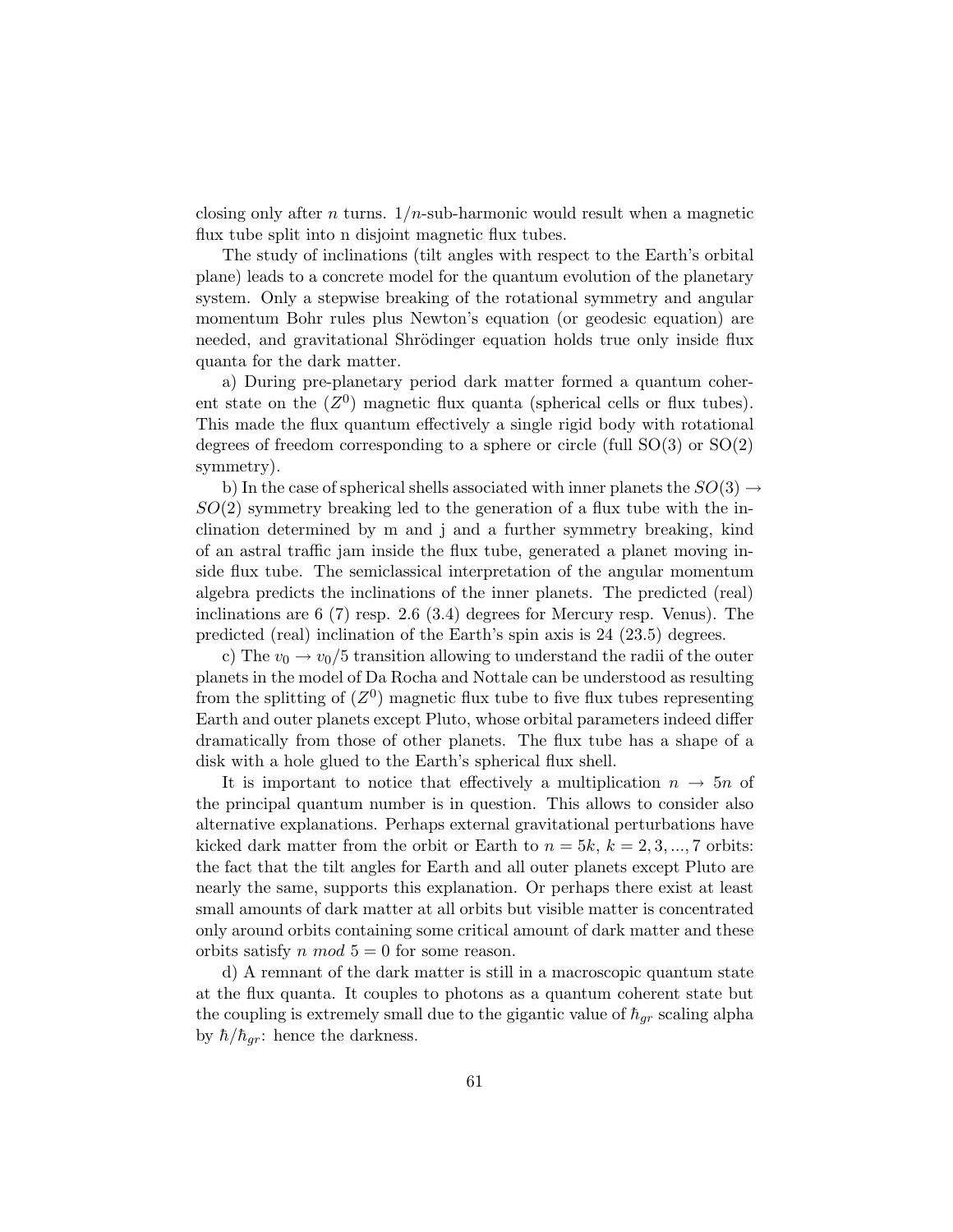The rather amazing coincidences between basic bio-rhythms and the periods associated with the states of orbits in solar system suggest that the frequencies defined by the energy levels of the gravitational Schrödinger equation might entrain with various biological frequencies such as the cyclotron frequencies associated with the magnetic flux tubes. For instance, the period associated with  $n = 1$  orbit in the case of Sun is 24 hours within experimental accuracy for  $v_0$ .

## 5.7.2 Dark matter as a source of long ranged weak and color fields

Long ranged classical electro-weak and color gauge fields are unavoidable in TGD framework. The smallness of the parity breaking effects in hadronic, nuclear, and atomic length scales does not however seem to allow long ranged electro-weak gauge fields. The problem disappears if long range classical electro-weak gauge fields are identified as space-time correlates for massless gauge fields created by dark matter. Also scaled up variants of ordinary electro-weak particle spectra are possible. The identification explains chiral selection in living matter and unbroken  $U(2)_{ew}$  invariance and free color in bio length scales become characteristics of living matter and of bio-chemistry and bio-nuclear physics. An attractive solution of the matter antimatter asymmetry is based on the identification of also antimatter as dark matter.

#### 5.7.3 Dark matter hierarchy and consciousness

The emergence of the vision about dark matter hierarchy has meant a revolution in TGD inspired theory of consciousness. Dark matter hierarchy means also a hierarchy of long term memories with the span of the memory identifiable as a typical geometric duration of moment of consciousness at the highest level of dark matter hierarchy associated with given self so that even human life cycle represents at this highest level single moment of consciousness.

Dark matter hierarchy leads to detailed quantitative view about quantum biology with several testable predictions [M3]. The applications to living matter suggests that the basic hierarchy corresponds to a hierarchy of Planck constants coming as  $\hbar(k) = \lambda^k(p)\hbar_0$ ,  $\lambda \simeq 2^{11}$  for  $p = 2^{127-1}$ ,  $k = 0, 1, 2, \dots$  [M3]. Also integer valued sub-harmonics and integer valued sub-harmonics of  $\lambda$  might be possible. Each p-adic length scale corresponds to this kind of hierarchy and number theoretical arguments suggest a general formula for the allowed values of Planck constant  $\lambda$  depending logarithmi-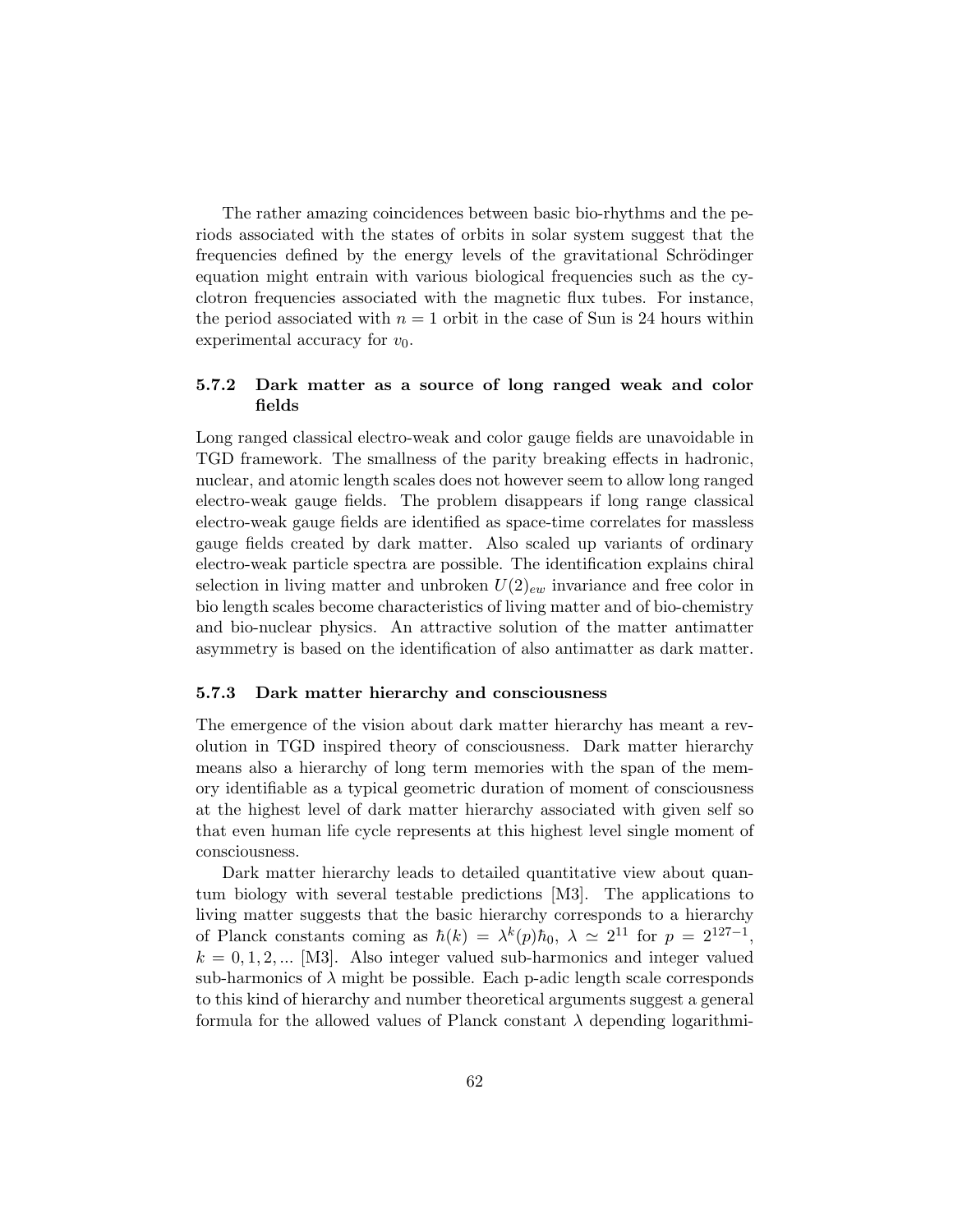cally on p-adic prime [C6]. Also the value of  $\hbar_0$  has spectrum characterized by Beraha numbers  $B_n = 4\cos^2(\pi/n)$ ,  $n \geq 3$ , varying by a factor in the range  $n3$  [C6].

The general prediction is that Universe is a kind of inverted Mandelbrot fractal for which each bird's eye of view reveals new structures in long length and time scales representing scaled down copies of standard physics and their dark variants. These structures would correspond to higher levels in self hierarchy. This prediction is consistent with the belief that 75 per cent of matter in the universe is dark.

#### 1. Living matter and dark matter

Living matter as ordinary matter quantum controlled by the dark matter hierarchy has turned out to be a particularly successful idea. The hypothesis has led to models for EEG predicting correctly the band structure and even individual resonance bands and also generalizing the notion of EEG [M3]. Also a generalization of the notion of genetic code emerges resolving the paradoxes related to the standard dogma [L2, M3]. A particularly fascinating implication is the possibility to identify great leaps in evolution as phase transitions in which new higher level of dark matter emerges [M3].

It seems safe to conclude that the dark matter hierarchy with levels labelled by the values of Planck constants explains the macroscopic and macro-temporal quantum coherence naturally. That this explanation is consistent with the explanation based on spin glass degeneracy is suggested by following observations. First, the argument supporting spin glass degeneracy as an explanation of the macro-temporal quantum coherence does not involve the value of  $\hbar$  at all. Secondly, the failure of the perturbation theory assumed to lead to the increase of Planck constant and formation of macroscopic quantum phases could be precisely due to the emergence of a large number of new degrees of freedom due to spin glass degeneracy. Thirdly, the phase transition increasing Planck constant has concrete topological interpretation in terms of many-sheeted space-time consistent with the spin glass degeneracy.

#### 2. Dark matter hierarchy and the notion of self

The vision about dark matter hierarchy leads to a more refined view about self hierarchy and hierarchy of moments of consciousness [J6, M3]. The larger the value of Planck constant, the longer the subjectively experienced duration and the average geometric duration  $T(k) \propto \lambda^k$  of the quantum jump.

Dark matter hierarchy suggests also a slight modification of the notion of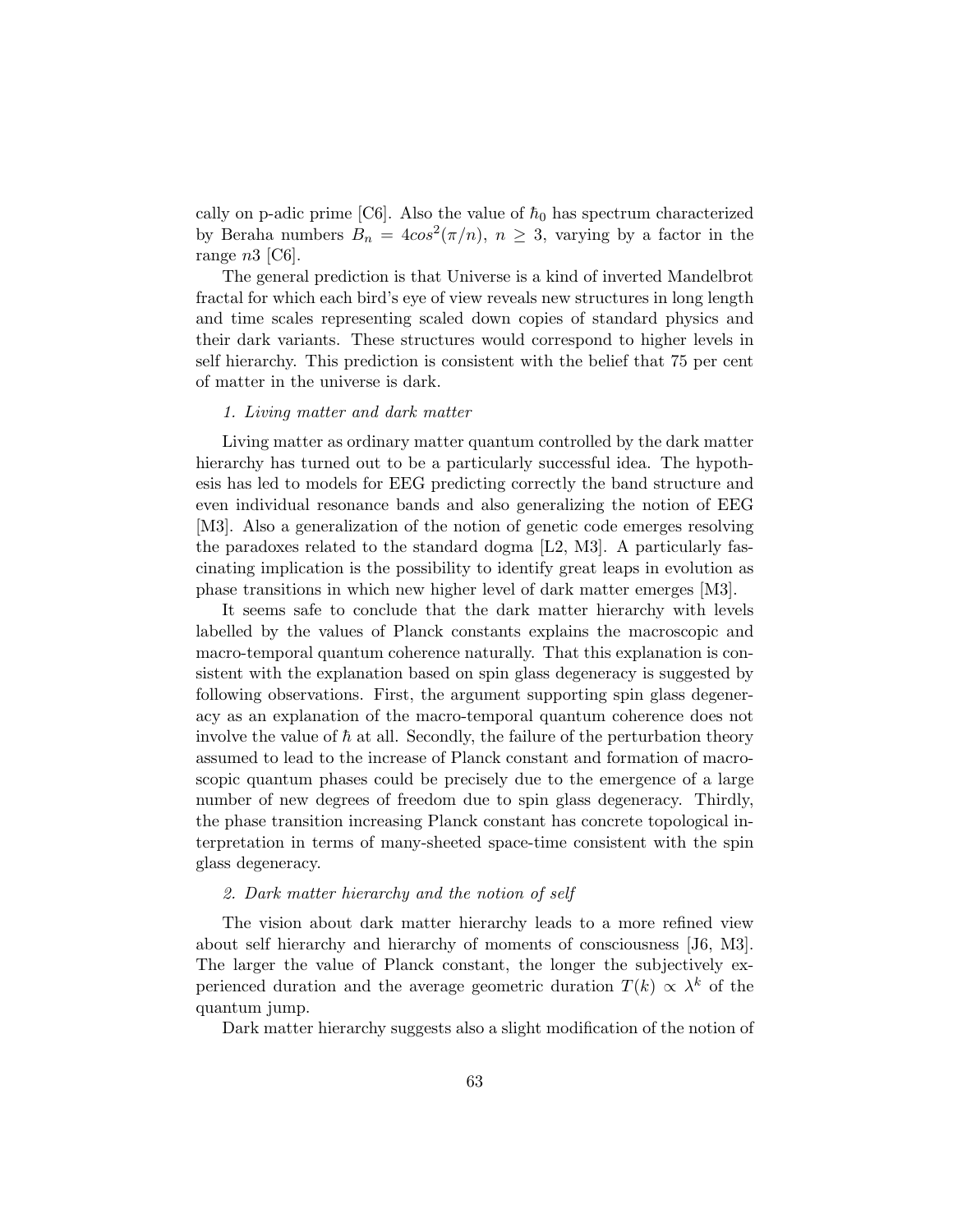self. Each self involves a hierarchy of dark matter levels, and one is led to ask whether the highest level in this hierarchy corresponds to single quantum jump rather than a sequence of quantum jumps. The averaging of conscious experience over quantum jumps would occur only for sub-selves at lower levels of dark matter hierarchy and these mental images would be ordered, and single moment of consciousness would be experienced as a history of events. One can ask whether even entire life cycle could be regarded as a single quantum jump at the highest level so that consciousness would not be completely lost even during deep sleep. This would allow to understand why we seem to know directly that this biological body of mine existed yesterday.

The fact that we can remember phone numbers with 5 to 9 digits supports the view that self corresponds at the highest dark matter level to single moment of consciousness. Self would experience the average over the sequence of moments of consciousness associated with each sub-self but there would be no averaging over the separate mental images of this kind, be their parallel or serial. These mental images correspond to sub-selves having shorter wake-up periods than self and would be experienced as being time ordered. Hence the digits in the phone number are experienced as separate mental images and ordered with respect to experienced time.

## 3. The time span of long term memories as signature for the level of dark matter hierarchy

Higher levels of dark matter hierarchy provide neat quantitative view about self hierarchy and its evolution. For instance, EEG time scales corresponds to  $k = 4$  level of hierarchy and a time scale of .1 seconds [J6], and EEG frequencies correspond at this level dark photon energies above the thermal threshold so that thermal noise is not a problem anymore. Various levels of dark matter hierarchy would naturally correspond to higher levels in hierarchy of consciousness and the typical duration of life cycle would give an idea about the level in question.

The level would determine also the time span of long term memories as discussed in [M3].  $k = 7$  would correspond to a duration of moment of conscious of order human lifetime which suggests that  $k = 7$  corresponds to the highest dark matter level relevant to our consciousness whereas higher levels would in general correspond to transpersonal consciousness.  $k = 5$ would correspond to time scale of short term memories measured in minutes and  $k = 6$  to a time scale of memories measured in days.

The emergence of these levels must have meant evolutionary leap since long term memory is also accompanied by ability to anticipate future in the same time scale. This picture would suggest that the basic difference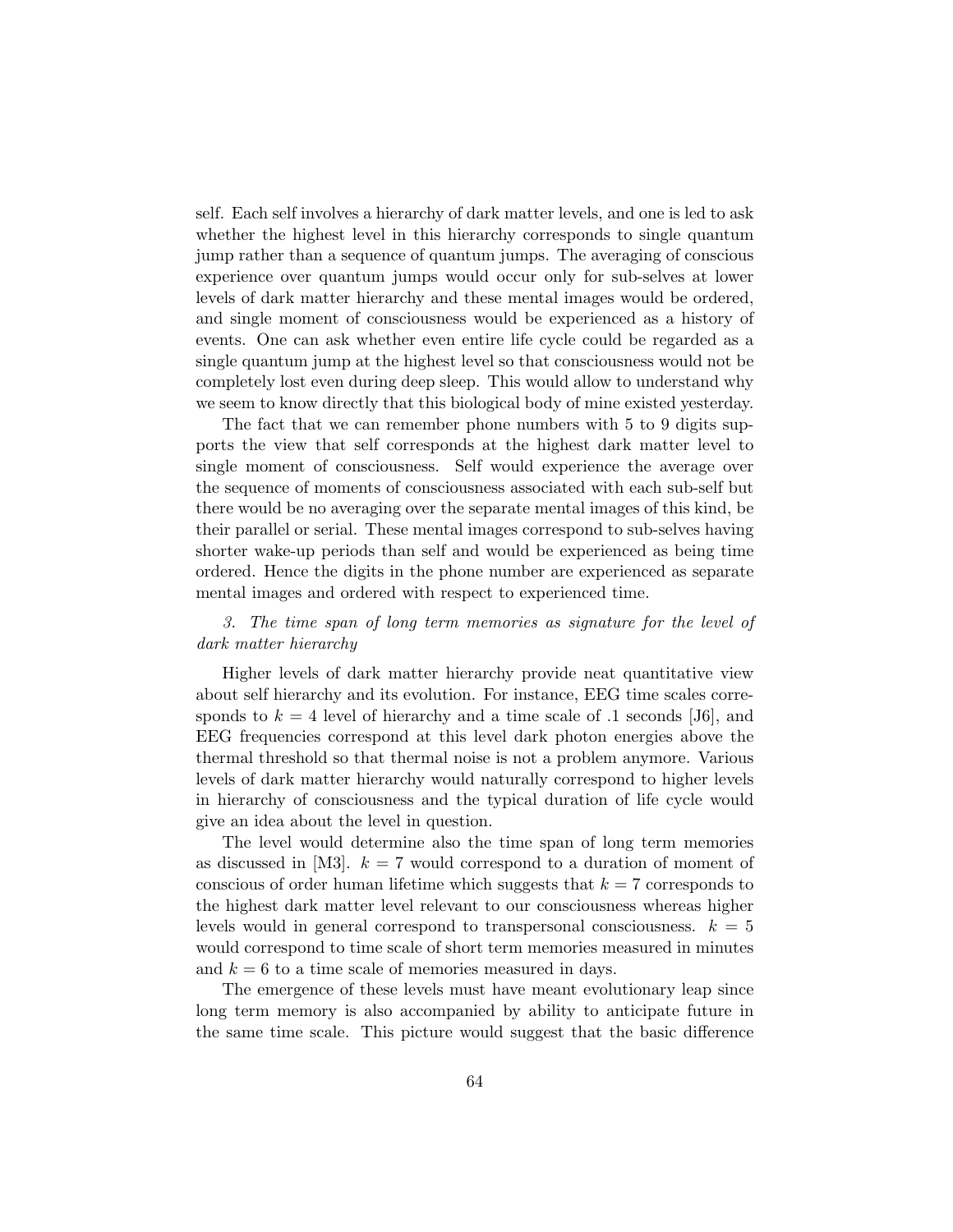between us and our cousins is not at the level of genome as it is usually understood but at the level of the hierarchy of magnetic bodies [L2, M3]. In fact, higher levels of dark matter hierarchy motivate the introduction of the notions of super-genome and hyper-genome. The genomes of entire organ can join to form super-genome expressing genes coherently. Hyper-genomes would result from the fusion of genomes of different organisms and collective levels of consciousness would express themselves via hyper-genome and make possible social rules and moral.

# References

- [TGD] M. Pitkänen (2006), *Topological Geometrodynamics: Overview*. http://www.physics.helsinki.fi/∼matpitka/tgdview/tgdview.html.
- $[TGDgeom]$  M. Pitkänen (2006), Quantum Physics as Infinite-Dimensional Geometry. http://www.physics.helsinki.fi/∼matpitka/tgdgeom/tgdgeom.html.
- [TGDquant] M. Pitkänen (2006), Quantum TGD. http://www.physics.helsinki.fi/∼matpitka/tgdquant/tgdquant.html.
- [TGDclass] M. Pitkänen (2006), *Physics in Many-Sheeted Space-Time*. http://www.physics.helsinki.fi/∼matpitka/tgdclass/tgdclass.html.
- [TGDnumber] M. Pitk¨anen (2006), TGD as a Generalized Number Theory. http://www.physics.helsinki.fi/∼matpitka/tgdnumber/tgdnumber.html.
- [TGDpad] M. Pitkänen (2006), p-Adic length Scale Hypothesis and Dark Matter Hierarchy. http://www.physics.helsinki.fi/∼matpitka/paddark/paddark.html.
- [TGDfree] M. Pitkänen (2006), TGD and Fringe Physics. http://www.physics.helsinki.fi/∼matpitka/freenergy/freenergy.html.
- [TGDconsc] M. Pitk¨anen (2006), TGD Inspired Theory of Consciousness. http://www.physics.helsinki.fi/∼matpitka/tgdconsc/tgdconsc.html.
- $[TGDselforg] M. Pitkänen (2006), *Bio-Systems as Self-Organizing Quantum*$ Systems. http://www.physics.helsinki.fi/∼matpitka/bioselforg/bioselforg.html.
- [TGDware] M. Pitk¨anen (2006), Quantum Hardware of Living Matter. http://www.physics.helsinki.fi/∼matpitka/bioware/bioware.html.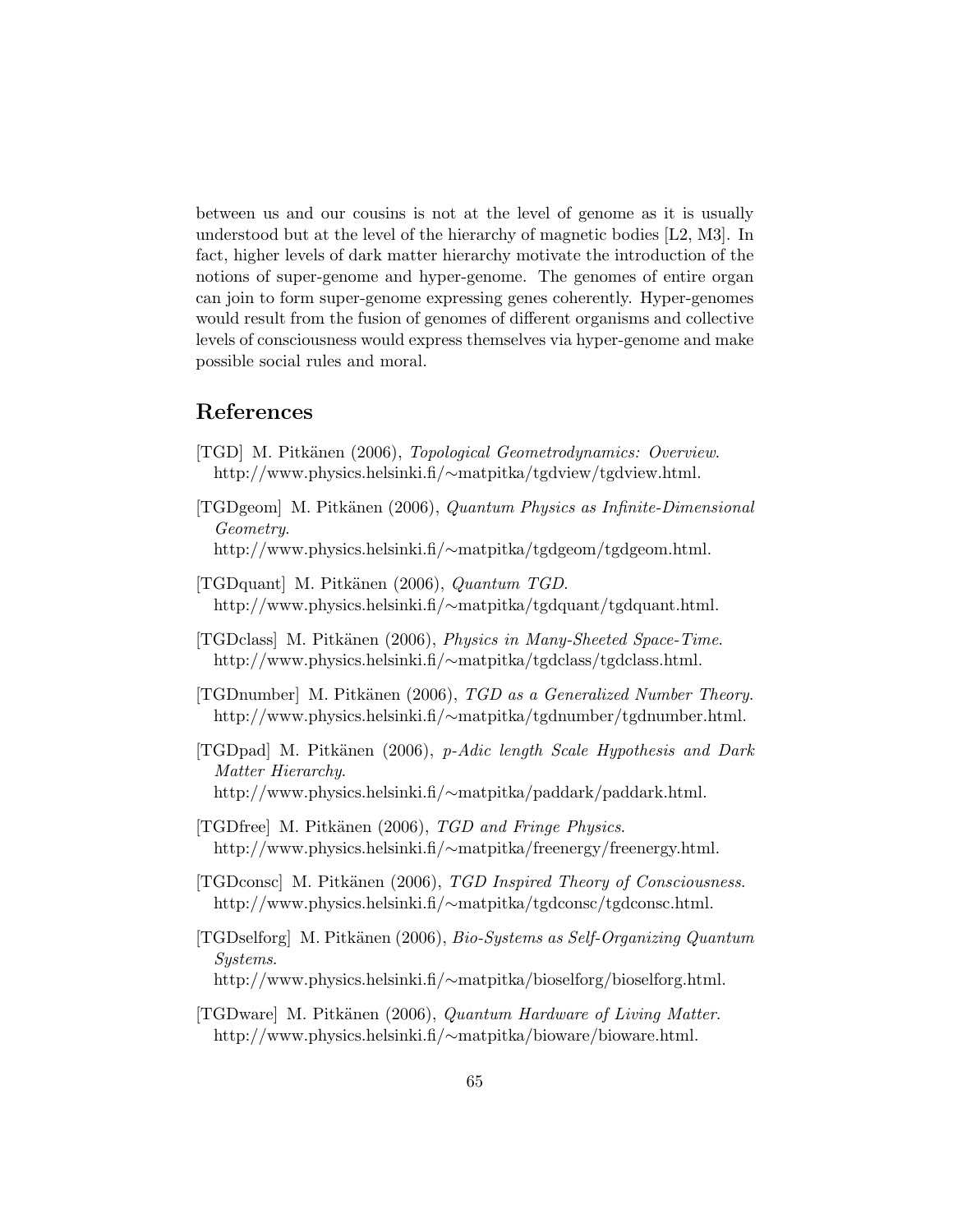- [TGDholo] M. Pitkänen (2006), Bio-Systems as Conscious Holograms. http://www.physics.helsinki.fi/∼matpitka/hologram/hologram.html.
- [TGDgeme] M. Pitk¨anen (2006), Mathematical Aspects of Consciousness Theory.
	- http://www.physics.helsinki.fi/∼matpitka/genememe/genememe.html.
- [TGDeeg] M. Pitkänen  $(2006)$ , TGD and EEG. http://www.physics.helsinki.fi/∼matpitka/tgdeeg/tgdeeg/tgdeeg.html.
- [TGDmagn] M. Pitkänen (2006), Magnetospheric Consciousness. http://www.physics.helsinki.fi/∼matpitka/magnconsc/magnconsc.html.
- [TGDmath] M. Pitk¨anen (2006), Mathematical Aspects of Consciousness Theory. http://www.physics.helsinki.fi/∼matpitka/mathconsc/mathconsc.html.
- [1] Pitkänen, M. (1983) International Journal of Theor. Phys. , 22, 575.
- [2] Eguchi, T., Gilkey, B., Hanson, J. (1980): Phys. Rep. 66, 6.
- [3] Hawking, S.,W. and Pope, C., N. (1978): Generalized Spin Structures in Quantum Gravity. Physics Letters Vol 73 B, no 1.
- [4] Gibbons, G., W., Pope, C., N. (1977):  $CP_2$  as gravitational instanton. Commun. Math. Phys. 55, 53.
- [5] Pope, C., N. (1980): *Eigenfunctions and Spin<sup>c</sup> Structures on*  $CP_2$ D.A.M.T.P. preprint.
- [6] Eisenhart (1964): Riemannian Geometry. Princeton University Press.
- [7] Spivak, M. (1970): Differential Geometry I,II,III,IV. Publish or Perish. Boston.
- [8] Milnor, J. (1965): Topology form Differential Point of View. The University Press of Virginia.
- [9] E. C. Zeeman (ed.)(1977), Catastrophe Theory, Addison-Wessley Publishing Company.
- [10] Wallace (1968): *Differential Topology*. W. A. Benjamin, New York.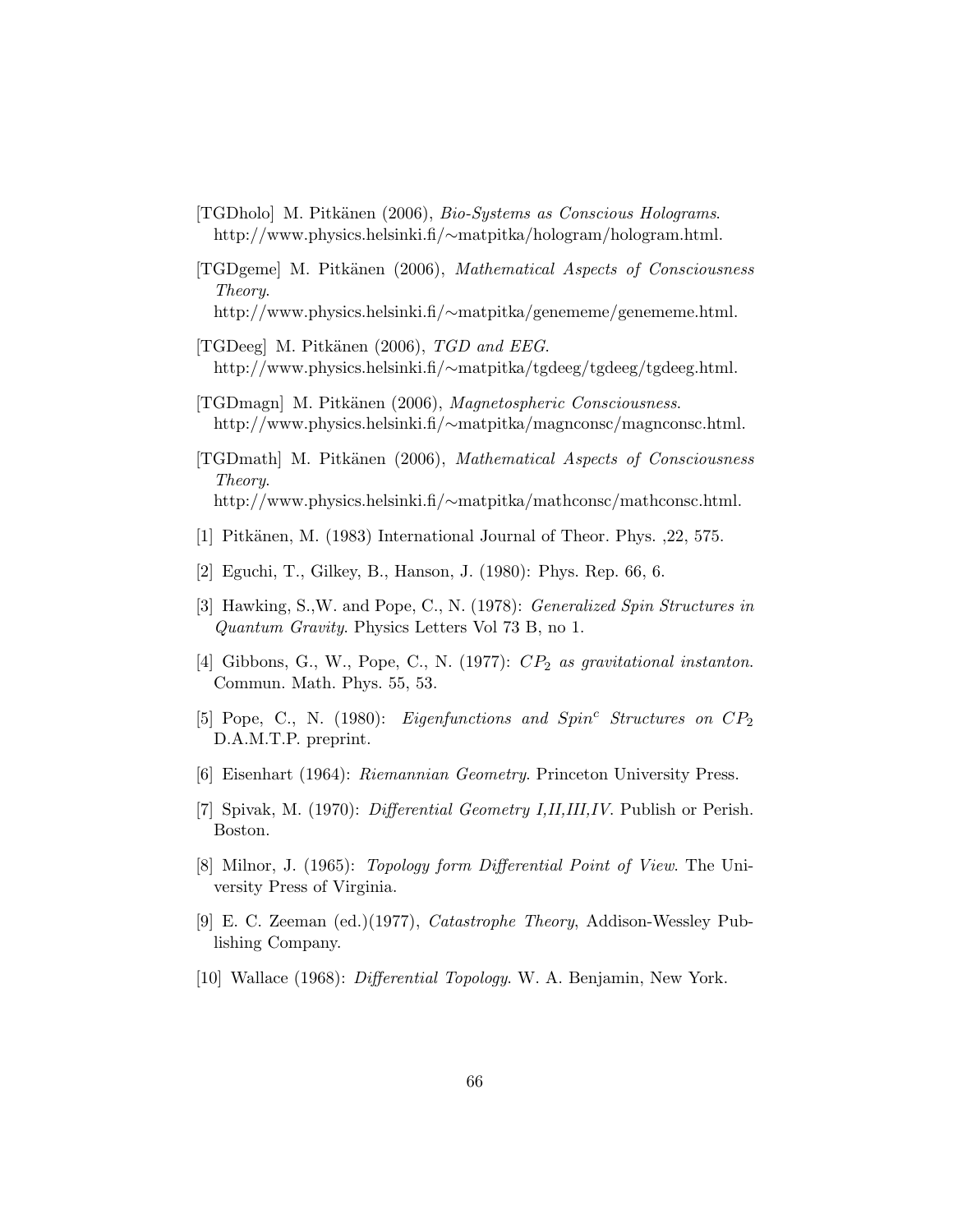- [11] Solla S., Sorkin G. and White S. (1986), "Configuration space analysis for optimization problems", in Disordered Systems and Biological Organization, E. Bienenstock et al. (Eds.), NATO ASI Series, *ib F20i*/b, Berlin: Springer Verlag, pp. 283-293.
- [12] D. Yarrow (1990), Spin the tale of the dragon, review article on biomagnetism, http://www.ratical.org/ratville/RofD2.html.
- [13] C. F. Blackman (1994), "Effect of Electrical and Magnetic Fields on the Nervous System" in The Vulnerable Brain and Enviromental Risks, Vol. 3, Toxins in Air and Water (eds. R. L. Isaacson and K. F. Jensen). Plenum Press, New York, pp. 331-355.
- [14] L. Deeke, B. Götzinger and H. H. Kornhuber (1976), Voluntary finger movements in man: cerebral potentials and theory, Biol. Cybernetics, 23, 99.
- [15] B. Libet, E. W. Wright Jr., B. Feinstein, and D. K. Pearl (1979), Subjective referral of the timing for a conscious sensory experience, Brain, 102, 193-224.
- [16] D. J. Bierman and D. I. Radin (1997), Anomalous Anticipatory Response on Randomized Future Conditions, Perceptual and Motor Skills, 84, pp. 689-690.
- [17] D. Da Roacha and L. Nottale (2003), Gravitational Structure Formation in Scale Relativity, astro-ph/0310036.
- [C6] The chapter Was von Neumann Right After All of [TGDquant]. http://www.physics.helsinki.fi/ matpitka/tgdquant/tgdquant.html#vNeumann.
- [D6] The chapter TGD and Astrophysics of [TGDclass]. http://www.physics.helsinki.fi/ matpitka/tgdclass/tgdclass.html#astro.
- [D7] The chapter *Macroscopic Quantum Phenomena and CP*<sub>2</sub> Geometry of [TGDclass]. http://www.physics.helsinki.fi/∼matpitka/tgdclass/tgdclass.html#super.
- [E1] The chapter TGD as a Generalized Number Theory: p-Adicization Program of [TGDnumber]. http://www.physics.helsinki.fi/ matpitka/tgdnumber/tgdnumber.html#visiona.
- [E2] The chapter TGD as a Generalized Number Theory: Quaternions, Octonions, and their Hyper Counterparts of [TGDnumber]. http://www.physics.helsinki.fi/matpitka/tgdnumber/tgdnumber.html#visionb.